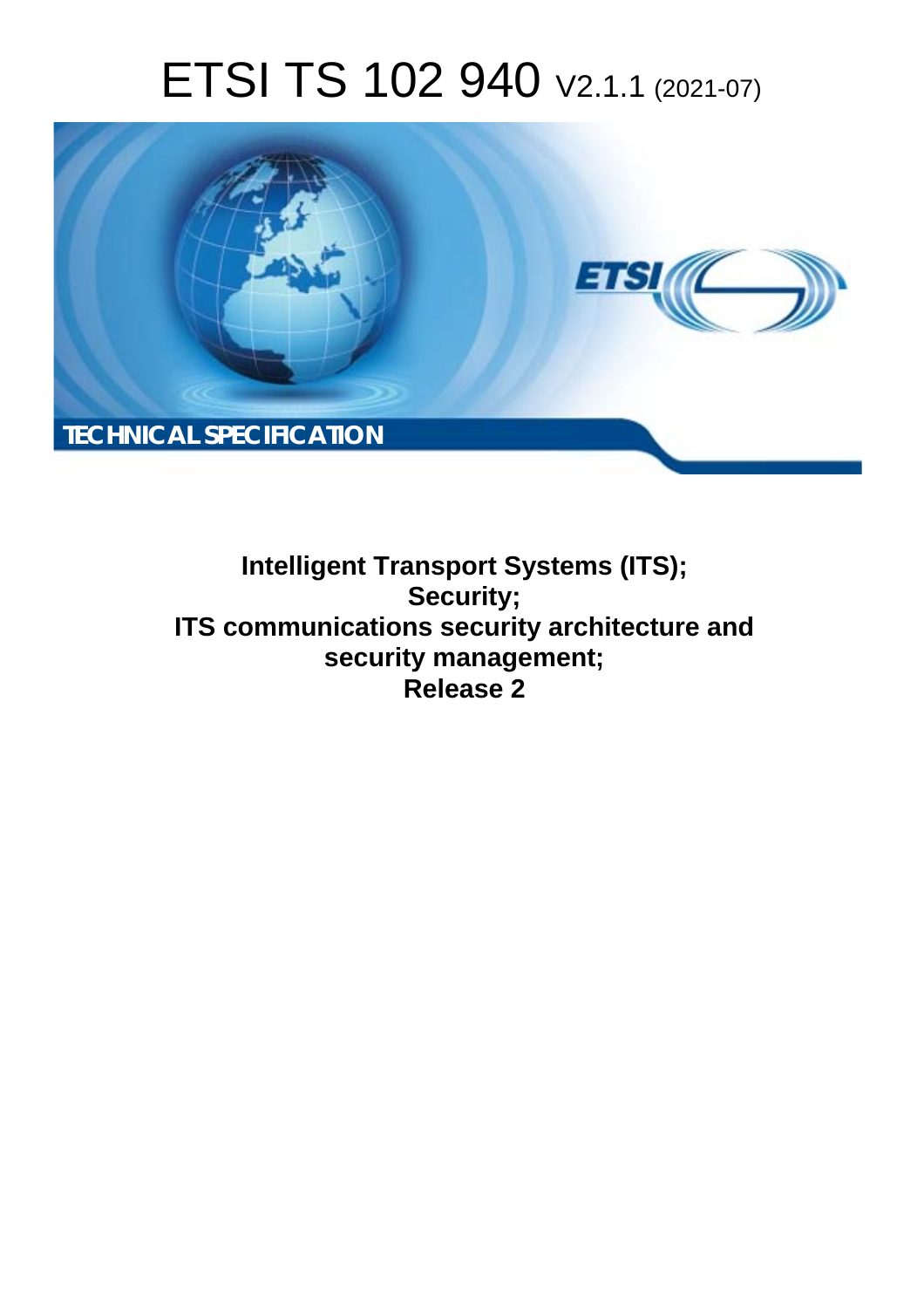Reference

RTS/ITS-00556

Keywords

interoperability, ITS, management, security

#### *ETSI*

650 Route des Lucioles F-06921 Sophia Antipolis Cedex - FRANCE

Tel.: +33 4 92 94 42 00 Fax: +33 4 93 65 47 16

Siret N° 348 623 562 00017 - APE 7112B Association à but non lucratif enregistrée à la Sous-Préfecture de Grasse (06) N° w061004871

#### *Important notice*

The present document can be downloaded from: <http://www.etsi.org/standards-search>

The present document may be made available in electronic versions and/or in print. The content of any electronic and/or print versions of the present document shall not be modified without the prior written authorization of ETSI. In case of any existing or perceived difference in contents between such versions and/or in print, the prevailing version of an ETSI deliverable is the one made publicly available in PDF format at [www.etsi.org/deliver](http://www.etsi.org/deliver).

Users of the present document should be aware that the document may be subject to revision or change of status. Information on the current status of this and other ETSI documents is available at <https://portal.etsi.org/TB/ETSIDeliverableStatus.aspx>

If you find errors in the present document, please send your comment to one of the following services: <https://portal.etsi.org/People/CommiteeSupportStaff.aspx>

#### *Notice of disclaimer & limitation of liability*

The information provided in the present deliverable is directed solely to professionals who have the appropriate degree of experience to understand and interpret its content in accordance with generally accepted engineering or other professional standard and applicable regulations.

No recommendation as to products and services or vendors is made or should be implied.

No representation or warranty is made that this deliverable is technically accurate or sufficient or conforms to any law and/or governmental rule and/or regulation and further, no representation or warranty is made of merchantability or fitness for any particular purpose or against infringement of intellectual property rights.

In no event shall ETSI be held liable for loss of profits or any other incidental or consequential damages.

Any software contained in this deliverable is provided "AS IS" with no warranties, express or implied, including but not limited to, the warranties of merchantability, fitness for a particular purpose and non-infringement of intellectual property rights and ETSI shall not be held liable in any event for any damages whatsoever (including, without limitation, damages for loss of profits, business interruption, loss of information, or any other pecuniary loss) arising out of or related to the use of or inability to use the software.

#### *Copyright Notification*

No part may be reproduced or utilized in any form or by any means, electronic or mechanical, including photocopying and microfilm except as authorized by written permission of ETSI. The content of the PDF version shall not be modified without the written authorization of ETSI.

The copyright and the foregoing restriction extend to reproduction in all media.

© ETSI 2021. All rights reserved.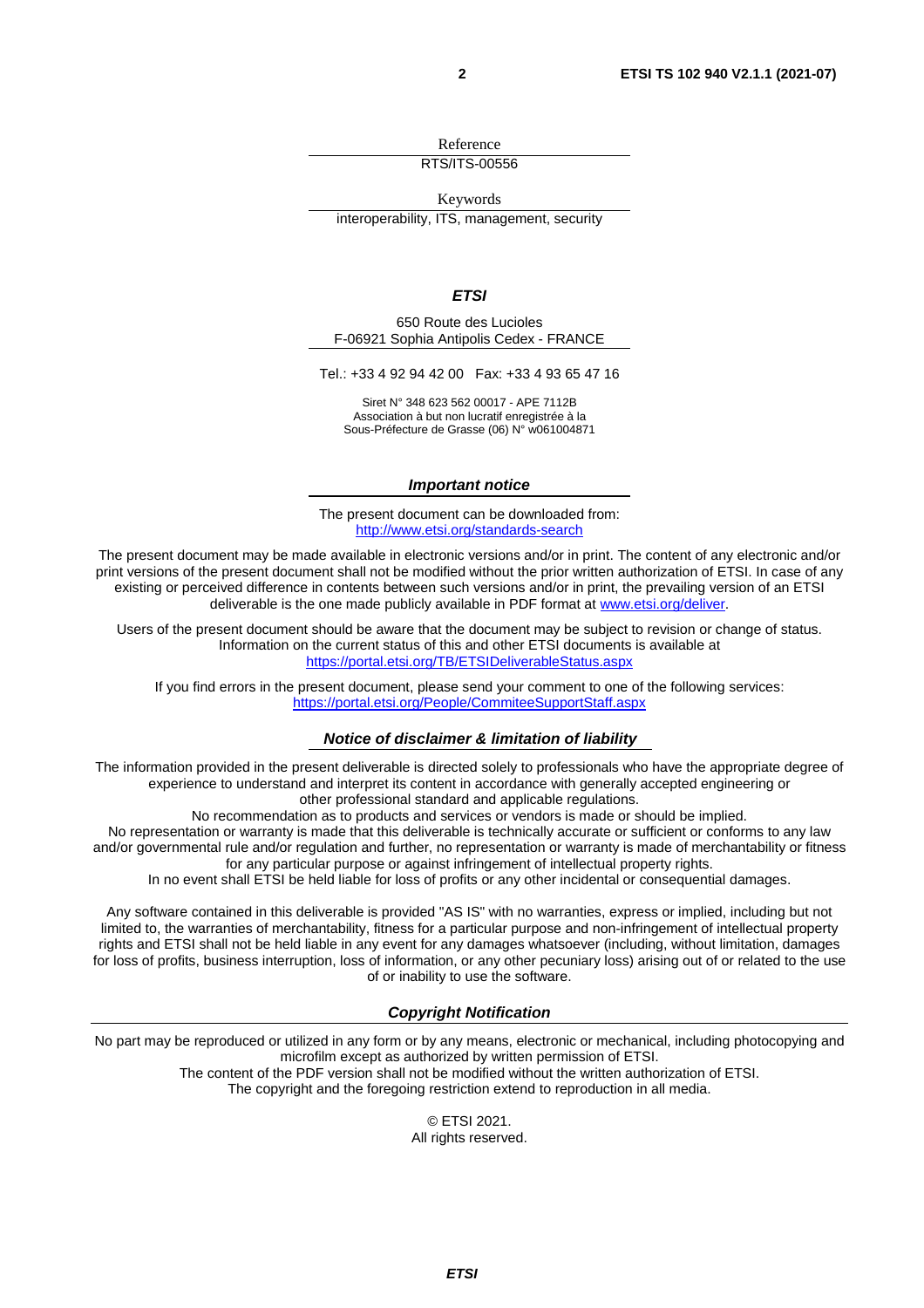# Contents

| $\mathbf{I}$       |  |  |  |  |  |
|--------------------|--|--|--|--|--|
| 2                  |  |  |  |  |  |
| 2.1                |  |  |  |  |  |
| 2.2                |  |  |  |  |  |
| 3                  |  |  |  |  |  |
| 3.1                |  |  |  |  |  |
| 3.2                |  |  |  |  |  |
| 3.3                |  |  |  |  |  |
| 3.4                |  |  |  |  |  |
|                    |  |  |  |  |  |
| 4<br>4.1           |  |  |  |  |  |
| 4.2                |  |  |  |  |  |
| 4.2.1              |  |  |  |  |  |
| 4.2.2              |  |  |  |  |  |
| 4.2.3              |  |  |  |  |  |
| 4.2.4              |  |  |  |  |  |
| 4.2.5              |  |  |  |  |  |
| 4.2.6              |  |  |  |  |  |
| 4.2.7              |  |  |  |  |  |
| 4.2.8              |  |  |  |  |  |
| 4.2.9              |  |  |  |  |  |
| 4.2.10             |  |  |  |  |  |
| 4.2.11             |  |  |  |  |  |
| 4.3                |  |  |  |  |  |
| 4.3.1              |  |  |  |  |  |
| 4.3.1.1            |  |  |  |  |  |
| 4.3.1.2            |  |  |  |  |  |
| 4.3.1.3<br>4.3.2   |  |  |  |  |  |
| 4.3.2.1            |  |  |  |  |  |
| 4.3.2.2            |  |  |  |  |  |
| 4.3.3              |  |  |  |  |  |
| 4.3.3.1            |  |  |  |  |  |
| 4.3.3.2            |  |  |  |  |  |
| 4.3.4              |  |  |  |  |  |
| 4.3.4.1            |  |  |  |  |  |
| 4.3.4.2            |  |  |  |  |  |
| 4.3.5              |  |  |  |  |  |
| 4.3.5.1            |  |  |  |  |  |
| 4.3.5.2            |  |  |  |  |  |
| 4.3.6              |  |  |  |  |  |
| 4.3.7              |  |  |  |  |  |
| 4.3.7.1<br>4.3.7.2 |  |  |  |  |  |
|                    |  |  |  |  |  |
| 5                  |  |  |  |  |  |
| 5.1                |  |  |  |  |  |
| 5.2                |  |  |  |  |  |
| 5.3                |  |  |  |  |  |
| 6                  |  |  |  |  |  |
| 6.1                |  |  |  |  |  |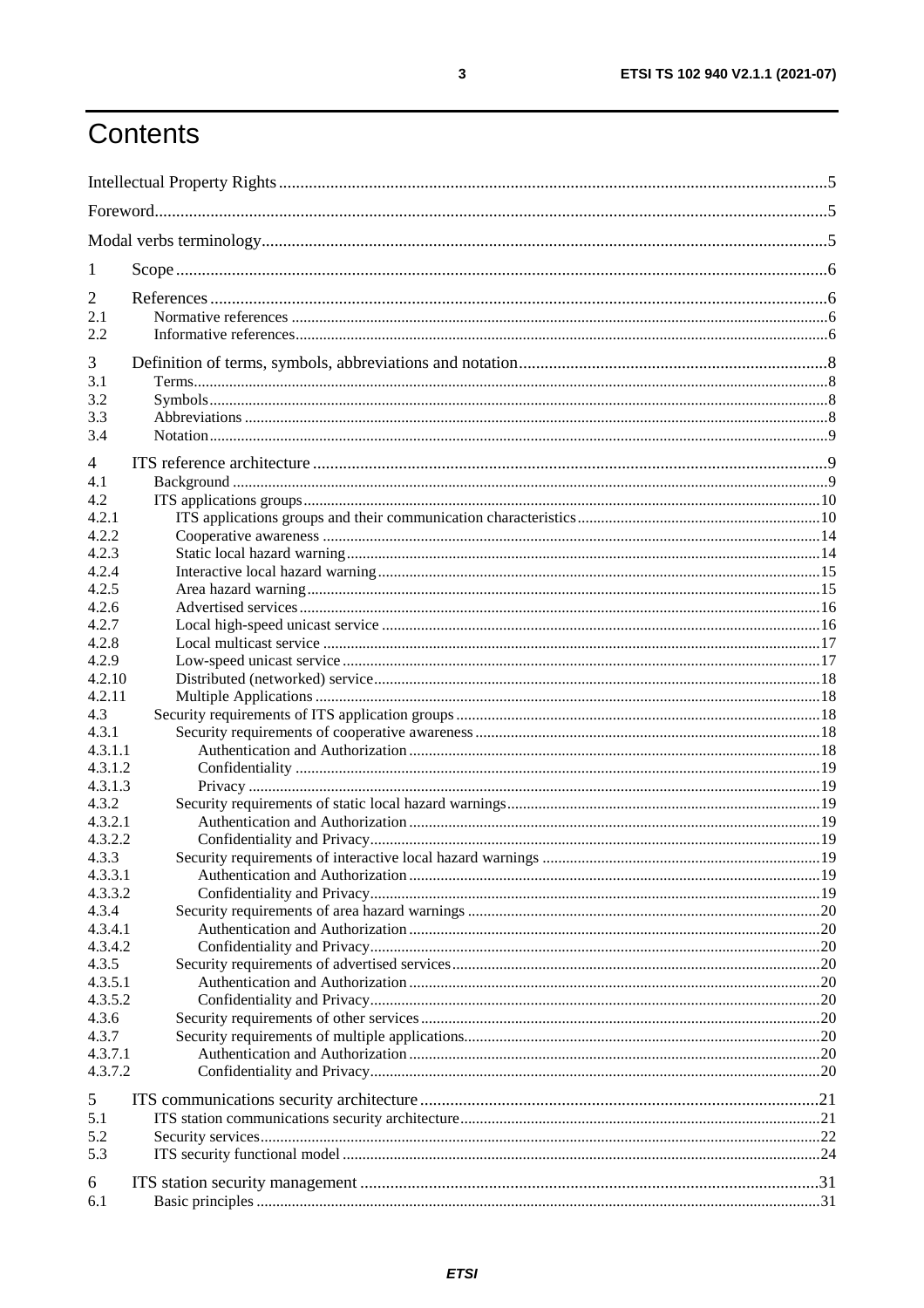| 6.2             |                               |  |  |
|-----------------|-------------------------------|--|--|
| 6.3             |                               |  |  |
| 6.4             |                               |  |  |
| 6.5             |                               |  |  |
| 6.6             |                               |  |  |
| $7\overline{ }$ |                               |  |  |
| 7.0             |                               |  |  |
| 7.1             |                               |  |  |
| 7.2             |                               |  |  |
| 7.3             |                               |  |  |
| 7.4             |                               |  |  |
| 7.5             |                               |  |  |
| 7.6             |                               |  |  |
|                 | <b>Annex A (informative):</b> |  |  |
|                 |                               |  |  |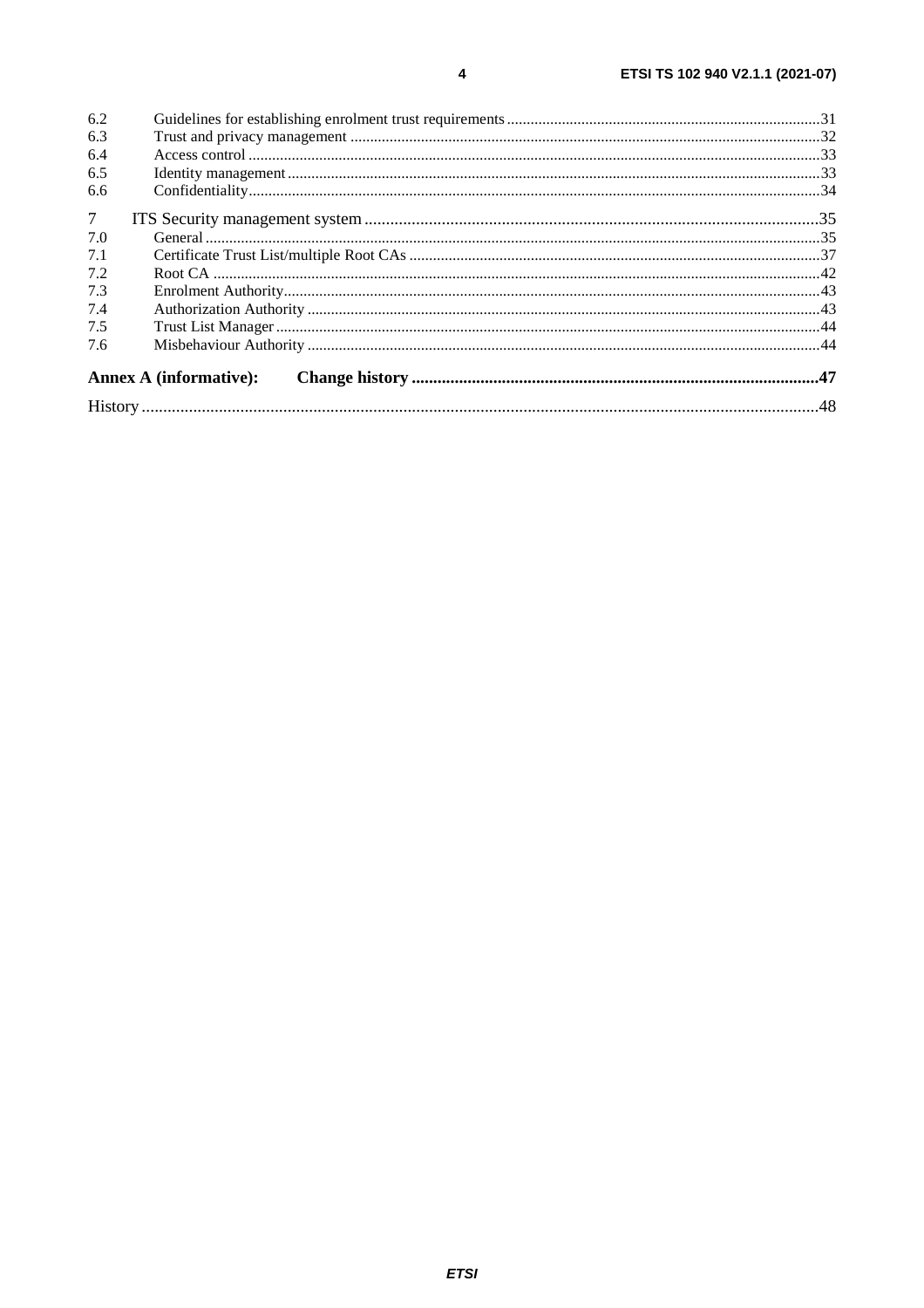# <span id="page-4-0"></span>Intellectual Property Rights

#### Essential patents

IPRs essential or potentially essential to normative deliverables may have been declared to ETSI. The declarations pertaining to these essential IPRs, if any, are publicly available for **ETSI members and non-members**, and can be found in ETSI SR 000 314: *"Intellectual Property Rights (IPRs); Essential, or potentially Essential, IPRs notified to ETSI in respect of ETSI standards"*, which is available from the ETSI Secretariat. Latest updates are available on the ETSI Web server ([https://ipr.etsi.org/\)](https://ipr.etsi.org/).

Pursuant to the ETSI Directives including the ETSI IPR Policy, no investigation regarding the essentiality of IPRs, including IPR searches, has been carried out by ETSI. No guarantee can be given as to the existence of other IPRs not referenced in ETSI SR 000 314 (or the updates on the ETSI Web server) which are, or may be, or may become, essential to the present document.

#### **Trademarks**

The present document may include trademarks and/or tradenames which are asserted and/or registered by their owners. ETSI claims no ownership of these except for any which are indicated as being the property of ETSI, and conveys no right to use or reproduce any trademark and/or tradename. Mention of those trademarks in the present document does not constitute an endorsement by ETSI of products, services or organizations associated with those trademarks.

**DECT™**, **PLUGTESTS™**, **UMTS™** and the ETSI logo are trademarks of ETSI registered for the benefit of its Members. **3GPP™** and **LTE™** are trademarks of ETSI registered for the benefit of its Members and of the 3GPP Organizational Partners. **oneM2M™** logo is a trademark of ETSI registered for the benefit of its Members and of the oneM2M Partners. **GSM**® and the GSM logo are trademarks registered and owned by the GSM Association.

# Foreword

This Technical Specification (TS) has been produced by ETSI Technical Committee Intelligent Transport Systems (ITS).

# Modal verbs terminology

In the present document "**shall**", "**shall not**", "**should**", "**should not**", "**may**", "**need not**", "**will**", "**will not**", "**can**" and "**cannot**" are to be interpreted as described in clause 3.2 of the [ETSI Drafting Rules](https://portal.etsi.org/Services/editHelp!/Howtostart/ETSIDraftingRules.aspx) (Verbal forms for the expression of provisions).

"**must**" and "**must not**" are **NOT** allowed in ETSI deliverables except when used in direct citation.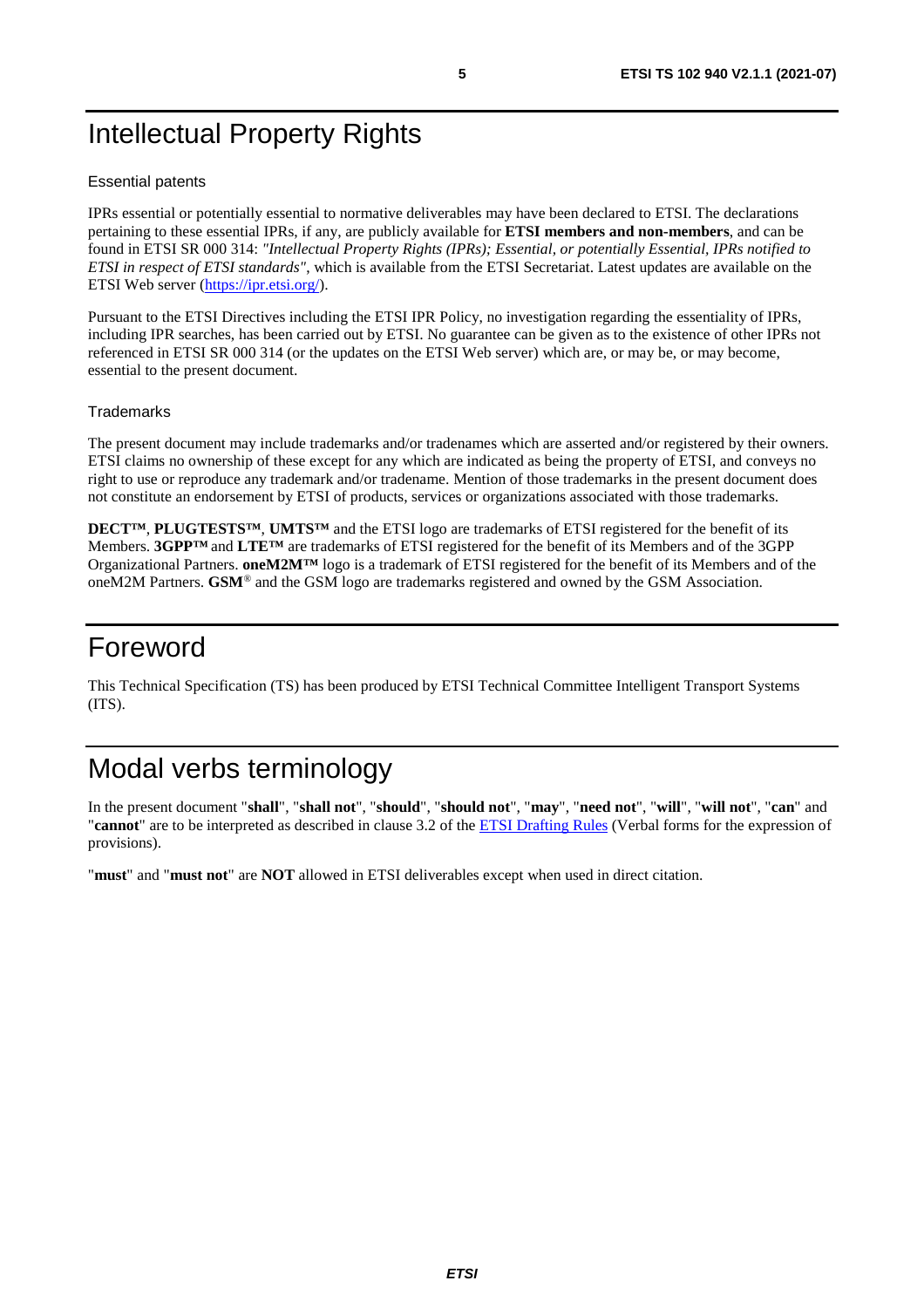# <span id="page-5-0"></span>1 Scope

The present document specifies a security architecture for Intelligent Transport System (ITS) communications. Based upon the security services defined in ETSI TS 102 731 [4], it identifies the functional entities required to support security in an ITS environment and the relationships that exist between the entities themselves and the elements of the ITS reference architecture defined in ETSI EN 302 665 [1].

The present document also identifies the roles and locations of a range of security services for the protection of transmitted information and the management of essential security parameters. These include identifier and certificate management, PKI processes and interfaces as well as basic policies and guidelines for trust establishment.

# 2 References

### 2.1 Normative references

References are either specific (identified by date of publication and/or edition number or version number) or non-specific. For specific references, only the cited version applies. For non-specific references, the latest version of the referenced document (including any amendments) applies.

Referenced documents which are not found to be publicly available in the expected location might be found at <https://docbox.etsi.org/Reference/>.

NOTE: While any hyperlinks included in this clause were valid at the time of publication, ETSI cannot guarantee their long term validity.

The following referenced documents are necessary for the application of the present document.

| $[1]$  | ETSI EN 302 665: "Intelligent Transport Systems (ITS); Communications Architecture".                                                                                                                                                                               |
|--------|--------------------------------------------------------------------------------------------------------------------------------------------------------------------------------------------------------------------------------------------------------------------|
| $[2]$  | Void.                                                                                                                                                                                                                                                              |
| $[3]$  | Void.                                                                                                                                                                                                                                                              |
| $[4]$  | ETSI TS 102 731: "Intelligent Transport Systems (ITS); Security; Security Services and<br>Architecture".                                                                                                                                                           |
| $[5]$  | ETSI TS 102 941: "Intelligent Transport Systems (ITS); Security; Trust and Privacy<br>Management".                                                                                                                                                                 |
| [6]    | ETSI TS 102 942: "Intelligent Transport Systems (ITS); Security; Access Control".                                                                                                                                                                                  |
| $[7]$  | ETSI TS 102 943: "Intelligent Transport Systems (ITS); Security; Confidentiality services".                                                                                                                                                                        |
| [8]    | ETSI TS 103 097: "Intelligent Transport Systems (ITS); Security; Security header and certificate<br>formats".                                                                                                                                                      |
| $[9]$  | Void.                                                                                                                                                                                                                                                              |
| $[10]$ | ETSI EN 302 636-4-1: "Intelligent Transport Systems (ITS); Vehicular communications;<br>GeoNetworking; Part 4: Geographical addressing and forwarding for point-to-point and point-to-<br>multipoint communications; Sub-part 1: Media-Independent Functionality". |

### 2.2 Informative references

References are either specific (identified by date of publication and/or edition number or version number) or non-specific. For specific references, only the cited version applies. For non-specific references, the latest version of the referenced document (including any amendments) applies.

NOTE: While any hyperlinks included in this clause were valid at the time of publication, ETSI cannot guarantee their long term validity.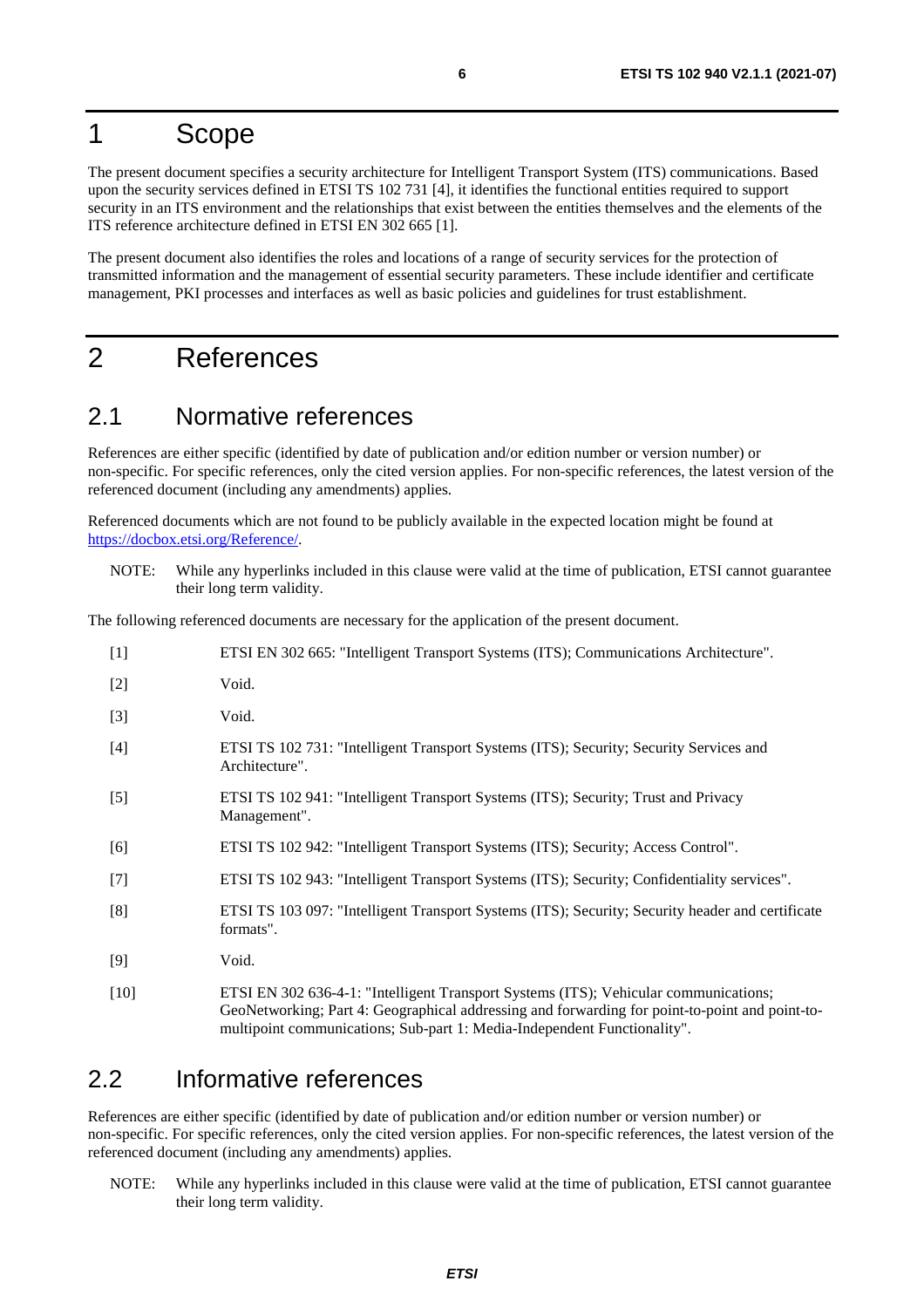<span id="page-6-0"></span>The following referenced documents are not necessary for the application of the present document but they assist the user with regard to a particular subject area.

- [i.1] ETSI TR 102 638: "Intelligent Transport Systems (ITS); Vehicular Communications; Basic Set of Applications; Release 2".
- [i.2] ETSI TR 102 863: "Intelligent Transport Systems (ITS); Vehicular Communications; Basic Set of Applications; Local Dynamic Map (LDM); Rationale for and guidance on standardization".
- [i.3] IEEE 1609.3™ 2010: "Wireless Access in Vehicular Environments (WAVE) Networking Services".
- [i.4] TS 16439: "Electronic fee collection Security framework", (produced by CEN).
- [i.5] ETSI TS 102 890-2: "Intelligent Transport Systems (ITS); Facilities layer function; Part 2: Position and time facility specification".
- [i.6] IETF RFC 4949: "Internet Security Glossary", Version 2, August 2007.
- [i.7] ETSI TS 102 723-8: "Intelligent Transport Systems (ITS); OSI cross-layer topics; Part 8: Interface between security entity and network and transport layer".
- [i.8] C-ITS Platform WG5: "Security & Certification Final Report ANNEX 1: Trust models for Cooperative - Intelligent Transport System (C-ITS)".
- [i.9] Certificate Policy for Deployment and Operation of European Cooperative Intelligent Transport Systems (C-ITS), Release 1, June 2017.
- NOTE: Available at [https://ec.europa.eu/transport/sites/transport/files/c-its\\_certificate\\_policy\\_release\\_1.pdf.](https://ec.europa.eu/transport/sites/transport/files/c-its_certificate_policy_release_1.pdf)
- [i.10] ETSI TS 102 723-9: "Intelligent Transport Systems (ITS); OSI cross-layer topics; Part 9: Interface between security entity and facilities layer".
- [i.11] I. Mahmoudi, J. Kamel, A. Kaiser, I. Ben Jemaa, and P. Urien: "Towards a Reliable Machine Learning Based Global Misbehavior Detection in C-ITS: Model Evaluation Approach", IWVSC, 2019.
- [i.12] J. Kamel, F. Haidar, A. Kaiser, I. Ben Jemaa, B. Lonc, and P. Urien: "A MisbehaviorAuthoritySystem for Sybil Attack Detectionin C-ITS", IEEE UEMCON, 2019.
- [i.13] ETSI TR 103 460: "Intelligent Transport Systems (ITS); Security; Pre-standardization study on Misbehavior Detection; Release 2".
- [i.14] ETSI EN 302 637-2: "Intelligent Transport Systems (ITS); Vehicular Communications; Basic Set of Applications; Part 2: Specification of Cooperative Awareness Basic Service".
- [i.15] ETSI EN 302 637-3: "Intelligent Transport Systems (ITS); Vehicular Communications; Basic Set of Applications; Part 3: Specifications of Decentralized Environmental Notification Basic Service".
- [i.16] ETSI TS 103 301: "Intelligent Transport Systems (ITS); Vehicular Communications; Basic Set of Applications; Facilities layer protocols and communication requirements for infrastructure services; Release 2".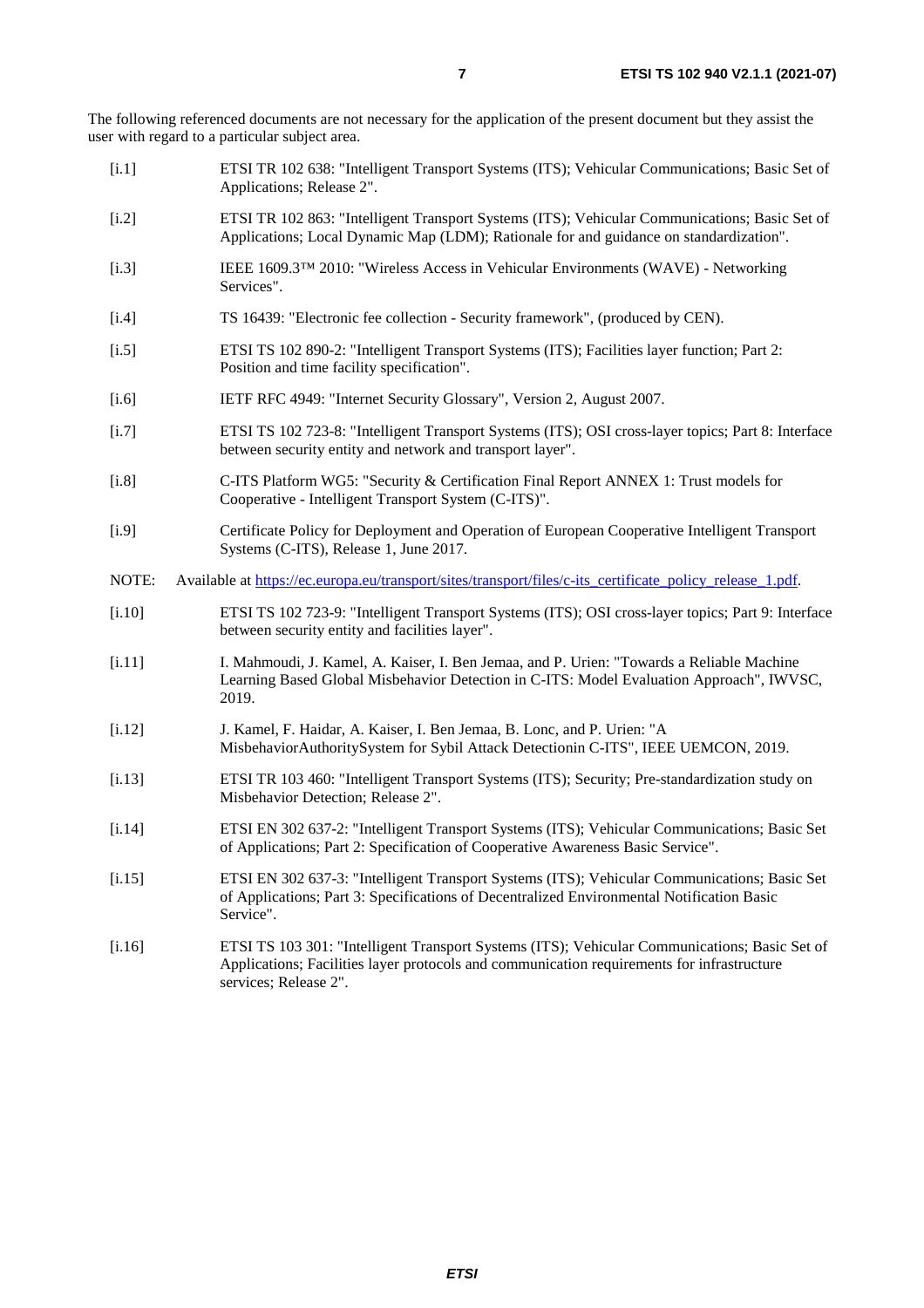# <span id="page-7-0"></span>3 Definition of terms, symbols, abbreviations and notation

### 3.1 Terms

For the purposes of the present document, the terms given in ETSI TS 102 731 [[4\]](#page-5-0), IETF RFC 4949 [[i.6](#page-6-0)] and the following apply:

**Certificate Revocation List (CRL):** signed list indicating a set of certificates that are no longer considered valid by the certificate issuer

**Certificate Revocation List For Authorities (CRL CA):** certificate revocation list issued by a Root CA which contains revoked certificates of the subordinate CAs within the hierarchical trust domain managed by the Root CA or its own Root CA certificates

**certificate trust list:** signed list indicating a set of trusted services of a PKI hierarchy controlled by a Root CA or a set of trusted Root CAs within the C-ITS Trust Domain controlled by a top-level authority (Trust List Manager)

**identifier:** attribute or a set of attributes of an entity which uniquely identifies the entity within a certain context

**security management:** operations that support acquiring or establishing the validity of certificates for cooperative ITS communications

# 3.2 Symbols

Void.

### 3.3 Abbreviations

For the purposes of the present document, the abbreviations given in ETSI EN 302 665 [\[1](#page-5-0)], ETSI TS 103 301 [\[i.16](#page-6-0)] and the following apply:

| AA                | <b>Authorization Authority</b>                         |
|-------------------|--------------------------------------------------------|
| <b>CA</b>         | Co-operative Awareness                                 |
| <b>CAM</b>        | Co-operative Awareness Message                         |
| <b>CCMS</b>       | Cooperative-ITS security Certificate Management System |
| C-ITS             | Cooperative Intelligent Transport System               |
| <b>CN</b>         | Co-operative Navigation                                |
| <b>CPOC</b>       | C-ITS Point Of Contact                                 |
| <b>CRL</b>        | <b>Certificate Revocation List</b>                     |
| CS.               | <b>Communities Services</b>                            |
| <b>CSM</b>        | Co-operative Speed Management                          |
| <b>DENM</b>       | Decentralized Environment Notification Message         |
| EA                | <b>Enrolment Authority</b>                             |
| <b>GN</b>         | GeoNetworking                                          |
| <b>HSM</b>        | Hardware Security Module                               |
| ID                | Identity                                               |
| <b>IDS</b>        | <b>Intrusion Detection System</b>                      |
| IP                | Internet Protocol                                      |
| <b>IPS</b>        | <b>Intrusion Prevention System</b>                     |
| IP <sub>v</sub> 6 | Internet Protocol version 6                            |
| <b>ITS</b>        | <b>Intelligent Transport System</b>                    |
| ITS-S             | <b>ITS</b> Station                                     |
| LBS               | <b>Location Based Services</b>                         |
| LCM               | Life Cycle Management                                  |
| MA                | Misbehaviour Authority                                 |
| <b>MAC</b>        | Medium Access Control                                  |
| <b>MBD</b>        | MisBehaviour Detection                                 |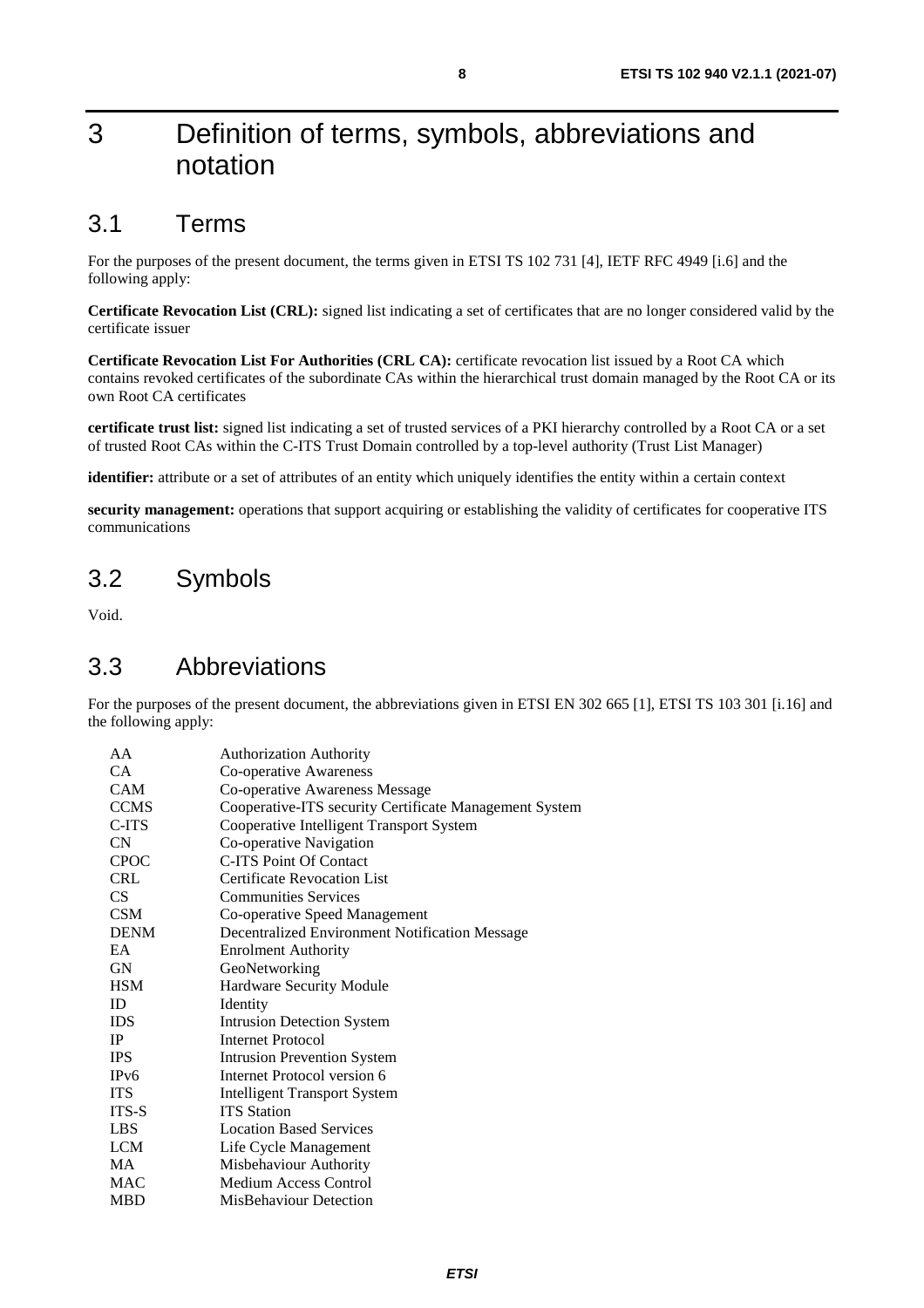<span id="page-8-0"></span>

| MR   | Misbehaviour Report                       |
|------|-------------------------------------------|
| OSI  | Open System Interconnect                  |
| PDA  | Personal Data Appliance                   |
| PKI  | Public Key Infrastructure                 |
| RHW  | Road Hazard Warning                       |
| RSU  | Road Side Unit                            |
| SAP  | Service Access Point                      |
| SOC  | <b>Security Operational Center</b>        |
| TLM  | <b>Trust List Manager</b>                 |
| UML  | Unified Modeling Language                 |
| WAVE | Wireless Access in Vehicular Environments |
| WSA  | <b>WAVE Service Announcement</b>          |
|      |                                           |

### 3.4 Notation

The requirements identified in the present document include:

- a) mandatory requirements strictly to be followed in order to conform to the present document. Such requirements are indicated by clauses without any additional marking;
- b) requirements strictly to be followed if applicable to the type of ITS Station concerned.

For case b) requirements are indicated as follows:

- [Itss\_WithPrivacy] is used to denote requirements applicable to ITS-S for which pseudonymity has to be assured and re-identification by the AA is not allowed. This includes for instance personal user vehicle ITS-S or personal ITS-S Portable.
- [Itss\_NoPrivacy] is used to denote requirements applicable to ITS-S for which pseudonymity does not have to be assured and are allowed to be re-identified by the AA. This may be for instance fixed or mobile RSUs or special vehicles.

# 4 ITS reference architecture

# 4.1 Background

ETSI EN 302 665 [\[1](#page-5-0)] describes an ITS station architecture based upon four processing layers identified as follows:

- Access Layer;
- Networking & Transport Layer;
- Facilities Layer; and
- Applications Layer.

These horizontal layers are bounded on each side by a vertical Management entity and a Security entity [\(Figure 1\)](#page-9-0).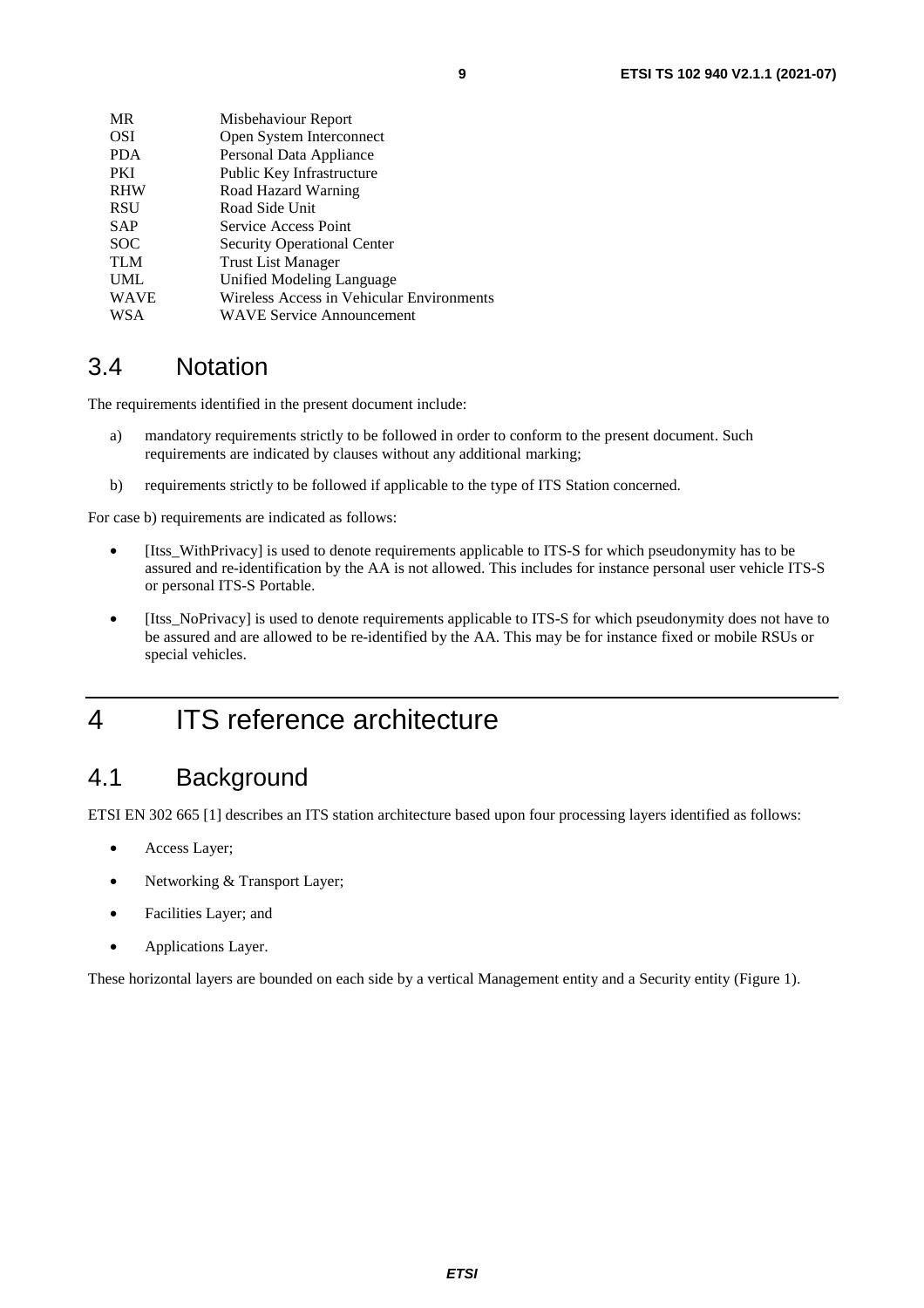<span id="page-9-0"></span>

**ITS Station Architecture** 



The layers in this architecture do not represent directly the Open System Interconnect (OSI) protocol modelling layers but the functionality expected in each can be mapped to OSI model quite simply. Having mapped the OSI protocol layers to the ITS station architecture, this can be extended into an ITS communications architecture in which the protocol layers communicate on a peer-to-peer basis as shown in Figure 2.





# 4.2 ITS applications groups

### 4.2.1 ITS applications groups and their communication characteristics

ETSI TR 102 638 [[i.1](#page-6-0)] defines the basic set of ITS applications which it divides into groups according to the functionality provided. Based on this a further analysis in ETSI TR 102 863 [\[i.2](#page-6-0)] takes into account some additional sources. The resulting list of functional groupings from this analysis is shown in Table 1. A more detailed description can be found in ETSI TR 102 863 [\[i.2\]](#page-6-0), clause A.1.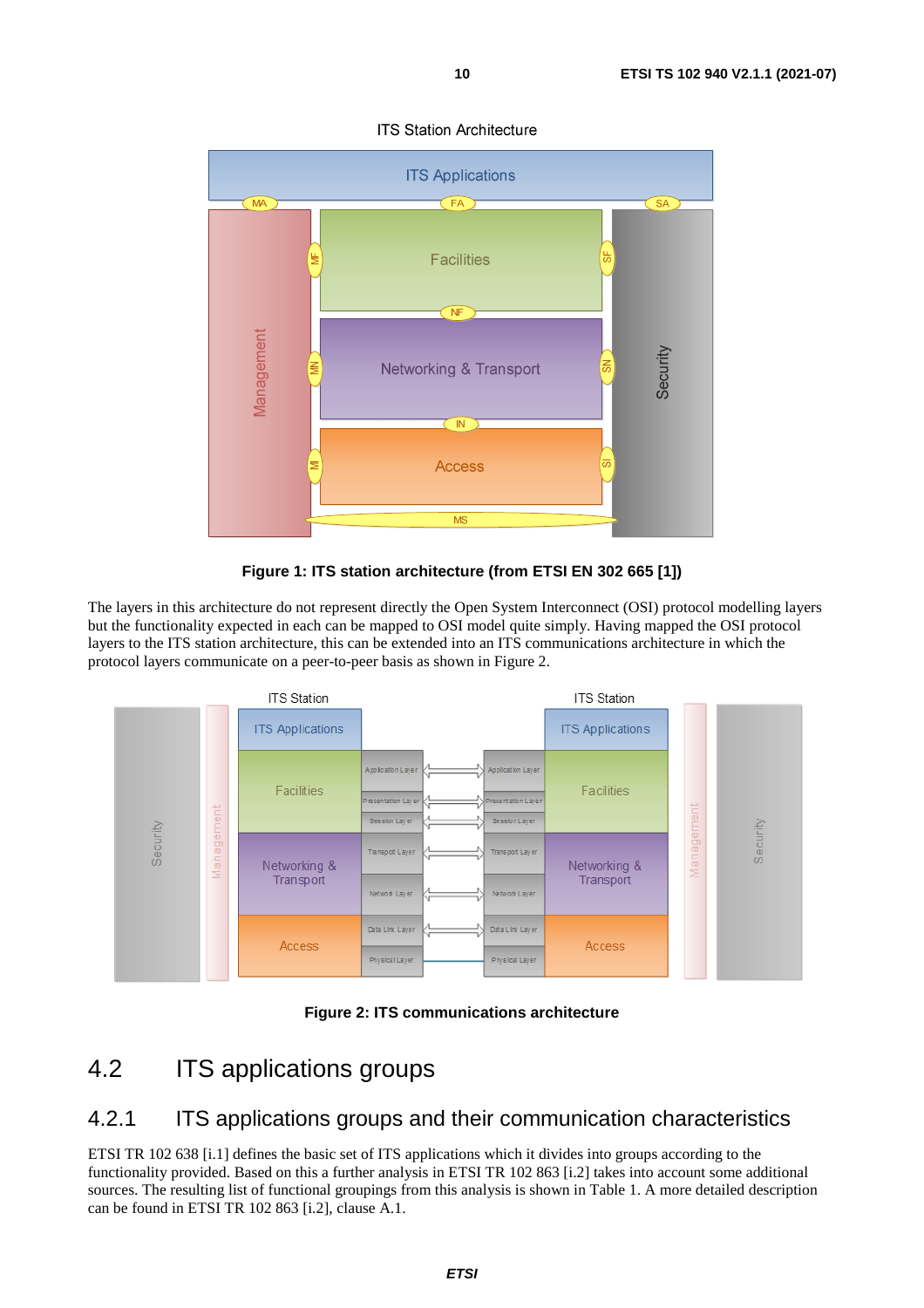| <b>Applications Class</b>      | <b>Application</b>                               | Use case                                                              |
|--------------------------------|--------------------------------------------------|-----------------------------------------------------------------------|
| Active road safety             | Driving assistance - Co-operative Awareness (CA) | Emergency vehicle warning                                             |
|                                |                                                  | Slow vehicle indication                                               |
|                                |                                                  | Across traffic turn collision risk warning                            |
|                                |                                                  | Merging Traffic Turn Collision Risk                                   |
|                                |                                                  | Warning                                                               |
|                                |                                                  | Co-operative merging assistance                                       |
|                                |                                                  | Intersection collision warning                                        |
|                                |                                                  | Co-operative forward collision warning                                |
|                                |                                                  | Lane Change Manoeuvre                                                 |
|                                | Driving assistance - Road Hazard Warning (RHW)   | Emergency electronic brake lights                                     |
|                                |                                                  | Wrong way driving warning                                             |
|                                |                                                  | (infrastructure based)                                                |
|                                |                                                  | Stationary vehicle - accident                                         |
|                                |                                                  | Stationary vehicle - vehicle problem                                  |
|                                |                                                  | Traffic condition warning                                             |
|                                |                                                  | Signal violation warning                                              |
|                                |                                                  | Roadwork warning                                                      |
|                                |                                                  | Decentralized floating car data -                                     |
|                                |                                                  | Hazardous location                                                    |
|                                |                                                  | Decentralized floating car data -                                     |
|                                |                                                  | Precipitations                                                        |
|                                |                                                  | Decentralized floating car data - Road                                |
|                                |                                                  | adhesion                                                              |
|                                |                                                  | Decentralized floating car data -                                     |
|                                |                                                  | Visibility                                                            |
|                                |                                                  | Decentralized floating car data - Wind                                |
|                                |                                                  | Vulnerable road user Warning                                          |
|                                |                                                  | Pre-crash sensing warning                                             |
|                                |                                                  | Co-operative glare reduction                                          |
| Cooperative traffic            | Co-operative Speed Management (CSM)              | Regulatory/contextual speed limits                                    |
| efficiency                     |                                                  | notification                                                          |
|                                |                                                  | <b>Curve Warning</b>                                                  |
|                                |                                                  | Traffic light optimal speed advisory                                  |
|                                | Co-operative Navigation (CN)                     | Traffic information and recommended                                   |
|                                |                                                  | itinerary                                                             |
|                                |                                                  | Public transport information                                          |
|                                |                                                  | In-vehicle signage<br>Point of Interest notification                  |
| Co-operative local<br>services | Location Based Services (LBS)                    |                                                                       |
|                                |                                                  | Automatic access control and parking<br>management                    |
|                                |                                                  | ITS local electronic commerce                                         |
|                                |                                                  | Media downloading                                                     |
| Global internet                | Communities Services (CS)                        | Insurance and financial services                                      |
| services                       |                                                  |                                                                       |
|                                |                                                  | Fleet management                                                      |
|                                |                                                  | Loading zone management<br>Theft related services/After theft vehicle |
|                                |                                                  |                                                                       |
|                                | ITS station Life Cycle Management (LCM)          | recovery<br>Vehicle software/data provisioning and                    |
|                                |                                                  | update                                                                |
|                                |                                                  | Vehicle and RSU data calibration                                      |
|                                | Transport related electronic financial           |                                                                       |
|                                | transactions [i.4]                               |                                                                       |
|                                |                                                  |                                                                       |

| Table 1: ITS application classes |  |  |
|----------------------------------|--|--|
|----------------------------------|--|--|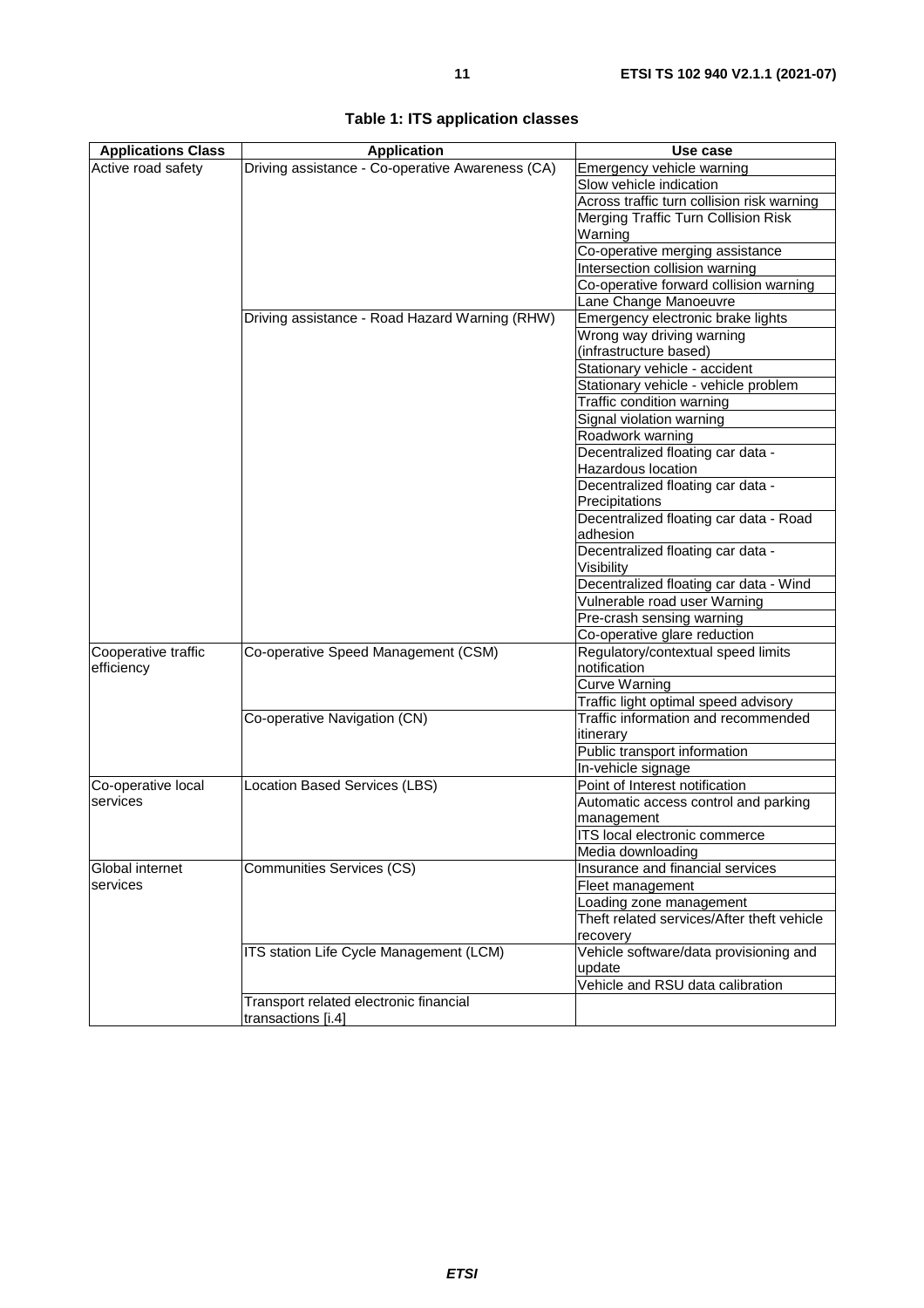In order to define security classes the communication patterns of the different applications also need to be considered. Table 2 summarizes the communication behaviour of each application.

| Use case                                             |               | <b>Addressing</b> | <b>Hops</b> | <b>Frequency</b> | <b>Direction</b>        | <b>Session</b> |
|------------------------------------------------------|---------------|-------------------|-------------|------------------|-------------------------|----------------|
| Emergency vehicle warning                            |               |                   | Single      | Hiah             | V2V/V2I                 | <b>No</b>      |
| Slow vehicle indication                              |               | <b>Broadcast</b>  | Single      | High             | V2V                     | <b>No</b>      |
| Across traffic turn collision risk warning           |               | <b>Broadcast</b>  | Single      | High             | V <sub>2</sub> V        | No             |
| Merging Traffic Turn Collision Risk Warning          |               | <b>Broadcast</b>  | Single      | High             | V2V/I2V                 | No             |
| Co-operative merging assistance                      |               | <b>Broadcast</b>  | Single      | High             | V2V/I2V                 | No             |
| Intersection collision warning                       |               | <b>Broadcast</b>  | Single      | High             | <b>V2V/I2V</b>          | No             |
| Co-operative forward collision warning               |               | <b>Broadcast</b>  | Single      | High             | V <sub>2</sub> V        | No             |
| Lane Change Manoeuvre                                |               | <b>Broadcast</b>  | Single      | High             | V <sub>2</sub> V        | No             |
| Emergency electronic brake lights                    |               | <b>Broadcast</b>  | Multi       | Low              | V2V                     | <b>No</b>      |
| Wrong way driving warning (infrastructure based)     |               | <b>Broadcast</b>  | Single      | Low              | 12V                     | No             |
| Stationary vehicle - accident                        |               | <b>Broadcast</b>  | Multi       | Low              | V2V/V2I                 | No             |
| Stationary vehicle - vehicle problem                 |               | <b>Broadcast</b>  | Multi       | Low              | V2V/V2I                 | No             |
| Traffic condition warning                            |               | <b>Broadcast</b>  | Multi       | Low              | V2V/I2V                 | <b>No</b>      |
| Signal violation warning                             |               | <b>Broadcast</b>  | Single      | High             | 12V                     | No             |
| Roadwork warning                                     |               | <b>Broadcast</b>  | Multi       | Low              | 12V                     | No             |
| Decentralized floating car data - Hazardous location |               | <b>Broadcast</b>  | Multi       | Low              | <b>V2V/I2V</b>          | <b>No</b>      |
| Decentralized floating car data - Precipitations     |               | <b>Broadcast</b>  | Multi       | Low              | V <sub>2</sub> V        | No             |
| Decentralized floating car data - Road adhesion      |               | <b>Broadcast</b>  | Multi       | Low              | $\overline{\text{V2V}}$ | No             |
| Decentralized floating car data - Visibility         |               | <b>Broadcast</b>  | Multi       | Low              | $\overline{\text{V2V}}$ | No             |
| Decentralized floating car data - Wind               |               | <b>Broadcast</b>  | Multi       | Low              | V <sub>2</sub> V        | No             |
| Vulnerable road user Warning                         |               | <b>Broadcast</b>  | Single      | Low              | V2V/I2V                 | No             |
| Pre-crash sensing warning                            | Indication    | <b>Broadcast</b>  | Single      | High             | V <sub>2</sub> V        | $\overline{N}$ |
|                                                      | Data exchange | Unicast           | Single      | High             | V2V                     | Yes            |
| Co-operative glare reduction                         |               | <b>Broadcast</b>  | Single      | Low              | V2V/I2V                 | <b>No</b>      |
| Regulatory/contextual speed limits notification      |               | <b>Broadcast</b>  | Single      | Low              | 12V                     | No             |
| <b>Curve Warning</b>                                 |               |                   | Single      | Medium           | 12V                     | No             |
| Traffic light optimal speed advisory                 |               | <b>Broadcast</b>  | Multi       | Medium           | 12V                     | No             |
| Traffic information and                              | Advertisement | <b>Broadcast</b>  | Single      | Low              | 12V                     | No             |
| recommended itinerary                                | Service       | Unicast/Multicast | Multi       | Medium           | 12V                     | Yes            |
| Public transport information                         | Advertisement | <b>Broadcast</b>  | Single      | Low              | 12V                     | <b>No</b>      |
|                                                      | Service       | Multicast         | Multi       | Medium           | 12V                     | Yes            |
| In-vehicle signage                                   |               | <b>Broadcast</b>  | Single      | Medium           | 12V                     | No             |
| Point of Interest notification                       | Advertisement | <b>Broadcast</b>  | Single      | Low              | 12V                     | No             |
|                                                      | Service       | <b>Multicast</b>  | Single      | Low              | 12V                     | Yes            |

#### **Table 2: ITS applications communication behaviour**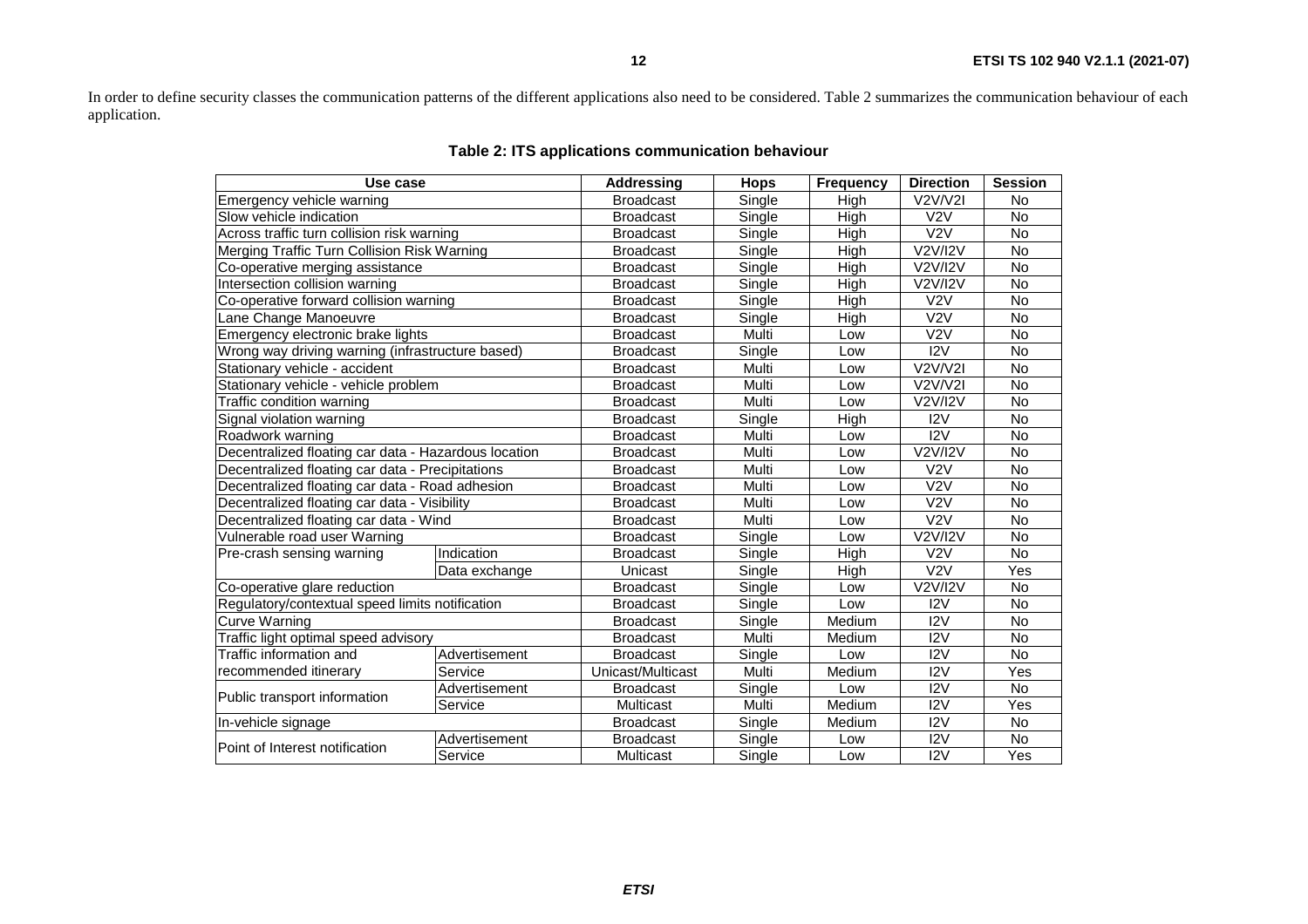| Use case                                            |               | Addressing        | <b>Hops</b> | <b>Frequency</b> | <b>Direction</b> | <b>Session</b> |
|-----------------------------------------------------|---------------|-------------------|-------------|------------------|------------------|----------------|
| Automatic access control and                        | Advertisement | <b>Broadcast</b>  | Single      | Low              | I <sub>2</sub> V | No             |
| parking management                                  | Service       | Unicast           | Single      | Low              | 12V/V2I          | Yes            |
| ITS local electronic commerce                       |               | Unicast           | Single      | Low              | 12V/V2I          | Yes            |
| Media downloading                                   |               | Unicast           | Single      | Low              | 12V/V2I          | Yes            |
| Insurance and financial services                    |               | Unicast           | Single      | Low              | 12V/V2I          | Yes            |
| Fleet management                                    |               | Unicast           | Single      | Low              | 12V/V2I          | Yes            |
| Loading zone management                             |               | Unicast/Multicast | Single      | Low              | 12V/V2I          | Yes            |
| Theft related services/After theft vehicle recovery |               | Unicast           | Multi       | Low              | 12V/V2I          | Yes            |
| Vehicle software/data provisioning and update       |               | Unicast           | Single      | Low              | 12V/V2I          | Yes            |
| Vehicle and RSU data calibration                    |               | Unicast           | Single      | Low              | 12V/V2I          | Yes            |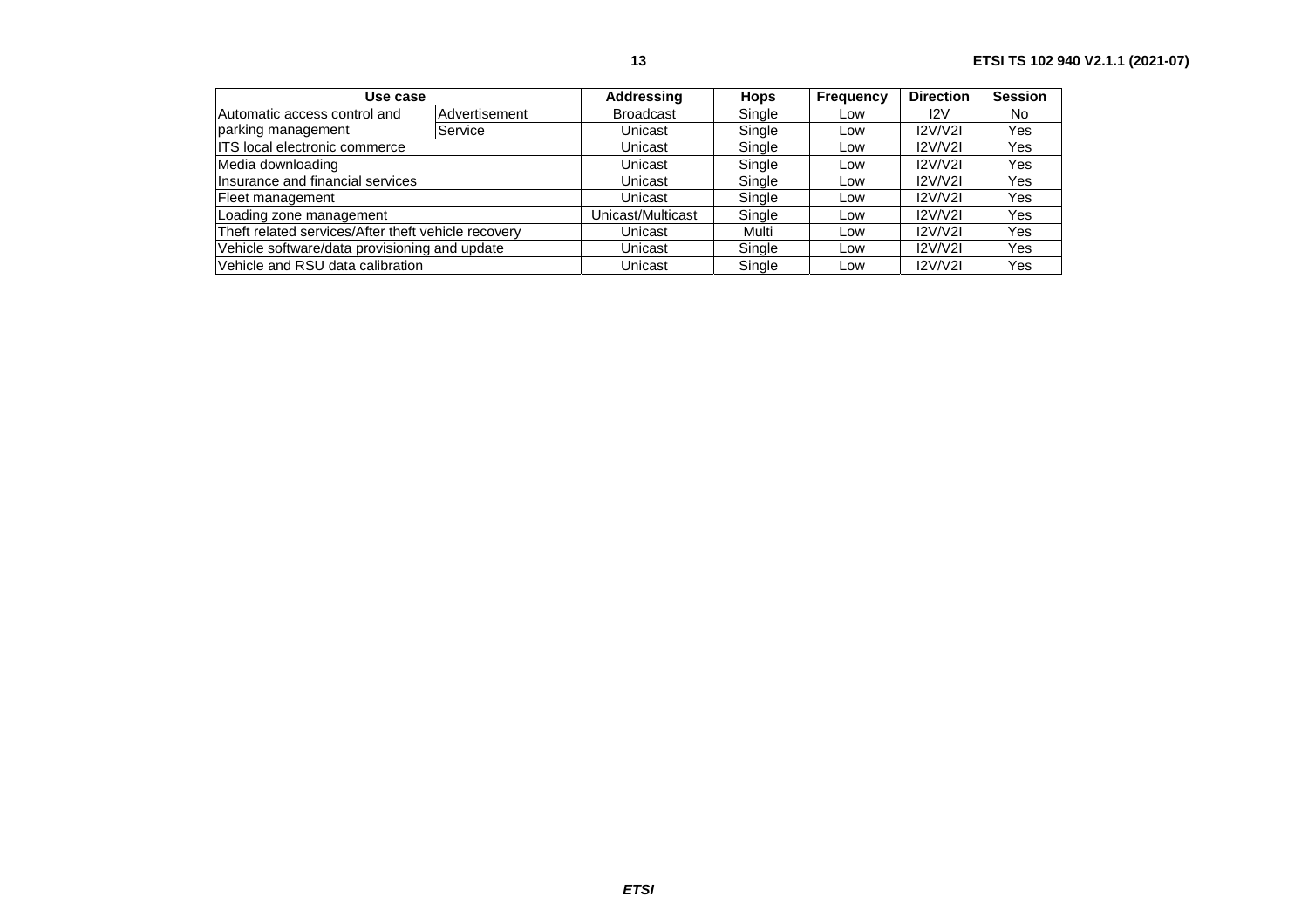<span id="page-13-0"></span>The information in Table 2 makes it possible to define a number of ITS application categories, thus:

- cooperative awareness;
- static local hazard warnings;
- interactive local hazard warnings;
- area hazard warnings;
- advertised services:
- local high-speed unicast services;
- local multicast services;
- low-speed unicast services; and
- distributed (networked) services.

These ITS application categories are further defined in clause 4.2.2 to clause 4.2.11.

### 4.2.2 Cooperative awareness

The purpose of cooperative awareness messages is to allow ITS users to provide other users with information regarding their status and environment in order to improve road safety. They can be categorized as follows:

- broadcast;
- single-hop;
- time-critical;
- having low data content;
- transmitted frequently:
- vehicle-to-vehicle;
- requiring no established communications session; and
- single message with no explicit coordination.
- EXAMPLES: Emergency vehicle warning. Slow vehicle indication. Across traffic turn collision risk warning. Merging traffic turn collision risk warning. Co-operative merging assistance. Intersection collision warning. Co-operative forward collision warning. Lane change manoeuvre.

### 4.2.3 Static local hazard warning

Static local hazard warning messages are broadcast by fixed roadside ITS stations usually to provide continuous information regarding a specific static condition which is relevant to road users. They can be categorized as follows:

- broadcast only from a roadside ITS-S;
- single-hop;
- time-critical;
- having low data content;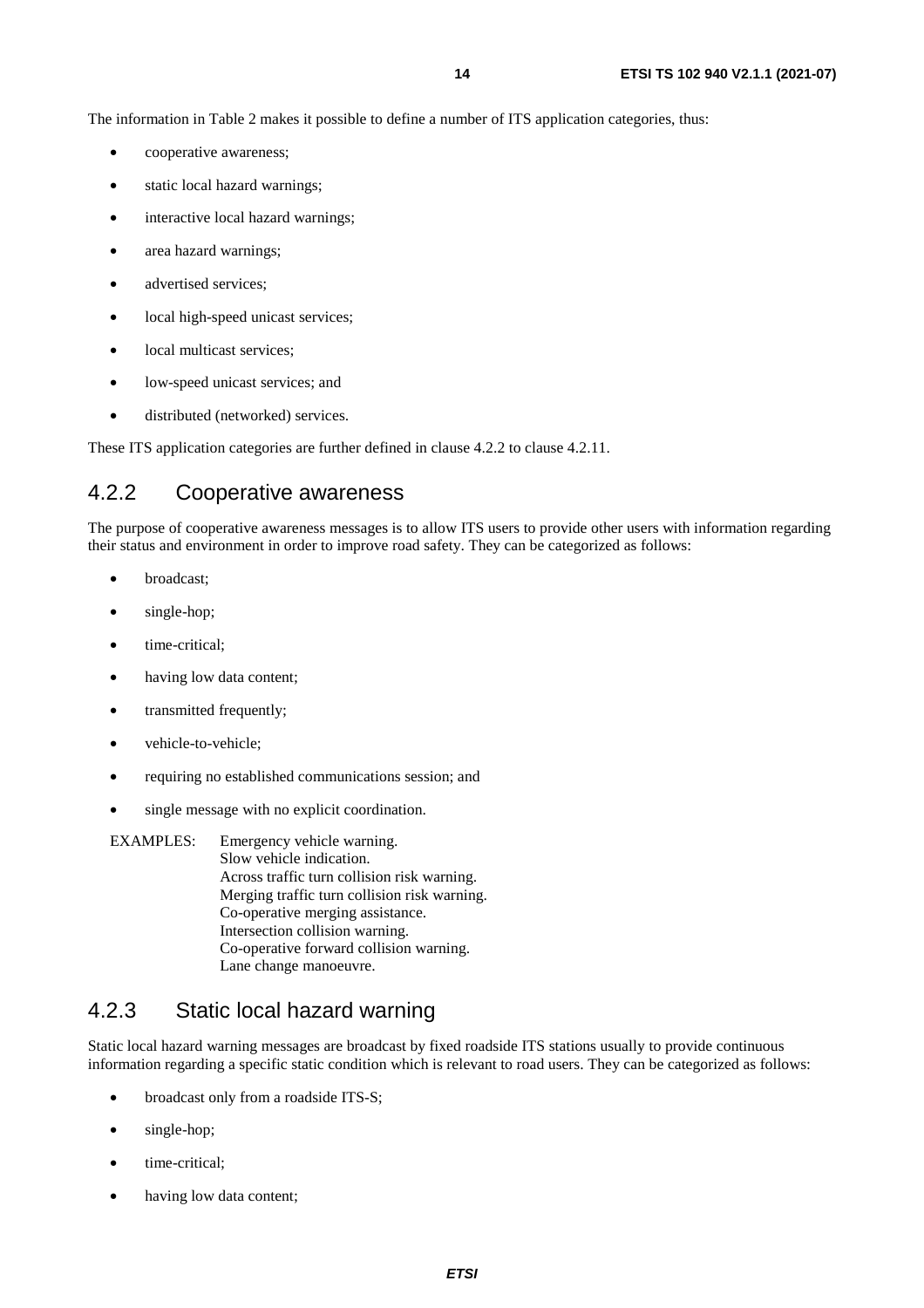- <span id="page-14-0"></span>• transmitted frequently;
- requiring no established communications session; and
- single message with no explicit coordination.

EXAMPLES: Merging traffic turn collision risk warning (if infrastructure-based). Merging assistance (if infrastructure-based). Intersection collision warning (if infrastructure-based). Wrong way driving warning. Signal violation warning.

Static local hazard warnings differ from cooperative awareness messages only in that they are transmitted by roadside ITS stations rather than vehicle-based stations. Consequently, they have different requirements for privacy preservation although all other security requirements are identical.

### 4.2.4 Interactive local hazard warning

Interactive local hazard warning messages are broadcast followed by a unicast session to provide direct cooperation in specific hazardous situations. The basic model for these applications is that station A receives a cooperative awareness message from station B and then returns a message to station B requesting that it takes a particular action. Based on this there may be additional data exchanges. These exchanges may contain more personal information than is included in cooperative awareness messages. They can be categorized as follows:

- broadcast followed by unicast;
- single-hop;
- time-critical;
- having low data content;
- transmitted frequently, but only if hazard exists;
- establish unicast communication session; and
- single message followed by coordinated session.

EXAMPLE: Pre-crash sensing warning.

### 4.2.5 Area hazard warning

Area hazard warning messages are broadcast and then forwarded by the receiving stations to form a geocast. They are sent event-driven to inform about a specific event or a specific condition to improve road safety. They can be categorized as follows:

- broadcast;
- multi-hop with geocasting;
- time-critical;
- low data content;
- transmitted frequently, but only when hazard exists;
- requires no established communication session.
- EXAMPLES: Emergency electronic brake lights. Stationary vehicle - accident. Stationary vehicle - vehicle problem. Traffic condition warning. Roadwork warning. Decentralized floating car data - hazardous location, precipitations, road adhesion, visibility, wind.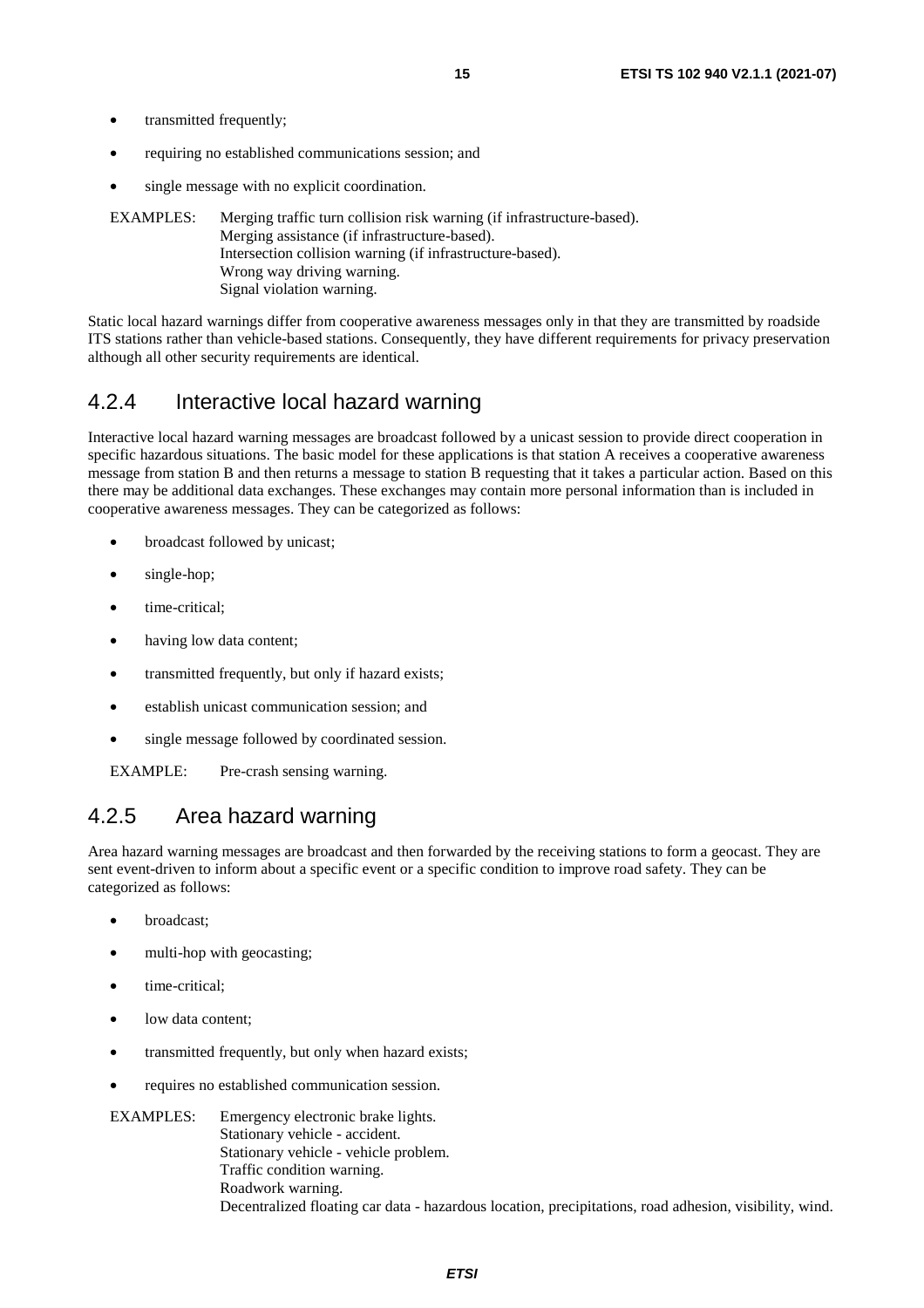<span id="page-15-0"></span>This category is also known as Decentralized Environmental Notification Messages (DENM) within ETSI.

Area hazard warnings are not sent regularly but only when a special situation or event occurred and are not always linked to a specific ITS-S as a point of origin. Thus, they cannot usually be used for tracking. Security mechanisms need to take into account the forwarding of the messages.

### 4.2.6 Advertised services

Advertised services refer to services where a provider unit sends out a message of a particular type advertising that the service is being offered and an ITS-S with the corresponding user application connects to the service. This description is based on WAVE Service Announcements (WSAs) as described in IEEE 1609.3 [\[i.3](#page-6-0)] but does not preclude any alternative method of providing Service Announcements including ETSI Facilities service announcement ETSI TS 102 890-2 [\[i.5\]](#page-6-0).

Advertisements are not application messages themselves, though they may contain information allowing the user application to decide whether to connect. For example, a service advertisement for entertainment services might contain an identifier for the media provider.

They are broadcast as unencrypted messages and usually sent multiple times a second. They can be categorized as follows:

- broadcast by a service provider;
- single-hop;
- not time-critical:
- low data content;
- sent regularly to announce service;
- may be responded to in order to start a unicast session or enter a multicast session.

EXAMPLES: Public transport information (advertisement). Traffic information and recommended itinerary (advertisement). Point of interest notification (advertisement). Automatic access control and parking management. Media downloading (advertisement).

In many cases, the responding ITS-S will be associated with an end-user vehicle with a strong expectation of privacy.

### 4.2.7 Local high-speed unicast service

Local high-speed unicast services are provided directly to vehicles that may be moving at a high speed. They can be categorized as:

- unicast:
- single-hop;
- time critical;
- medium data content;
- frequently advertised then used as needed;
- local sessions.

EXAMPLE: Traffic information and recommended itinerary (service).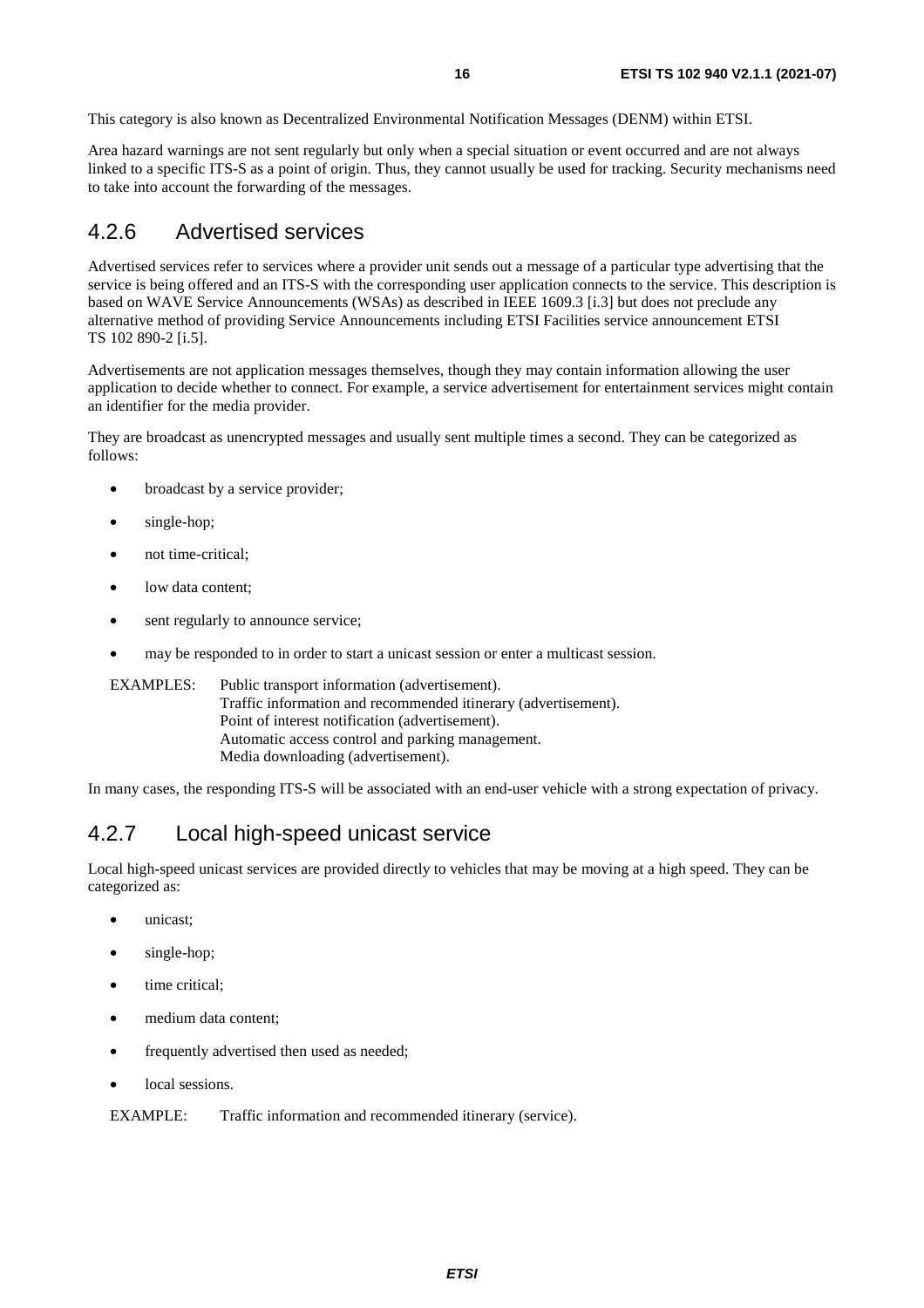### <span id="page-16-0"></span>4.2.8 Local multicast service

Local multicast services are similar to local unicast service but using multicast communication. They can therefore be categorized as:

- multicast;
- single-hop;
- time critical:
- medium data content;
- frequently advertised then used as needed;
- local sessions.

EXAMPLES: Traffic information and recommended itinerary (service). Public transport information (service). Point of interest notification (service).

The distinguishing features of this type of service are that:

- a) information is broadcast to the subscribers it is in general non-interactive;
- b) the service provider may want to provide the service to some but not all of the vehicles in a particular RSU's communication zone or in a particular larger region.

### 4.2.9 Low-speed unicast service

Low-speed unicast services are non time-critical services consumed at low (vehicle) speeds. They can be categorized as:

- unicast:
- single-hop;
- low time-criticality;
- medium to large data content;
- low frequency;
- restricted local or remote session.

#### EXAMPLES: ITS local electronic commerce. Media downloading. Insurance and financial services. Fleet management. Loading zone management. Vehicle software/data provisioning and update. Vehicle and RSU data calibration.

These services differ from high-speed unicast services in that the off-vehicle end of the communications session may be remote over the network. The application cannot rely on rapid exchange of large amounts of information and will have higher latency than the high-speed unicast service.

In general, these services will use an IP connection and so the use of existing IP security mechanisms may be appropriate.

NOTE: In general for ITS IP connections IPv6 will be used although the present document does not disallow any other variant of IP.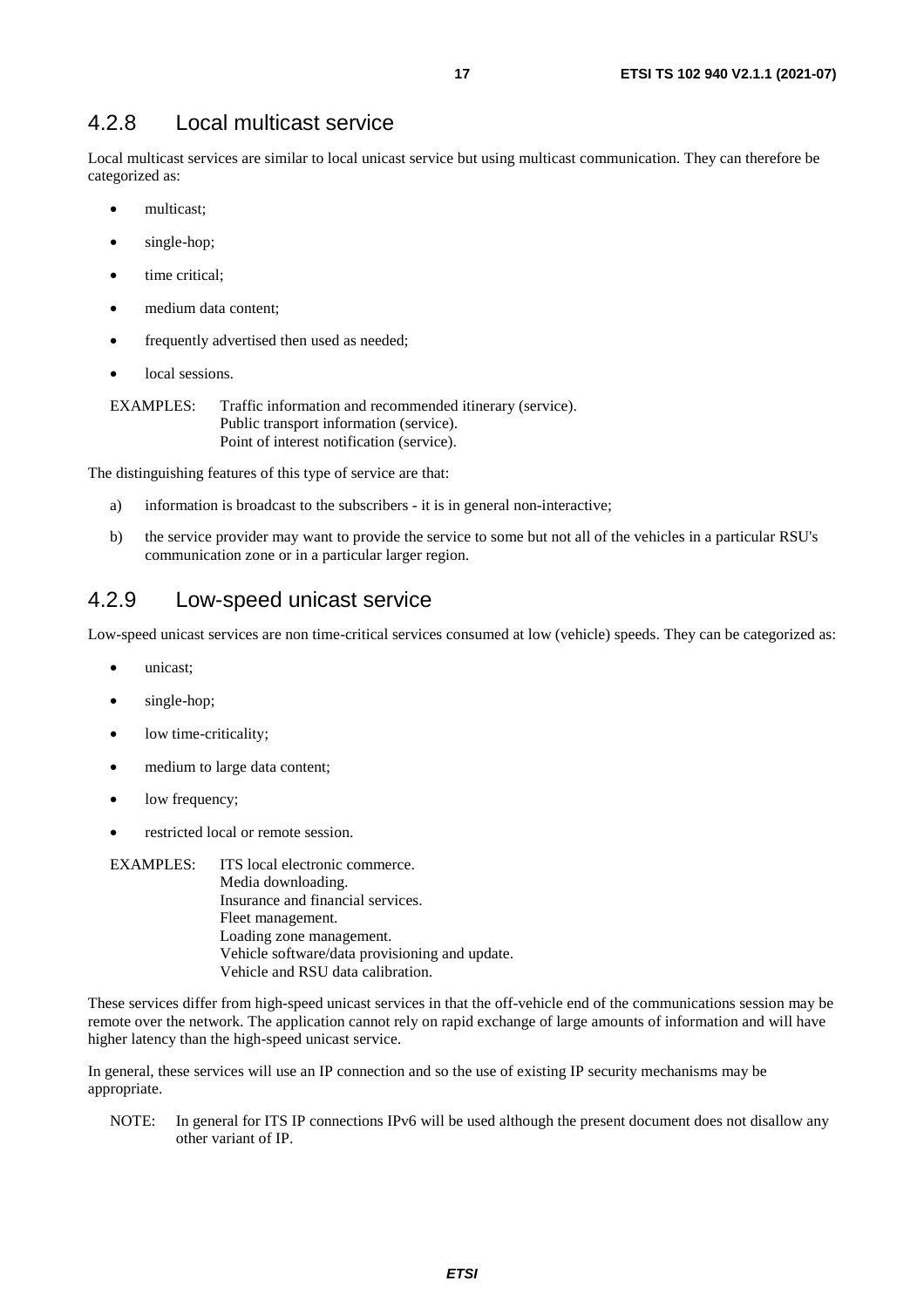### <span id="page-17-0"></span>4.2.10 Distributed (networked) service

Distributed services are non-time critical subscription services that are intended to be consumed by the user over long periods such as the duration of a journey or even the lifetime of a vehicle. They can be categorized as:

- unicast;
- single-hop;
- low time-criticality;
- medium to large data content;
- low frequency;
- persistent remote session.

EXAMPLE: Real-time traffic information.

This service is similar to the low-speed unicast service in that it involves connecting with a service provider across a network. However, the difference is that the logical communication session needs to persist across multiple connections between the ITS-S and the roadside infrastructure. The persistence may be provided at the application level, the transport layer, or the internet layer.

### 4.2.11 Multiple Applications

An ITS-S may run multiple applications. Each application will have its own security requirements as described above. However, the combination of applications may introduce additional threats to the communications security, such as:

- Privacy the combination of applications that an ITS-S runs may act as an identifier.
- Availability one application may consume resources needed by another application.

These issues are mainly handled by mechanisms in the ITS-S before messages are transmitted (see clause 6).

# 4.3 Security requirements of ITS application groups

### 4.3.1 Security requirements of cooperative awareness

#### 4.3.1.1 Authentication and Authorization

Cooperative awareness applications are used to enhance traffic safety. In addition to authenticity and integrity, authorization is required in order to restrict access to legitimate users. Different levels of authentication may be needed depending on the application and the requirements for participation. Consequently, authorization may depend on status (e.g. vehicle priority), properties (e.g. sensor equipment, implementation, vehicle type) or subscription to a chargeable service (e.g. personalized route guidance).

In general, authentication is required for applications that intend to send messages over the network. Thus, for CAM this may be a central service (on the ITS-S) that may be called by the single applications.

There are several classes of CAM authorization:

- Basic CAM authorization:
	- linked to basic data such as length, width, speed, heading, acceleration and brake status;
	- granted to all enrolled ITS stations to enable participation in the basic ITS.
- Advanced CAM authorization:
	- contains additional information such as that required for across traffic turning, merging assistance and collision warning;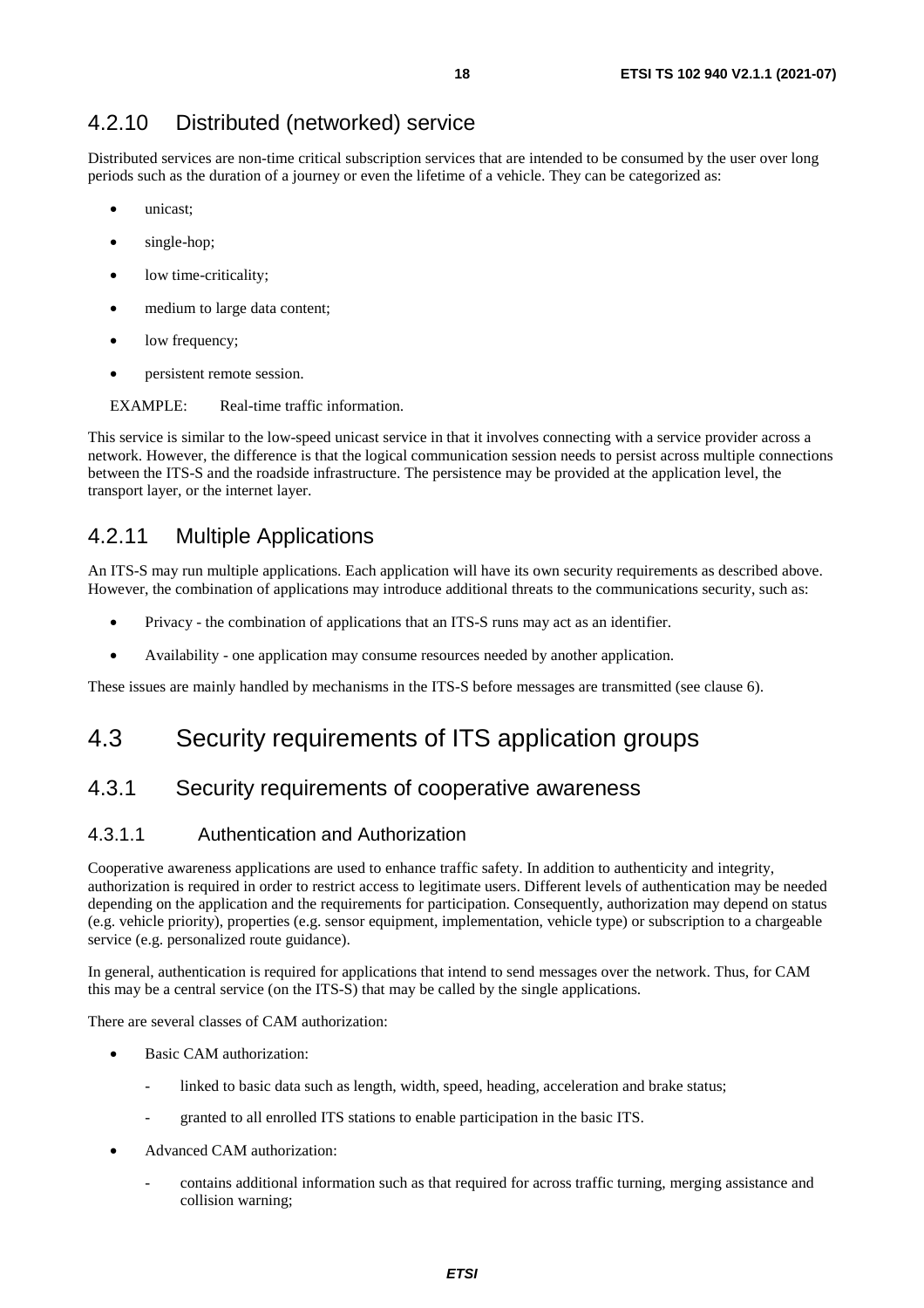- <span id="page-18-0"></span>depends on the abilities of the sending station such as the cryptographic algorithms implemented, its sensors and its perceived trustworthiness.
- Authorization to claim priority rights for emergency vehicles:
	- granted only to specially authorized emergency vehicles or public transport vehicles according to national legislation. Multiple layers of priority may be defined, for example priority for emergency vehicles and on a lower level authorization to use a special lane reserved for public transportation;
	- granted by a governmental organization or its authorized proxy agency;
	- priority rights asserted by the user during operation, not during authorization.
- Authorization to state regulatory orders such as speed limits and road closures:
	- granted only to specially authorized ITS stations such as RSUs and police vehicles;
	- granted by a governmental organization or its authorized proxy agency.

#### 4.3.1.2 Confidentiality

As CAMs are broadcasts to any possible receiver there are no confidentiality requirements.

#### 4.3.1.3 Privacy

CAMs are sent periodically up to several times a second by every ITS-S. They contain substantial status information (e.g. location) relating to the sending ITS-S. Consequently, it is necessary to ensure that the data cannot be linked to any individual so that no personally identifying information is leaked by the CAM service. Details to security mechanisms and policies provided to protect privacy are given in ETSI TS 102 941 [\[5](#page-5-0)].

#### 4.3.2 Security requirements of static local hazard warnings

#### 4.3.2.1 Authentication and Authorization

Static local hazard warnings have very similar properties than the CAM service with the exemption that they are sent by RSUs. For Authentication and Authorization similar requirements as for CAM apply with the addition, that authorization should be limited to the specific purpose, functionality, and location of the respective RSU.

#### 4.3.2.2 Confidentiality and Privacy

As the nature of the service is broadcast and the sender is a static RSU, no confidentiality or privacy requirements apply.

### 4.3.3 Security requirements of interactive local hazard warnings

#### 4.3.3.1 Authentication and Authorization

In general the requirements for Authorization and Authentication are similar to CAM. In the subsequent unicast session the local policies of the participating partners may require additional authorization and/or authentication. These additional requirements are out of the scope of the present document.

#### 4.3.3.2 Confidentiality and Privacy

The requirements for Confidentiality and Privacy depend heavily on the specific application and the information to be exchanged. The unicast session may contain more privacy related and personally identifying information so that confidentiality may be an issue but this is likely to be solved within the application or bilaterally between involved parties. These requirements are, thus, out of scope of the present document.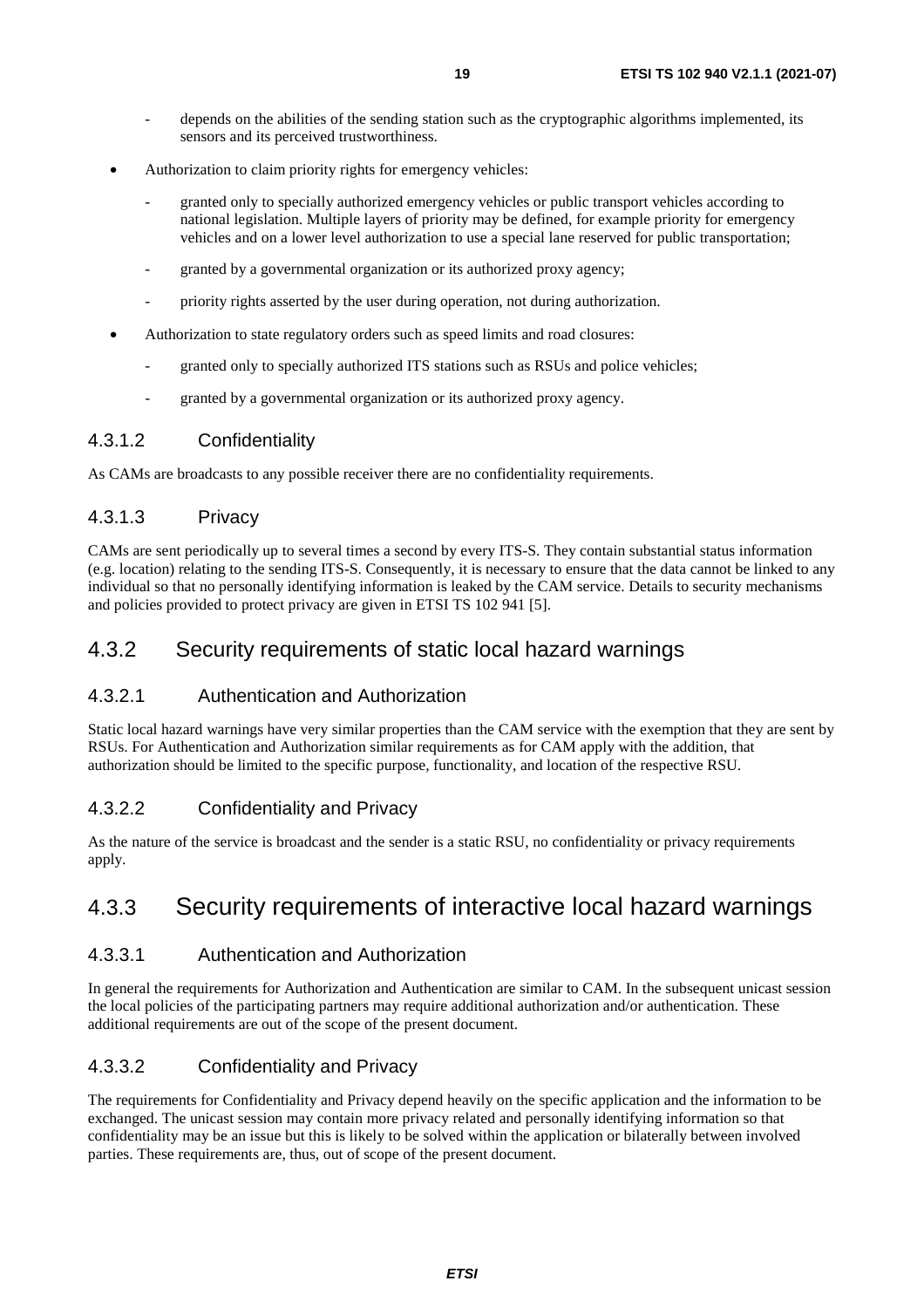### <span id="page-19-0"></span>4.3.4 Security requirements of area hazard warnings

#### 4.3.4.1 Authentication and Authorization

Authorization for area hazard warnings (Decentralized Environment Notification Message, DENM) could be granted on several levels depending on sensor equipment, sensor quality and algorithmic and processing capabilities of the ITS-S. Apart from that, similar requirements as for CAM apply.

#### 4.3.4.2 Confidentiality and Privacy

As the service is event-driven and, therefore, sporadic and as neither the properties of the sender nor its identity are important for the reported area warning, the privacy issues are reduced compared with the CAM service. Consequently, no confidentiality services are required.

### 4.3.5 Security requirements of advertised services

#### 4.3.5.1 Authentication and Authorization

The Service Advertisement Message (SAM/WSA) is used by a service provider unit to inform ITS stations about available local services or about services that can be accessed on a remote server.

To minimize the risk of threats to ITS stations such as attacks from a fake or malicious service provider unit or an impersonation of an Internet server, the Service Advertisement message shall be protected for integrity and authenticity: such message shall be signed by the ITS-S (road-side or vehicle) providing the service advertisement to its neighbour ITS-S.

In general, authentication is required for applications that intend to send messages over the network. In addition special authorization shall be granted to the ITS-S for the purpose of this specific service advertisement application.

### 4.3.5.2 Confidentiality and Privacy

As the nature of service is broadcast to any possible receivers and the sender is a static RSU or a mobile vehicle which accepts to play a distinguishable role (e.g. leader vehicle in a platoon), no confidentiality or privacy requirements apply.

### 4.3.6 Security requirements of other services

Special authorization may be needed for commercial services. The authorization model depends on the specific service provided and the local legal conditions which may vary between countries. Authorization may include fees. Local services such as multimedia download may need confidentiality in addition depending on the copyright of the contents and the business model of the service.

In general, security requirements depend heavily on the type and the business model of the service. These specific requirements are out of the scope of the present document.

### 4.3.7 Security requirements of multiple applications

#### 4.3.7.1 Authentication and Authorization

In general, Authentication and Authorization are handled separately for each individual application. Nevertheless, some combinations of applications may require special treatment or authorization due to additional privacy issues. This needs to be dealt within security policies associated with the authorization or during the authorization process itself.

#### 4.3.7.2 Confidentiality and Privacy

It is assumed that each ITS application uses its own identifiers that cannot be linked to each other. In particular, DENM and CAM originating from the same vehicle should not be linkable.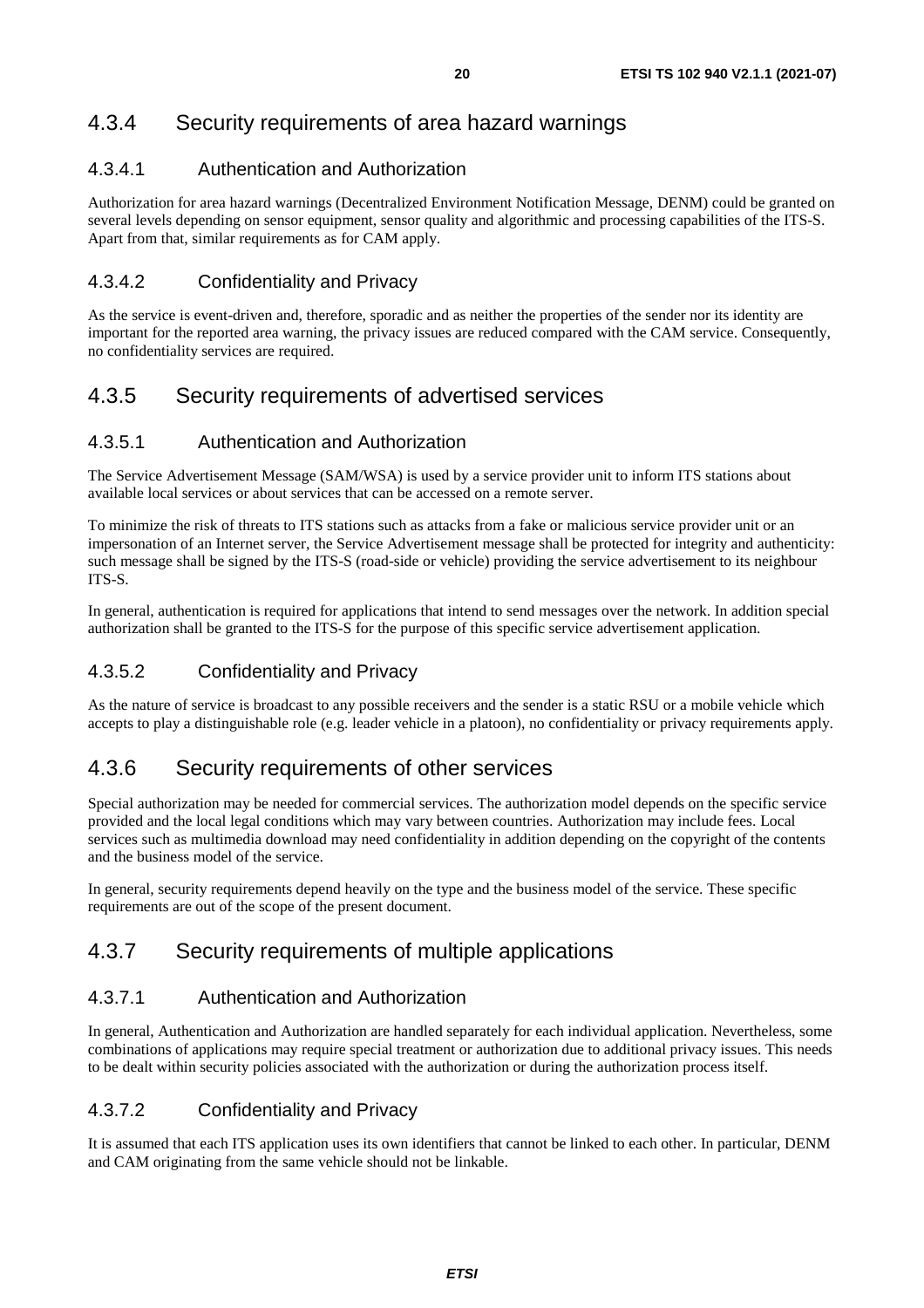# <span id="page-20-0"></span>5 ITS communications security architecture

# 5.1 ITS station communications security architecture

ETSI EN 302 665 [\[1](#page-5-0)] shows the Security Entity as a vertical layer adjacent to each of the ITS layers but, in fact, security services are provided on a layer-by-layer basis so that the security layer can be considered to be subdivided into the four basic ITS processing layers as shown in Figure 3.

Security services are provided on a layer-by-layer basis, in the manner that each of the security services operates within one or several ITS architectural layers, or within the Security Management layer.

Besides these security processing services which provide secure communications between ITS stations, the Security Entity in ETSI ITS station architecture as specified in ETSI EN 302 665 [\[1](#page-5-0)] shall provide two additional sub-parts: security management services and security defense layer of the communicating ITS-S (Firewall and Intrusion Management) as depicted in Figure 4.

The ITS-S security defense layer prevents direct attacks against critical system assets and data and increases the likelihood of the attacker being detected. It may include mechanisms such as intrusion detection and prevention (IDS/IPS), firewall activities and intrusion response mechanisms. It shall include misbehaviour detection functionality e.g. performing plausibility checks on the security elements and processing of incoming V2X messages.

NOTE 1: Misbehaviour detection functionality based on the contents of application messages is carried out within application/facilities logic and may be assisted by the security entity.

This subpart of the Security Entity may include updateable policies for misbehavior detection, firewalling or IDS/IPS that allow detected security events to be linked to certain responses (e.g. drops suspicious ITS messages, alerts, system shut-downs, etc.).

NOTE 2: The specification of firewalling or intrusion detection and prevention are out of the scope of the present standard.



#### **Figure 3: Architectural ITS security layers**

Figure 4 shows the functional entities of the ITS-S communications security architecture and the relationship that exist between themselves and the ITS-S communication layers (SF-SAP, SN-SAP, and SI-SAP specified in ETSI EN 302 665 [[1](#page-5-0)]).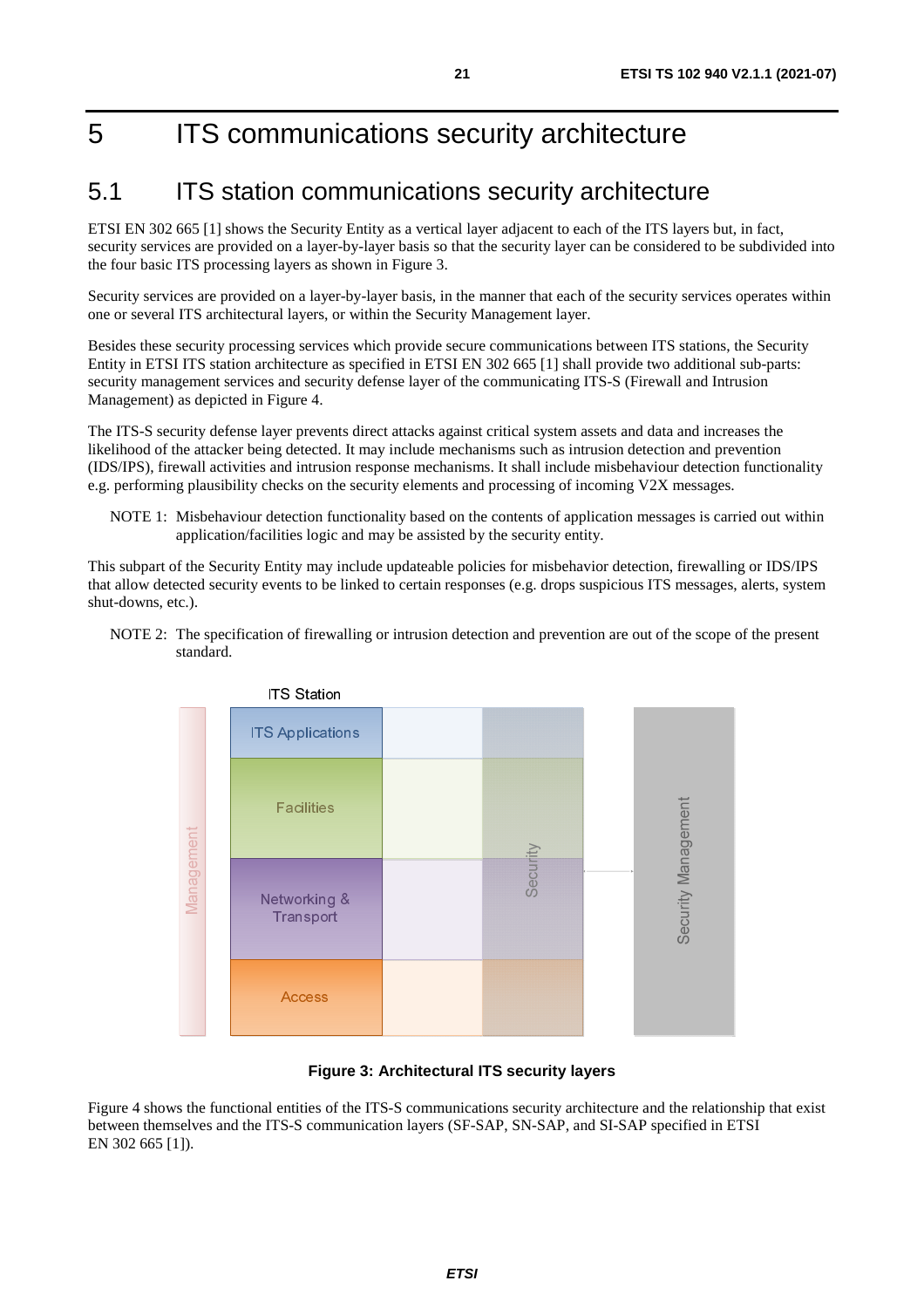<span id="page-21-0"></span>

**Figure 4: ITS-S security architecture: entities and interfaces** 

# 5.2 Security services

The security services which may be supported by an ITS station in order to provide communications security between itself and other stations shall be the ones defined in ETSI TS 102 731 [\[4](#page-5-0)] and also listed in Tables 3, 4a and 4b below.

| Service category             | <b>Security service</b>                    | <b>Short description</b>                                                                                           |
|------------------------------|--------------------------------------------|--------------------------------------------------------------------------------------------------------------------|
|                              | <b>Establish Security Association</b>      | Establishment of a secure                                                                                          |
|                              | Update security association                | communication between two ITS                                                                                      |
| <b>Security Associations</b> | Send Secured Message                       | stations such that they can exchange                                                                               |
| management                   | Receive Secured Message                    | messages securely. In order to establish                                                                           |
|                              | Remove security association                | a bi-directional secure communication<br>both ITS station shall invoke this service.                               |
|                              | Authorize Single Message                   |                                                                                                                    |
|                              | Validate Authorization on Single Message   | This service secures the sending or<br>receiving of a single message (like a                                       |
| Single message services      | <b>Encrypt Single Message</b>              | CAM or DENM).                                                                                                      |
|                              | Decrypt Single Message                     |                                                                                                                    |
|                              | Calculate Check Value                      | Calculation of a check value for inclusion                                                                         |
| Integrity services           | Validate Check Value                       | into an outgoing message. Verification<br>that an incoming message has not been                                    |
|                              | <b>Insert Check Value</b>                  | altered (using its check value).                                                                                   |
|                              | Replay Protection Based on Timestamp       | Verification that messages are<br>sent/received in a consistent manner by<br>including a timestamp/sequence number |
| Replay Protection services   | Replay Protection Based on Sequence Number | in outgoing messages and by checking<br>the timestamp/sequence number of<br>incoming messages.                     |

|  |  | <b>Table 3: ITS Communication Security Services</b> |  |  |
|--|--|-----------------------------------------------------|--|--|
|--|--|-----------------------------------------------------|--|--|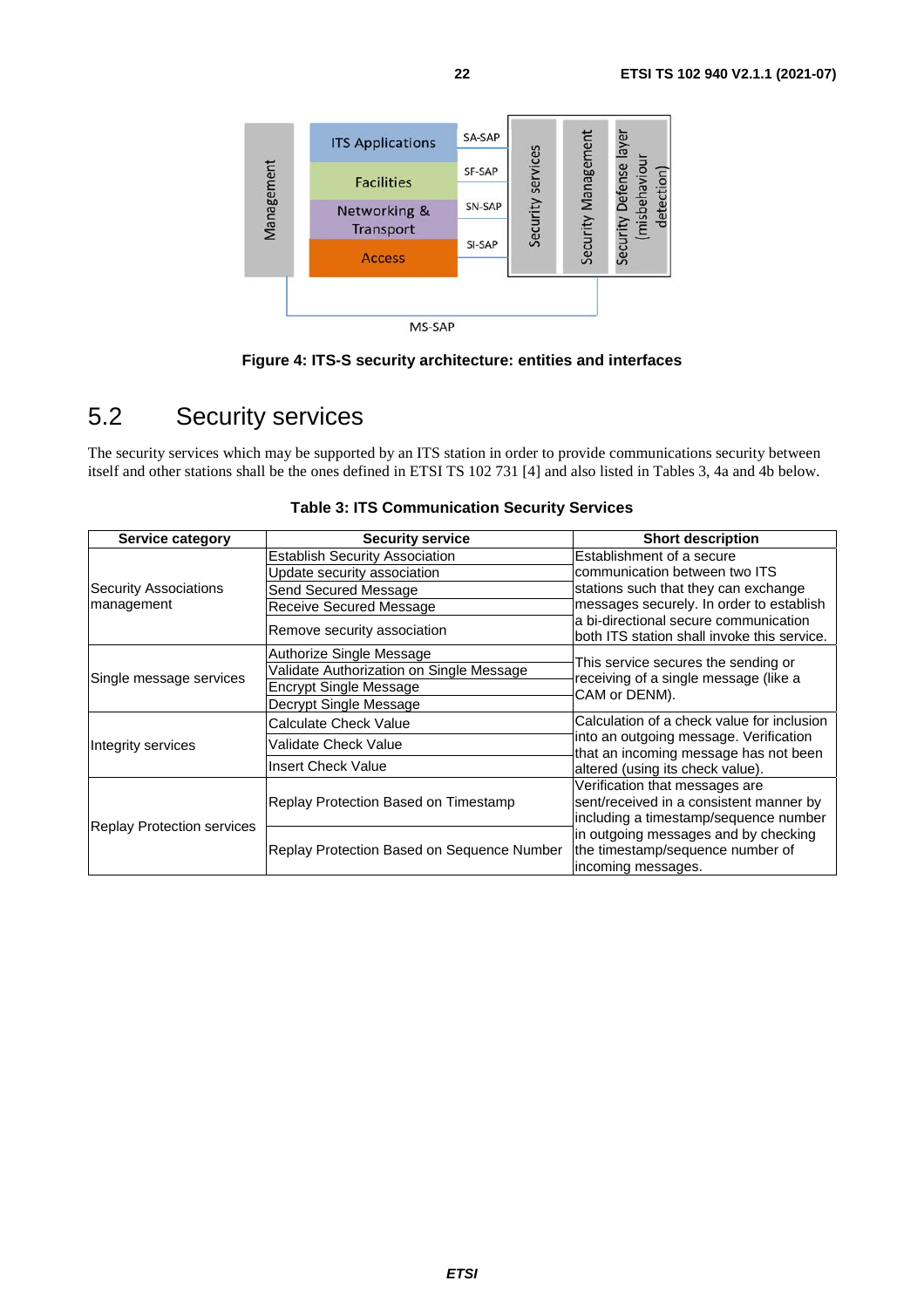| Service category           | <b>Security service</b>                         | <b>Short description</b>                                                                                                       |
|----------------------------|-------------------------------------------------|--------------------------------------------------------------------------------------------------------------------------------|
|                            | <b>Obtain Enrolment Credentials</b>             | Management of enrolment credentials. An<br>ITS station shall request enrolments                                                |
| <b>Enrolment</b>           | Update Enrolment Credentials                    | credentials to an Enrolment Authority such                                                                                     |
|                            | <b>Remove Enrolment Credentials</b>             | that it can be trusted to function correctly by<br>other ITS stations.                                                         |
|                            | <b>Obtain Authorization Tickets</b>             | Management of authorization tickets. An                                                                                        |
|                            | <b>Update Authorization Tickets</b>             | enrolled ITS station shall request                                                                                             |
| Authorization              | <b>Publish Authorization Status</b>             | authorization tickets to an Authorization                                                                                      |
|                            | Update Local Authorization Status<br>Repository | Authority to get specific permissions (e.g. to<br>access to a specific service/resource).                                      |
| Accountability services    | Record Incoming Message in Audit Log            | Records incoming/outgoing messages such                                                                                        |
|                            | Record outgoing message in Audit Log            | that the ITS station can be held accountable.                                                                                  |
| Remote management          | Remote Activate Transmission                    | Enable the ITS infrastructure to remotely<br>manage a misbehaving ITS station. More<br>precisely, this service enables the ITS |
|                            | Deactivate ITS transmission                     | infrastructure to remotely activate or<br>deactivate the transmission of messages on<br>a specific ITS station.                |
|                            | Subscribe ID Change Notification                | Provide services supporting the simultaneous                                                                                   |
|                            | Unsubscribe ID Change Notification              | change of communication identifiers (like                                                                                      |
| <b>Identity Management</b> | <b>D Change Notification</b>                    | station ID, network ID, MAC address) and                                                                                       |
|                            | Trigger ID Change                               | credentials used for secure communications,                                                                                    |
|                            | ock ID Change                                   | within the ITS station. Provides features                                                                                      |
|                            | Unlock ID Change                                | allowing the disabling of ID change.                                                                                           |

| <b>Table 4a: ITS Communication Security Management Services</b> |  |  |  |  |
|-----------------------------------------------------------------|--|--|--|--|
|-----------------------------------------------------------------|--|--|--|--|

#### **Table 4b: ITS Communication Defense services**

| Service category                                                                               | Security service                    | <b>Short description</b>                                                                                                                                                                       |
|------------------------------------------------------------------------------------------------|-------------------------------------|------------------------------------------------------------------------------------------------------------------------------------------------------------------------------------------------|
| Plausibility validation                                                                        | Validate Data Plausibility          | Verification that information extracted from an<br>incoming message can be trusted on the<br>basis of its plausibility or other applied<br>linformation trustworthiness estimation<br>lmethod. |
| Log misbehaviour<br>detection information                                                      | Log security events                 | This service enables a communication layer<br>to log information on a security event<br>detected by the layer, e.g. a detected<br>misbehaviour on incoming messages.                           |
| Management of the<br>Security policy rules for<br>local misbehaviour<br>detection and reaction | Configure the Security policy rules | Configuration of policy rules for the local<br>misbehaviour detection and local reaction<br>when available.                                                                                    |
| <b>Report Misbehaving ITS-S</b>                                                                | Report misbehaviour                 | Enable ITS stations to report a suspicious<br>activity to the ITS infrastructure (e.g. a<br>misbehaving ITS station).                                                                          |

Each of the services summarized in Table 3 operates within one or more of the ITS architectural layers and each of the services summarized in Table 4a operates within the Security Management layer as shown in Figure 5.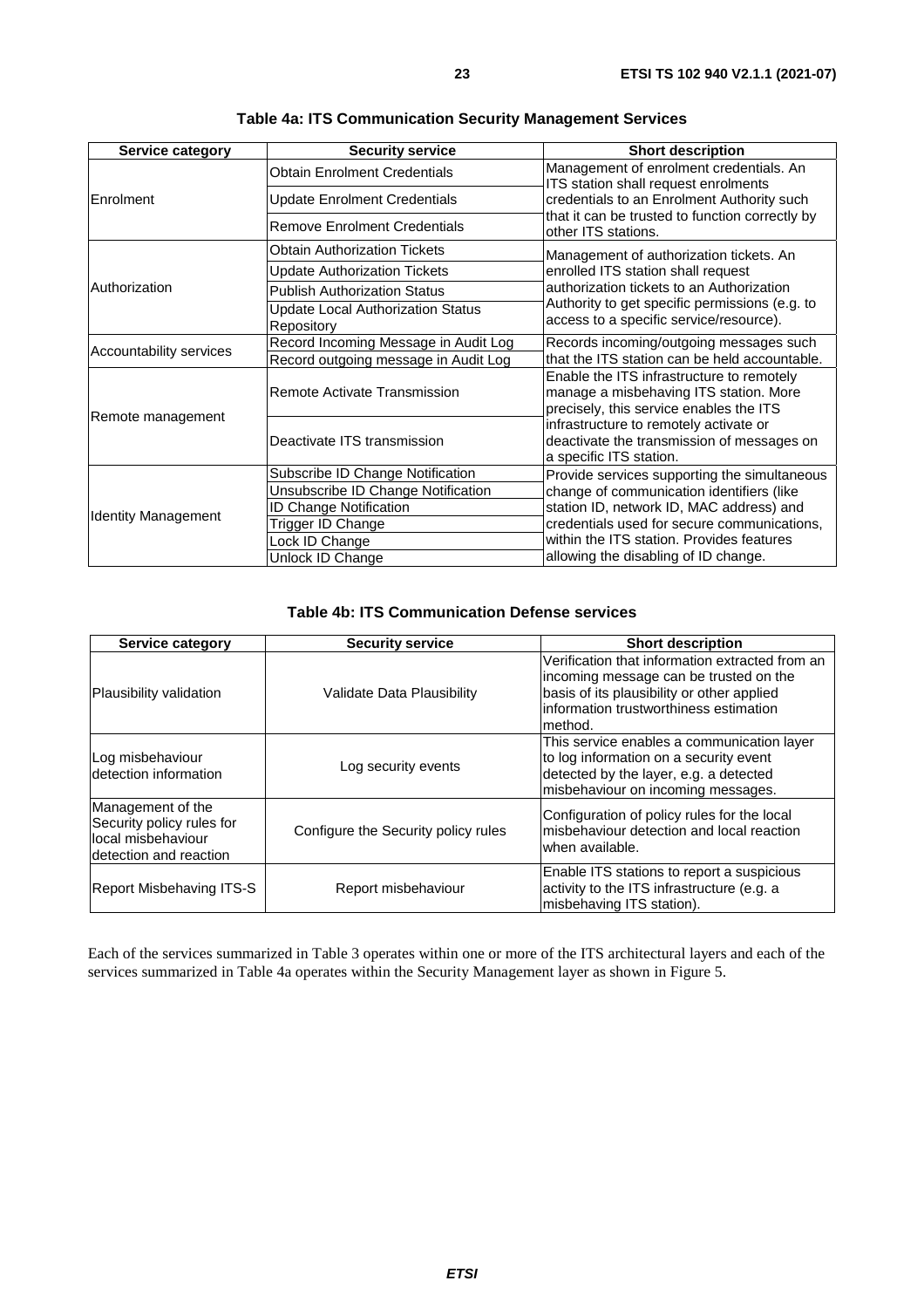<span id="page-23-0"></span>

NOTE: Figure 5 is based on ETSI TS 102 731 [\[4](#page-5-0)] security services. The Accountability and Remote management security management services are not specified in the present document.

#### **Figure 5: The placement of security services within the ITS station architecture**

Figure 5 shows the complete ITS station architecture where all layers are present. For the security services a series of Service Access Points definitions apply representing access to security services at each of the Facilities (SF-SAP, defined in ETSI TS 102 723-9 [[i.10](#page-6-0)], Transport (SN-SAP, defined in ETSI TS 102 723-8 [\[i.7\]](#page-6-0)), Access (SI-SAP, not defined at the time of publication of the present document) and Application layers (SA-SAP, not defined at the time of publication of the present document ) as also shown in Figure 4.

# 5.3 ITS security functional model

Communications security services require, by definition, more than one element within their functional model. The principle functional elements and reference points between them can be determined by considering a simple ITS communications scenario such as that shown in Figure 6a. This shows an ITS-enabled vehicle which needs to communicate with the following entities:

- an enrolment authority;
- an authorization authority;
- other ITS-equipped vehicles; and
- other ITS-equipped devices:
	- roadside units or central units; and
	- personal units such as portable devices.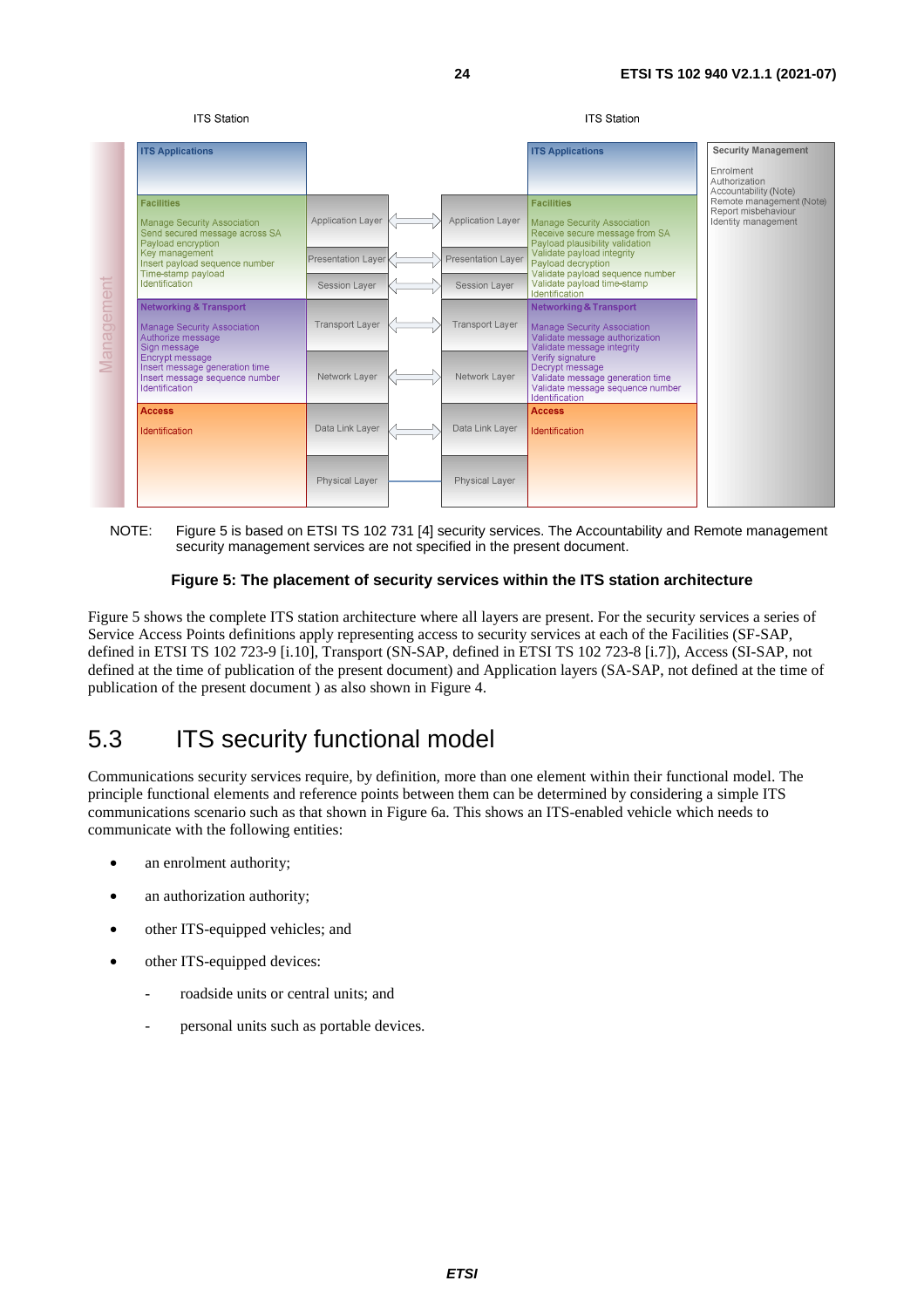



**Figure 6a: ITS communications reference scenario** 

With butterfly AT provisioning, another variant for the authorization flow exists which allows ITS enabled vehicles to obtain certificate in batches (see ETSI TS 102 941 [\[5](#page-5-0)]). When this protocol is applied, the communication scenario is changed as illustrated in Figure 6b. The enrolment authority takes the role of a registration authority and acts as the main point of contact for an ITS-S. It supports with granting access to ITS communication and providing authoritative proof that an ITS-S may use specific ITS services.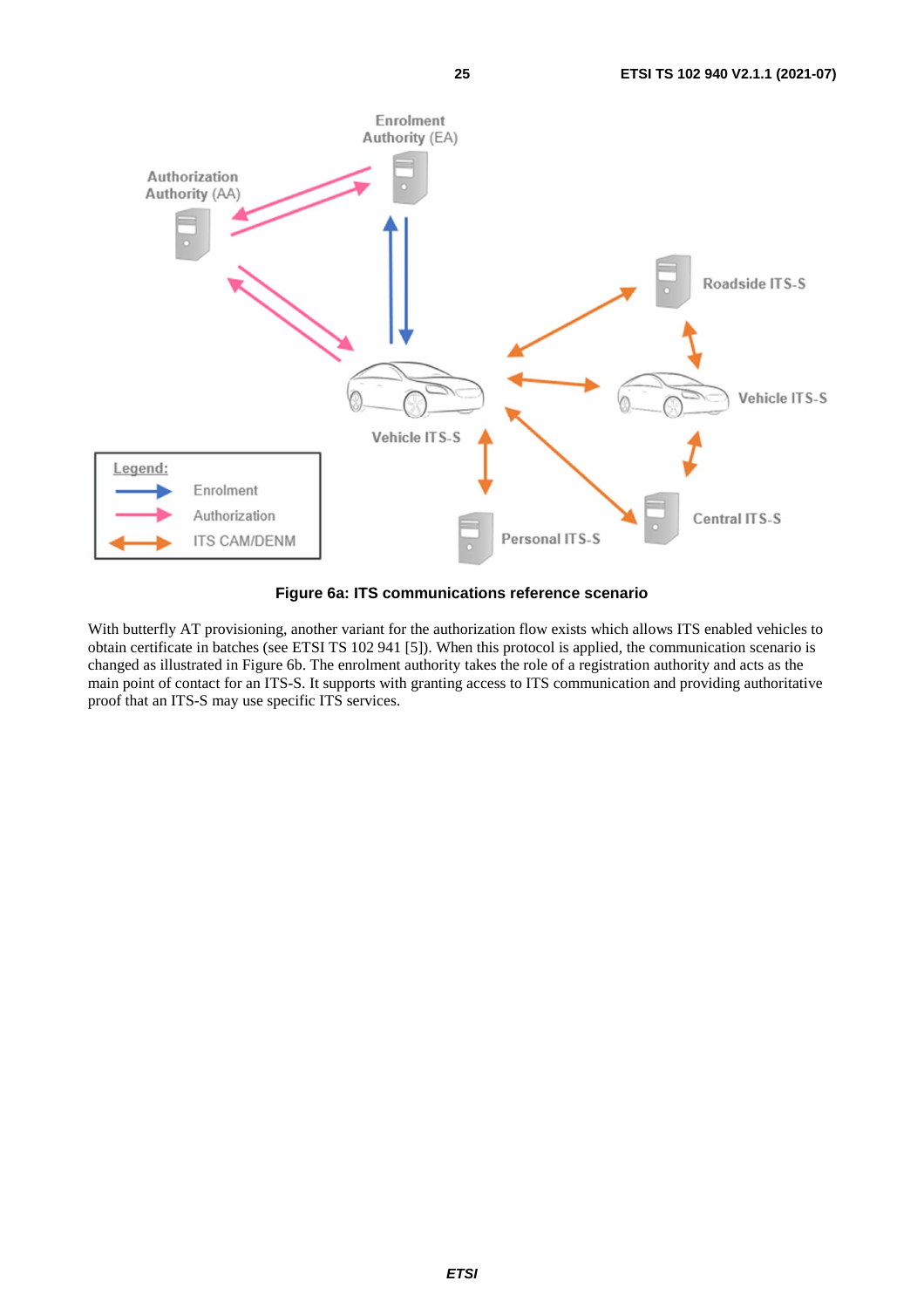

**Figure 6b: ITS communications reference scenario for butterfly AT provisioning** 

The reference configuration implied by this scenario requires functional elements to represent each of the entities shown in Figure 6a and Figure 6b. These elements and the reference points between them are identified in Figure 7.



**Figure 7: ITS security functional elements and reference points** 

NOTE 1: The naming of the reference points in this model as  $S_1$  to  $S_4$  is arbitrary and introduced purely for ease of describing the model. The nomenclature may be changed later on when standardized ITS reference points are defined.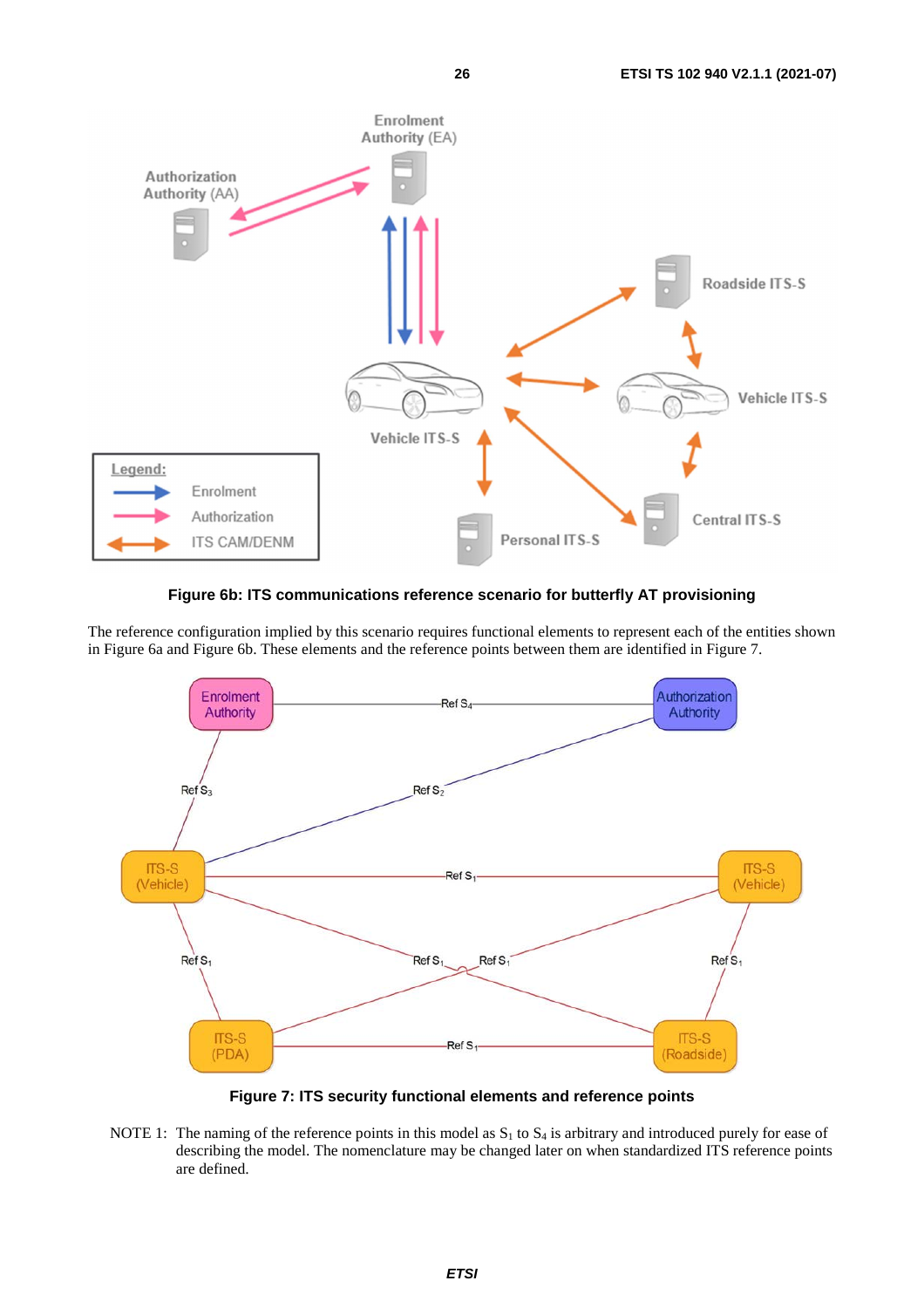- NOTE 2: Reference points  $S_2$  and  $S_3$  exist between each ITS-S and the Authorization Authority and the Enrolment Authority respectively. For the purposes of clarity, they have been omitted from the diagram in Figure 7.
- NOTE 3: Reference points S1 also exist between ITS-S (Central) and ITS-S (Vehicle), ITS-S (Roadside), ITS-S (PDA) although ITS-S (Central) and its Reference points S1 are not shown in this figure.

This model can be further refined by considering each of the ITS Stations (ITS-S) to be functionally identical regardless of the hosting equipment (vehicle, roadside unit or PDA) with one ITS-S representing the station sending a message and another one representing the message recipient. The resultant ITS security reference model (Figure 8) can be used as the basis for specifying all ITS security services related to single-hop broadcast services such as CAM. However, a different model involving a third ITS-S for relaying messages needs to be considered for all ITS security services associated with relayed, broadcast services such as DENM (Figure 9).





#### **Figure 9: ITS security reference model for DENM**

Each of the functional elements in the ITS security reference models has a specific role to play and these are summarized in Table 5.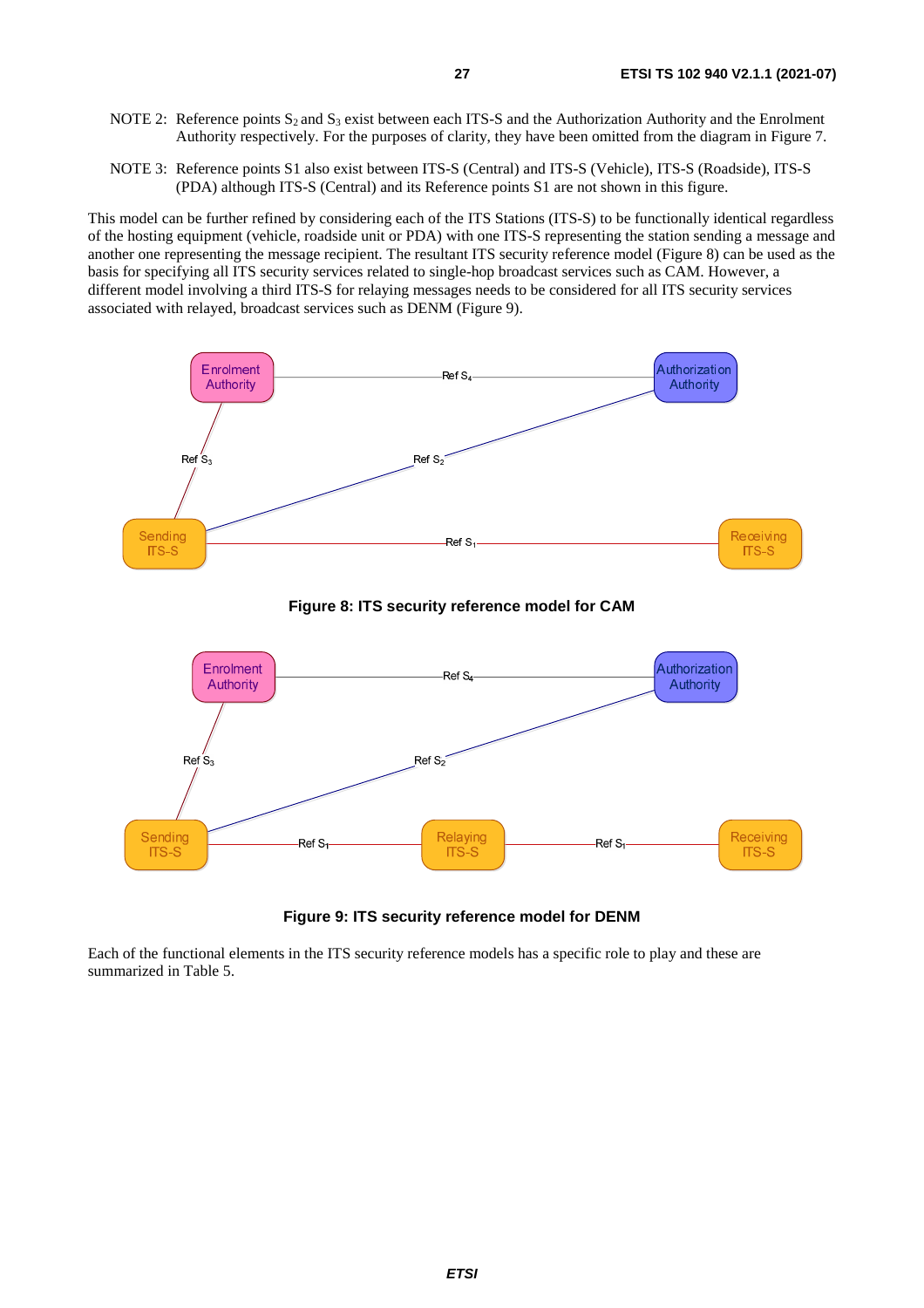| <b>Functional element</b>  | Role                                                                    |
|----------------------------|-------------------------------------------------------------------------|
| <b>Enrolment Authority</b> | Authenticates an ITS-S and grants it access to ITS communications       |
| Authorization Authority    | Provides an ITS-S with authoritative proof that it may use specific ITS |
|                            | services                                                                |
| Sending ITS-S              | Acquires rights to access ITS communications from Enrolment             |
|                            | Authority                                                               |
|                            | Negotiates rights to invoke ITS services from Authorization Authority   |
|                            | Sends single-hop and forwarded broadcast messages (see note 4)          |
|                            | Sends messages to local or back-end services (see note 5)               |
| Forwarding ITS-S           | Receives transmitted message from the sending ITS-S and forwards        |
|                            | them to the receiving ITS-S if required                                 |
| <b>Receiving ITS-S</b>     | Receives transmitted messages from the sending or forwarding ITS-S      |

**Table 5: Functional element roles** 

- NOTE 4: This reflects the functionality of the ITS-S to support adhoc network communications as specified in ETSI EN 302 665 [\[1](#page-5-0)], clause 4.6, Figure 12.
- NOTE 5: This reflects the functionality of the ITS-S to support end-to-end communications to the core network (e.g. Internet) services via various access networks as specified in ETSI EN 302 665 [[1\]](#page-5-0), clause 4.6, Figure 12.

Information is exchanged between the functional elements in the ITS security reference model across four defined reference points identified as  $S_1$ ,  $S_2$ ,  $S_3$  and  $S_4$ . The characteristics of each of these reference points are summarized in Table 6.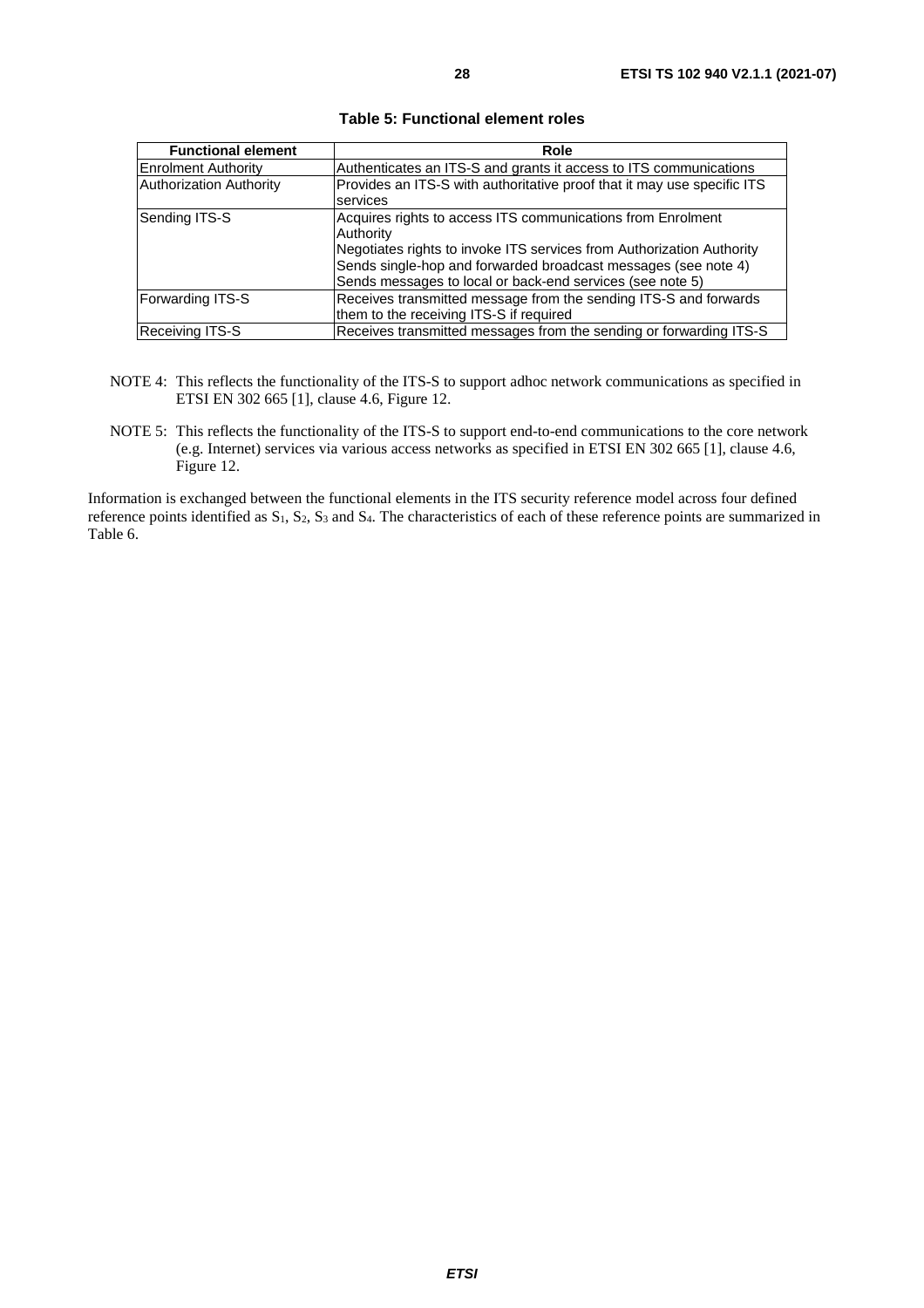| Reference        | <b>Functional Element</b>      |                                | <b>Information carried</b>                                                                                                                                                                                                                                                                      |
|------------------|--------------------------------|--------------------------------|-------------------------------------------------------------------------------------------------------------------------------------------------------------------------------------------------------------------------------------------------------------------------------------------------|
| Point            | <b>From</b>                    | To                             |                                                                                                                                                                                                                                                                                                 |
| S <sub>1</sub>   | Sending ITS-S                  | Receiving ITS-S                | Message payload such as:<br>CAM defined in ETSI EN 302 637-2 [i.14],<br>SPATEM defined in ETSI TS 103 301 [i.16],<br>MAPEM defined in ETSI TS 103 301 [i.16],<br>IVIM defined in ETSI TS 103 301 [i.16],<br>SREM defined in ETSI TS 103 301 [i.16],<br>SSEM defined in ETSI TS 103 301 [i.16].  |
|                  | Sending ITS-S                  | Relaying ITS-S                 | Message payload such as:<br>DENM defined in ETSI EN 302 637-3 [i.15],<br>SPATEM defined in ETSI TS 103 301 [i.16],<br>MAPEM defined in ETSI TS 103 301 [i.16],<br>IVIM defined in ETSI TS 103 301 [i.16],<br>SREM defined in ETSI TS 103 301 [i.16],<br>SSEM defined in ETSI TS 103 301 [i.16]. |
|                  | Relaying ITS-S                 | <b>Receiving ITS-S</b>         | Message payload such as:<br>DENM defined in ETSI EN 302 637-3 [i.15],<br>SPATEM defined in ETSI TS 103 301 [i.16],<br>MAPEM defined in ETSI TS 103 301 [i.16],<br>IVIM defined in ETSI TS 103 301 [i.16],<br>SREM defined in ETSI TS 103 301 [i.16],<br>SSEM defined in ETSI TS 103 301 [i.16]. |
| $\overline{S_2}$ | Sending ITS-S                  | <b>Authorization Authority</b> | Requests for authorization to invoke ITS<br>security services, see ETSI TS 102 731 [4].                                                                                                                                                                                                         |
|                  | <b>Authorization Authority</b> | Sending ITS-S                  | Authorization parameters, see ETSI<br>TS 102 731 [4].                                                                                                                                                                                                                                           |
| $S_3$            | Sending ITS-S                  | <b>Enrolment Authority</b>     | Request for permission to access ITS<br>communications, see ETSI TS 102 731 [4].<br>Request for batch authorization (butterfly<br>AT provisioning [5]).                                                                                                                                         |
|                  | <b>Enrolment Authority</b>     | Sending ITS-S                  | Enrolment credentials, see ETSI<br>TS 102 731 [4].<br>Authorization ticket batch (butterfly AT<br>provisioning [5]), see ETSI TS 102 731 [4].                                                                                                                                                   |
| S <sub>4</sub>   | <b>Authorization Authority</b> | <b>Enrolment Authority</b>     | Request for verification of ITS-S enrolment<br>credentials, see ETSI TS 102 731 [4].<br>Authorization tickets for an ITS-S (butterfly<br>AT provisioning [5]),                                                                                                                                  |
|                  | <b>Enrolment Authority</b>     | <b>Authorization Authority</b> | Verification of ITS-S enrolment credentials,<br>see ETSI TS 102 731 [4].<br>Request for authorization ticket (butterfly AT<br>provisioning [5]).                                                                                                                                                |

| Table 6: Summary of ITS security reference points |  |  |
|---------------------------------------------------|--|--|
|---------------------------------------------------|--|--|

The information passing across each ITS security reference point supports a range of the communications security services specified in Table 3, Table 4a and Table 4b. The distribution of security services to the reference points is specified in Table 7.

NOTE 6: Table 7 specifies the security services provided on the reference points  $S_1$ ,  $S_2$ ,  $S_3$  and  $S_4$  and the list of services provided at the internal interface between ITS-S security entity and other ITS-S architecture entities (SF-SAP, SN-SAP and SI-SAP) defined in ETSI EN 302 665 [\[1](#page-5-0)].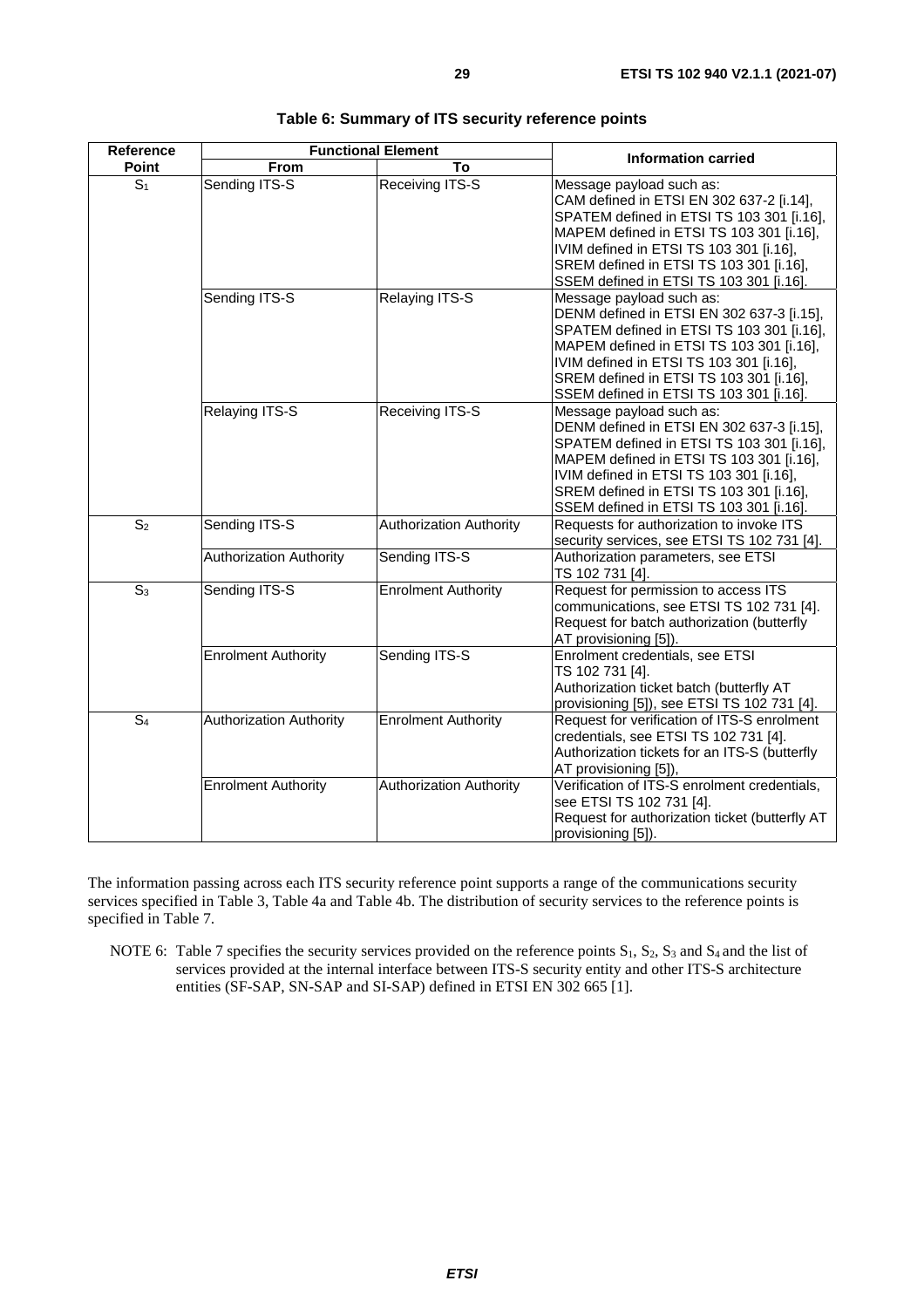| <b>Reference point</b>       | <b>Security services supported</b>                                                                                                              |  |  |
|------------------------------|-------------------------------------------------------------------------------------------------------------------------------------------------|--|--|
| $\mathbb{S}_1$               | <b>Establish Security Association</b>                                                                                                           |  |  |
|                              | <b>Update Security Association</b>                                                                                                              |  |  |
|                              | Send secured message                                                                                                                            |  |  |
|                              | Receive secured message                                                                                                                         |  |  |
|                              | <b>Remove Security Association</b>                                                                                                              |  |  |
|                              | Confidentiality services                                                                                                                        |  |  |
|                              | Integrity services                                                                                                                              |  |  |
|                              | Replay protection services                                                                                                                      |  |  |
| S <sub>2</sub>               | Obtain authorization tickets                                                                                                                    |  |  |
|                              | Update authorization tickets                                                                                                                    |  |  |
|                              | Publish authorization status                                                                                                                    |  |  |
|                              | Update local authorization status repository                                                                                                    |  |  |
|                              | Report misbehaving ITS-S                                                                                                                        |  |  |
| S <sub>3</sub>               | Obtain enrolment credentials                                                                                                                    |  |  |
|                              | Update enrolment credentials                                                                                                                    |  |  |
|                              | Remove enrolment credentials                                                                                                                    |  |  |
|                              | Remote activate ITS transmission                                                                                                                |  |  |
|                              | Remote deactivate ITS transmission                                                                                                              |  |  |
|                              | Report misbehaving ITS-S                                                                                                                        |  |  |
|                              | Obtain authorization tickets                                                                                                                    |  |  |
|                              | Update authorization tickets                                                                                                                    |  |  |
|                              | Publish authorization status                                                                                                                    |  |  |
|                              | Update local authorization status repository                                                                                                    |  |  |
| S4                           | Obtain authorization tickets                                                                                                                    |  |  |
|                              | Update authorization tickets                                                                                                                    |  |  |
|                              | Publish authorization status                                                                                                                    |  |  |
|                              | Update local authorization status repository                                                                                                    |  |  |
| Internal - confidentiality   | Authorize single message                                                                                                                        |  |  |
| (see note)                   | Validate authorization on single message                                                                                                        |  |  |
|                              | Encrypt single message                                                                                                                          |  |  |
|                              | Decrypt single message                                                                                                                          |  |  |
| Internal - Integrity         | Calculate check value                                                                                                                           |  |  |
| (see note)                   | Insert check value                                                                                                                              |  |  |
|                              | Validate check value                                                                                                                            |  |  |
|                              | Validate data plausibility                                                                                                                      |  |  |
| Internal - replay protection | Time-stamp message                                                                                                                              |  |  |
| (see note)                   | Sequence number message                                                                                                                         |  |  |
| Internal - accountability    | Record incoming message in audit log                                                                                                            |  |  |
| (see note)                   | Record outgoing message in audit log                                                                                                            |  |  |
| Internal - Identity          | Lock ID Change                                                                                                                                  |  |  |
| Management (see note)        | Unlock ID Change                                                                                                                                |  |  |
|                              | Subscribe ID change Notification                                                                                                                |  |  |
|                              | Unsubscribe ID change Notification                                                                                                              |  |  |
|                              | ID Change Notification                                                                                                                          |  |  |
|                              | Trigger ID Change                                                                                                                               |  |  |
| NOTE:                        | These services are required to support ITS communications security<br>services but do not involve the exchange of information across one of the |  |  |
| reference points.            |                                                                                                                                                 |  |  |

### **Table 7: Communications security services supported at ITS security reference points**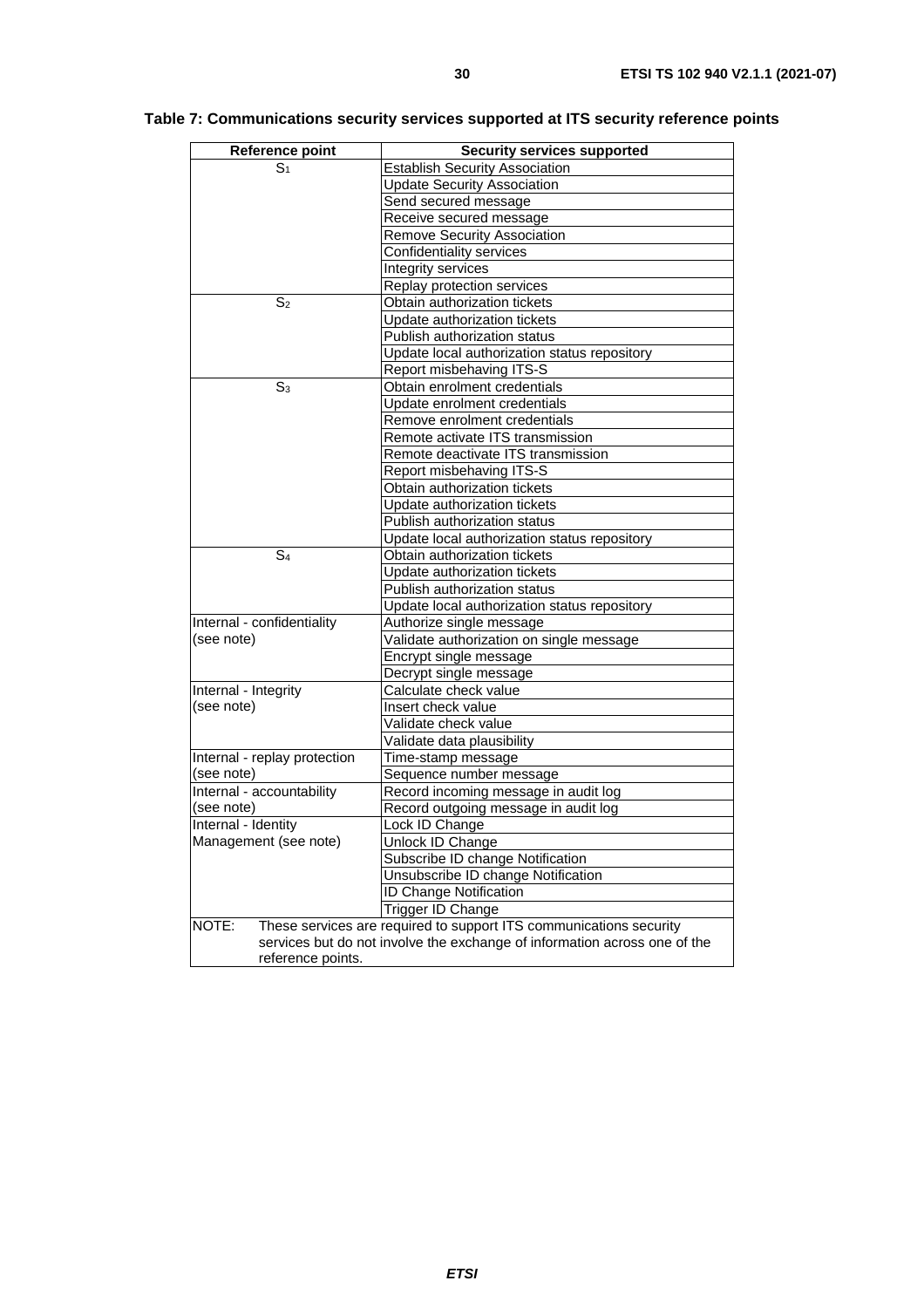# <span id="page-30-0"></span>6 ITS station security management

# 6.1 Basic principles

The purpose of the present document is to describe an architecture for the communication security of ITS. However, it is also necessary for an ITS-S to provide secure access to common resources such as services, information and protocols. These security requirements can be separated into two parts:

- 1) external security:
	- security related to the behaviour of the ITS-S as a communication endpoint:
		- security and trust towards the external communication peer;
		- security and trust towards the network;
- 2) internal security:
	- security related to the ITS-S as a processing platform and application host:
		- protection of applications from the actions of other applications;
		- protection of shared information;
		- protection of shared processing resources such as communications software and hardware.

The ITS communication system relies on indirect trust relationships built statically using certification by Trusted Third Parties (TTPs), mainly the enrolment authority (EA). Enrolment is the main access control to the ITS and the possession of a valid enrolment certificate grants permission to the station to be part of the ITS and, subsequently, to gain authorization for the use of further services. It should, therefore, be restricted to stations that fulfil a set of security properties that are considered to make the platform trusted (clause 6.2). The basic requirements and procedures for enrolment shall be as specified in ETSI TS 102 941 [[5\]](#page-5-0).

# 6.2 Guidelines for establishing enrolment trust requirements

The following recommendations are specified as guidance in ensuring that an ITS-S is able to establish a trust relationship with an enrolment authority:

- all cryptographic key material should be stored in a secure memory that is protected against tampering, altering and unauthorized reading and should only be accessible over a clearly defined, secure interface using appropriate means for authentication and authorization;
- access to key material should only be possible for authorized entities within the ITS-S and bound to a trusted, uncompromised system state;
- keys should be communicated in an encrypted form rather than in plaintext;
- keys should only be communicated to a secure processing engine (referred to as a cryptographic module);
- modules and applications other than the cryptographic module should have access only to key handles;
- a cryptographic module and its interface to the storage should be protected against tampering, eavesdropping, manipulation and other forms of attack.

Key storage and cryptographic functions should be integrated into a secure module, preferably in tamper resistant hardware, protecting the key material and offering cryptographic operations as services to all other applications and security services within the constraints of an appropriate authorization mechanism. This secure module is named Hardware Security Module (HSM). Figure 10 shows, in generic terms, how this could be structured.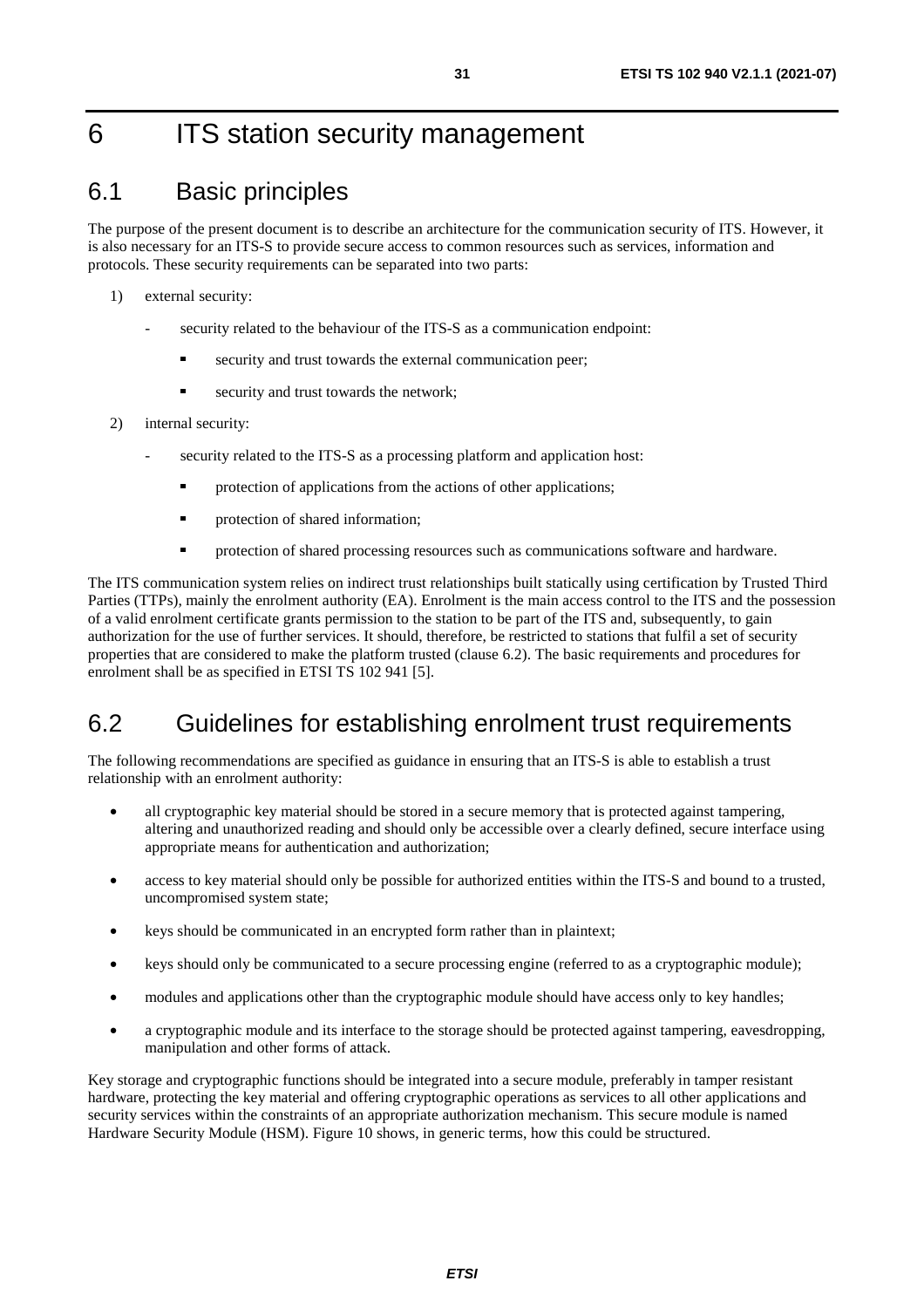<span id="page-31-0"></span>

#### **Figure 10: Abstracted generic model of a Hardware Security Module (HSM) for ITS-S security**

- applications should be securely separated to avoid unsolicited interaction;
- access to ITS keys and other sensitive data by applications should require explicit authorization and be managed over a clearly defined, protected interface.

# 6.3 Trust and privacy management

The enrolment and authorization services (Table 4a) provide the following services to support the establishment of trust and the protection of privacy:

- trust:
	- the provision of certificates allowing an ITS station to assert:
		- their permission to use the ITS system as a whole; and
		- their permission to use specific ITS services and applications;
- privacy:
	- the provision of pseudonyms that can be used in place of a more meaningful (and traceable) identifier and that can be changed frequently to avoid simple correlation between the pseudonym and the vehicle (or person) with which it is associated.

The procedures and protocol required by the enrolment and authorization services shall be as specified in detail in ETSI TS 102 941 [\[5](#page-5-0)].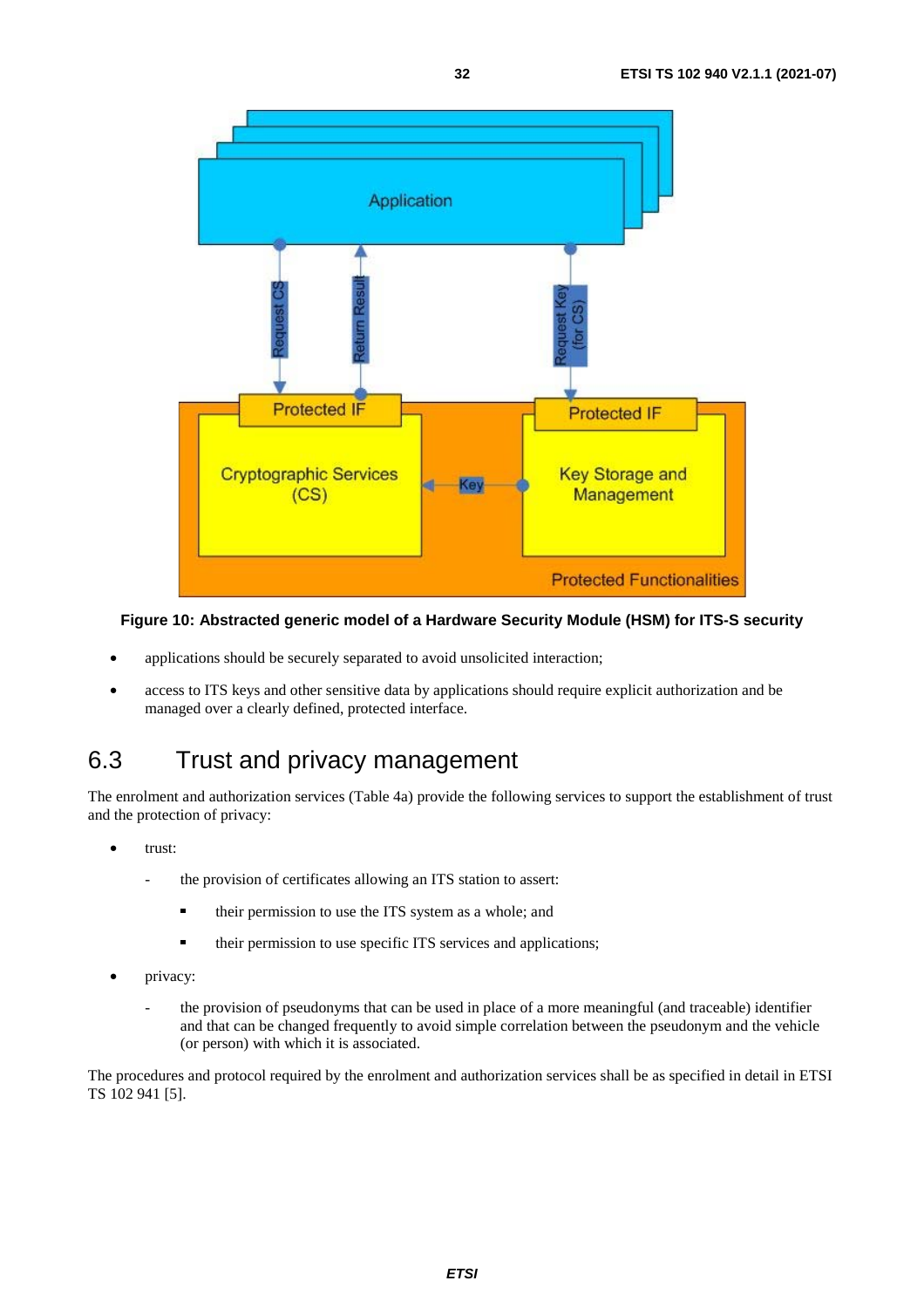### <span id="page-32-0"></span>6.4 Access control

Before an ITS station can make full use of the ITS applications, services and capabilities that are available to it, it is required to obtain specific credentials from the Authorization Authority. These credentials, in the form of cryptographically signed certificates, are used to assure any receiving ITS-S that the station has the necessary permission to send the particular service-specific information and that it can be trusted.

Authorization tickets are only issued to an ITS-S after a comprehensive procedure has been followed in order to protect its identity and avoid misuse of ITS services and capabilities. This procedure involves:

- Initialization:
	- performed in conjunction with the manufacturer of the vehicle or ITS device;
	- establishes a set of initialization credentials:
		- a canonical (unique and immutable) identity for the ITS-S;
		- **a** canonical public and private cryptographic key pair for the ITS-S;<br>**a** canonic profile of the properties of the ITS-S (for example, the pro-
		- a generic profile of the properties of the ITS-S (for example, the proven stability of its software and hardware, its resistance to attack and the ITS facilities that it is able to support);
		- optionally, a cryptographic certificate (self-signed bootstrap certificate) linking the canonical identity with the public key of the ITS-S and its generic profile.
- Enrolment:
	- performed as a dialogue between the ITS-S and the Enrolment Authority;
	- uses the canonical credentials to establish a set of enrolment credentials at initialization and then the previously issued enrolment credentials to renew the enrolment credentials:
		- one or more cryptographic certificates indicating the applications, services and capabilities that the ITS-S is permitted to use and which enable the ITS-S to pseudonymously request authorization from the Authorization Authority to invoke those services.
- Authorization:
	- performed as a dialogue between the ITS-S and the Authorization Authority or ITS-S and the Enrolment Authority, when using butterfly AT provisioning (see ETSI TS 102 941 [[5\]](#page-5-0));
	- uses the enrolment credentials to establish a set of authorization credentials:
		- one or more cryptographically signed authorization ticket which, when combined with a transmitted ITS message, enables the ITS-S to assert pseudonymously to other ITS stations its right to send that particular message or information.

The detailed requirements of this access control procedure shall be as specified in ETSI TS 102 942 [[6\]](#page-5-0) and the protocols required to support it shall be as defined in ETSI TS 102 941 [\[5](#page-5-0)].

### 6.5 Identity management

The present document defines a set of requirements for ITS-S of different categories. Using the notation defined in clause 3.3, the set of requirements that are applicable for privacy protection are labelled with [Itss\_WithPrivacy].

The Authorization Authority provides an ITS station with multiple authorization tickets (or pseudonym certificates) to be used in the ITS communication over its life time. The authorization ticket pseudonymises the ITS-S identity whilst in the same time proving it is authenticated and authorized to access communication resources and services.

[Itss\_WithPrivacy] the ITS-S shall provide a mechanism for changing frequently the ITS-S pseudonym certificate.

Identity management including credential creation, storage, certification and revocation is provided internally by the Security Entity, as part of Security Management as shown in Figure 4.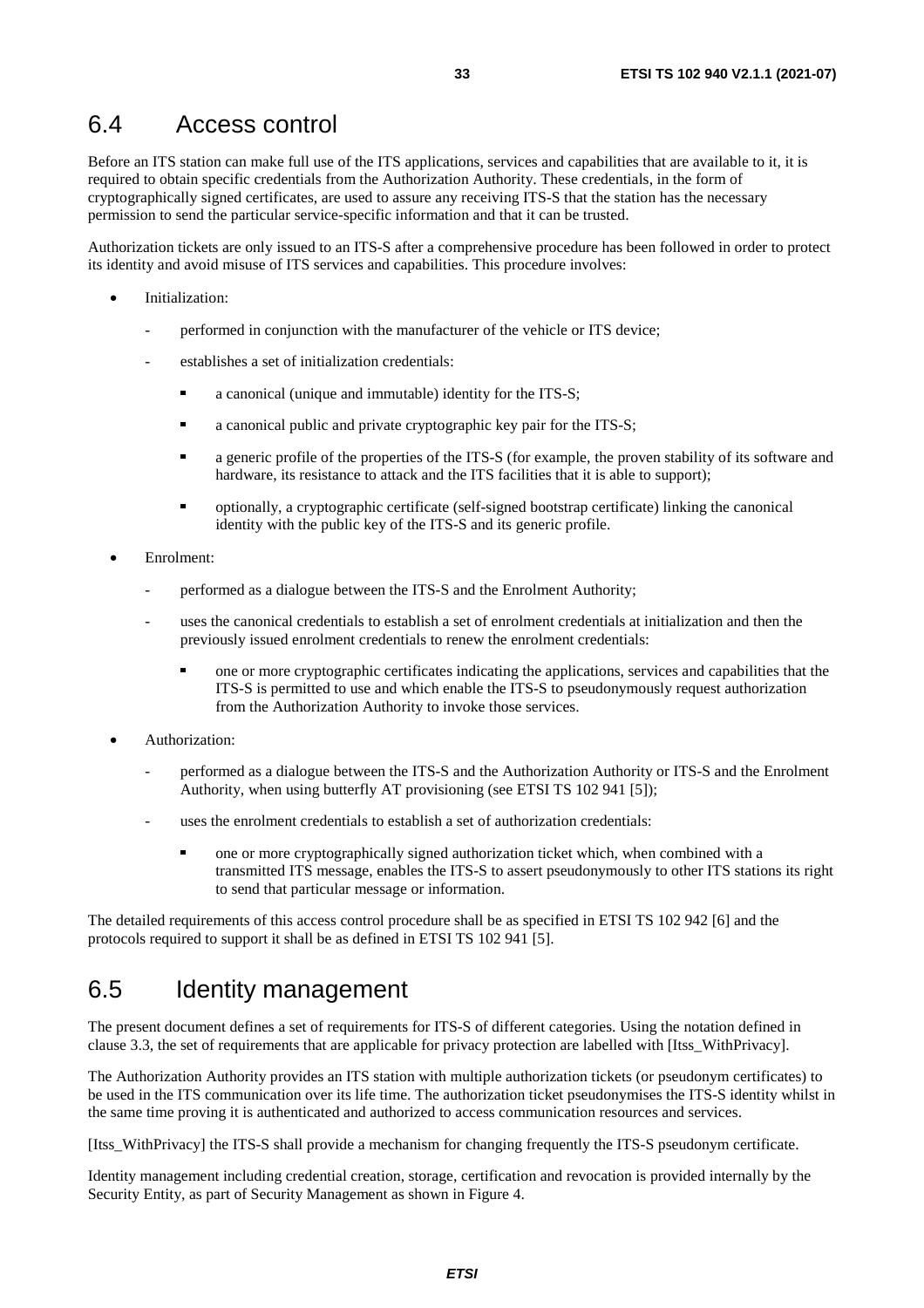<span id="page-33-0"></span>Security services covering the use and change of identification information within an ITS station is shown in Table 4a.

Use of security credentials is opaque to the calling ITS communication layer, except for the changing of identification information in the ITS communication Layers (ID Change service shown in Table 4a). The ID Change service execution is coordinated by the Security Management and relies at each communication layer on the 'identification' function as shown in Figure 5.

Changing authorization tickets in the communication stack may only provide unlinkable pseudonymity, if all identifiers are changed at the same time.

[Itss\_WithPrivacy] all the IDs associated with the ITS-S across different layers of the communication stack shall be changed synchronously with the Authorization Ticket: this requires that the Security Entity communicates the certificate identifier each time it is changing of authorization ticket. The information used to identify an ITS-S certificate shall be the *HashedID8* of the certificate as specified in ETSI TS 103 097 [[8\]](#page-5-0).

[Itss\_WithPrivacy] the ITS station shall apply the following requirements when changing of pseudonym certificate (AT):

- All the IDs associated with a node across different layers of the ITS stack shall be changed synchronously using the ID Change Notification service as shown in Table 4a.
- All communication layers and components which use an identification information as shown in Figure 5 shall register for the ID Change Notifications using the Subscribe ID change Notification service. When the Security Entity indicates an identifier change event, all registered layers shall invoke a two-phase commit process. When the commit is successful, the communication layer shall change their identification.
- In the communication profile for CAM and DENM, all the layers' identifiers (MAC address, GN Source address, stationID) shall be derived from the identifier provided by the Security Entity in the ID Change Notification. If a shorter identifier is used by a layer, the least significant bits of the provided identifier (authorization certificate hash of type HashedID8) shall be used as the layer identifier.

When the ITS-S changes ID for privacy reasons, the GN address shall be updated as specified in ETSI EN 302 636-4-1 [\[10](#page-5-0)]. Only the last field of the address (MAC ID of length 48 bits) is updated and derived from the pseudonym.

[Itss\_WithPrivacy] the ITS-S shall use Lock ID Change service to ask the security entity to block the pseudonym/ID change for the duration specified in number of seconds. The lock will be released automatically afterwards or can be released by using the Unlock ID Change service. The Lock and Unlock Change service should be provided at SF or SN SAP.

The detailed requirements of this Identity Management procedure (use and change of ITS station's pseudonym) shall be as specified in ETSI TS 102 941 [\[5](#page-5-0)] and the SAP primitives supporting Identity Management can be found in ETSI TS 102 723-8 [\[i.7\]](#page-6-0).

# 6.6 Confidentiality

Many of the applications and services described in ETSI TR 102 638 [[i.1](#page-6-0)] and summarized in Table 2 are based on the transmission of broadcast messages which are intended to be viewed and processed by all recipients. Consequently, there are no confidentiality requirements associated with these messages other than the protection of the sender's identity. However, there are some applications and services which will use point-to-point unicast communications and which will contain sensitive information of a personal or commercial nature. These services will require access to security services that can ensure that this information can only be viewed by the intended recipient(s).

The confidentiality of transmitted information is protected primarily by the encryption of messages within an established security association such that it can only be decrypted by the recipient to whom it is addressed.

The true identity of the sender of broadcast ITS messages is kept confidential by ensuring that all such messages are sent pseudonymously.

The detailed requirements of these confidentiality procedures shall be as specified in ETSI TS 102 943 [\[7](#page-5-0)] and the protocols required to support them shall be as defined in ETSI TS 102 941 [\[5](#page-5-0)].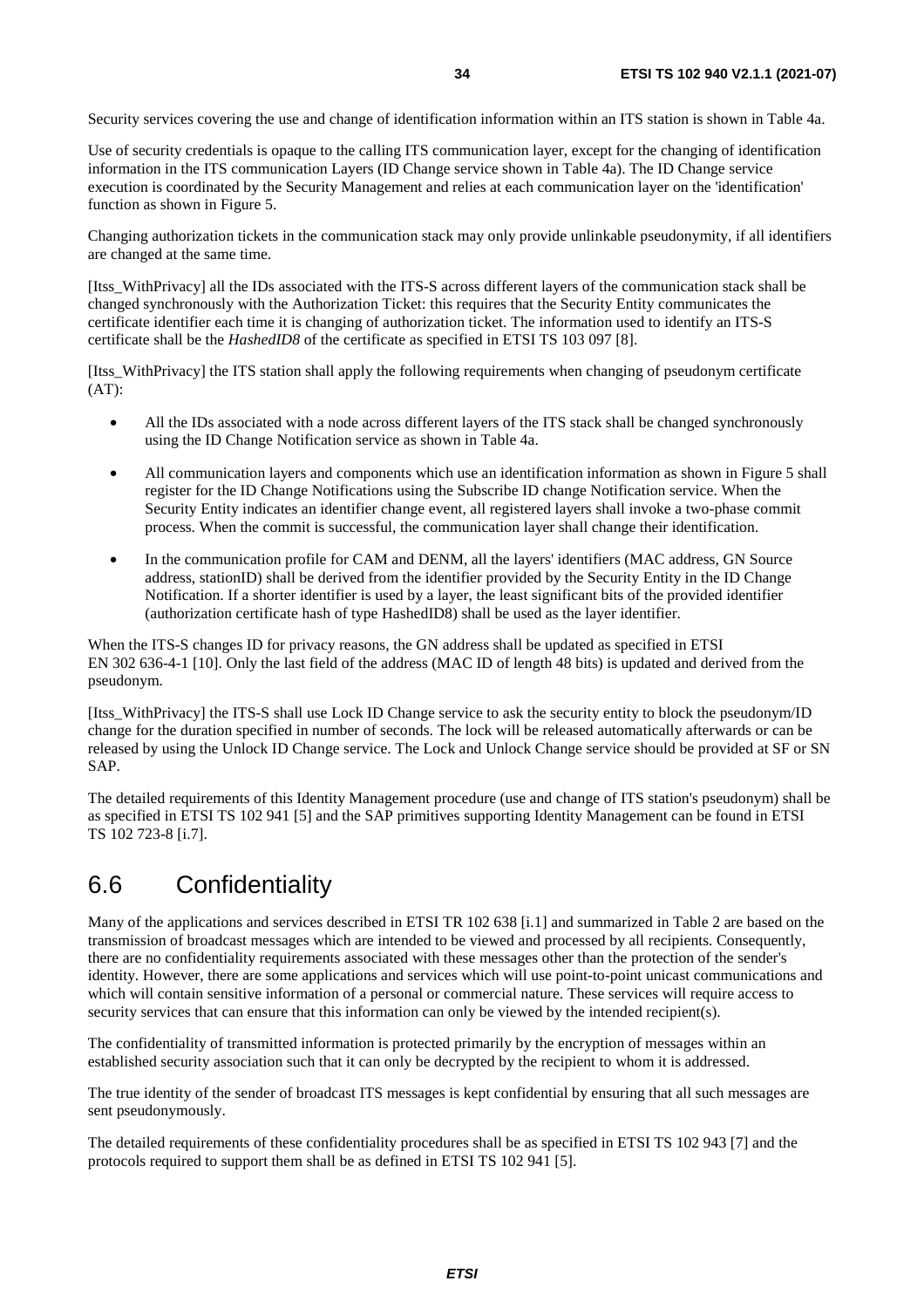# <span id="page-34-0"></span>7 **ITS Security management system**

# 7.0 General

This clause presents the global architecture of the Cooperative-ITS Security Certificate Management System (also named C-ITS Trust Model), its functional entities and the list of services and interfaces that shall be provided by the C-ITS Trust Model to support the life-cycle management of Trusted C-ITS Stations.

The Cooperative-ITS Security Certificate Management System architecture is depicted in Figure 11a and Figure 11b, depending on the applied protocol (see ETSI TS 102 941 [\[5](#page-5-0)]).



**Figure 11a: PKI architecture**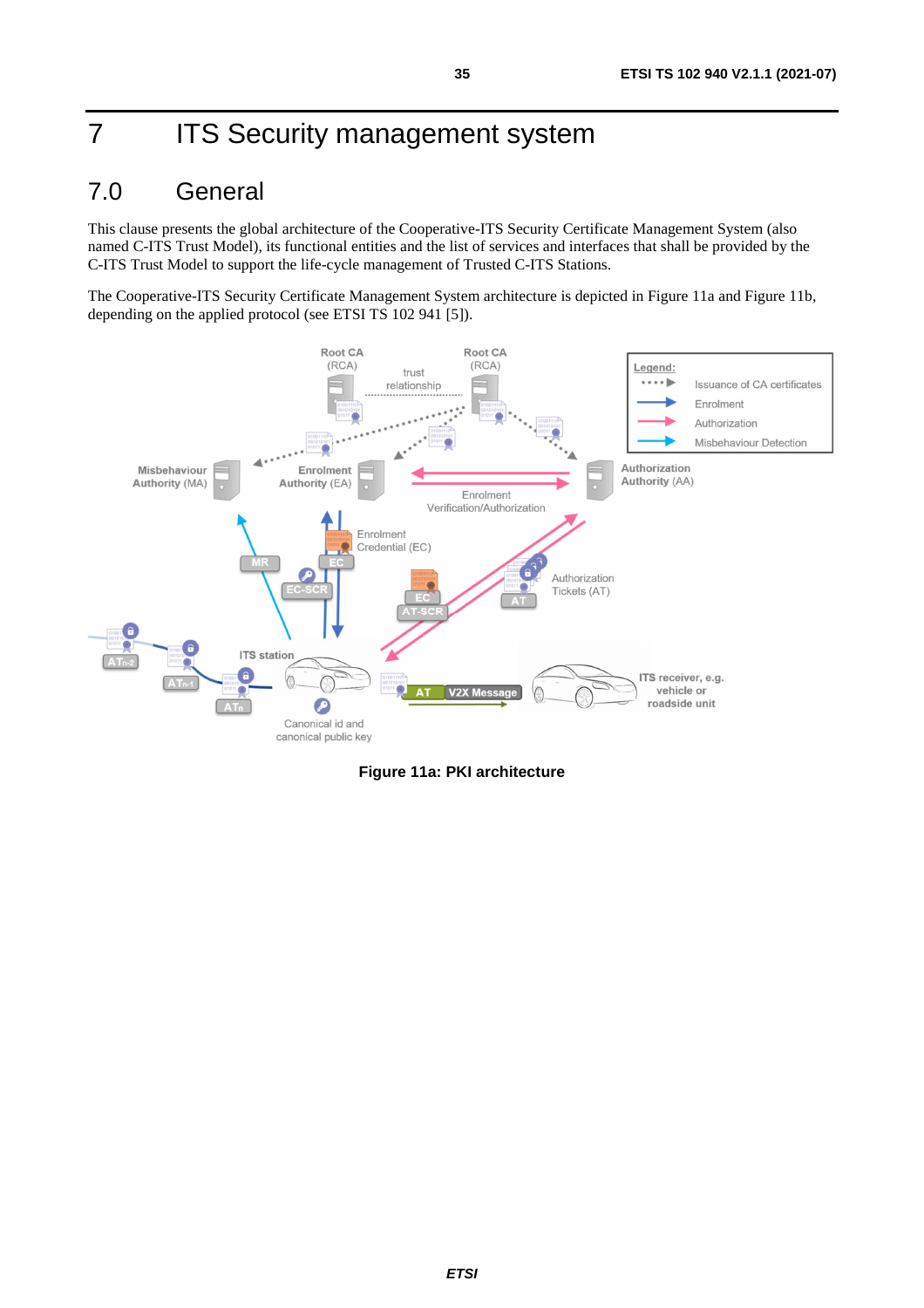

**Figure 11b: PKI architecture** 

NOTE 1: The Security Management System entities and functions which are related to the ITS-S Misbehaviour Detection (MBD), the revocation of ITS-S enrolment credentials in the EA where the ITS-S has been enrolled beforehand, and the process to support migration and agility of the cryptographic system as well as security updates of the ITS-S platform is out of scope of the present document.

Each of the functional elements in the PKI 'single root CA' trust model has a specific role to play and these are summarized in [Table 8.](#page-36-0)

The C-ITS Security Management System may allow operation of one or multiple instances of the Root CA and the other authorities. Different trust model options can be considered for the ITS Security Management System architecture and are presented and evaluated in the context of the European C-ITS Platform WG5 report [\[i.8](#page-6-0)], Annex 1. This may include possible options such as:

- Single Root CA
- Cross-certification
- Bridge CA
- Certificate Trust List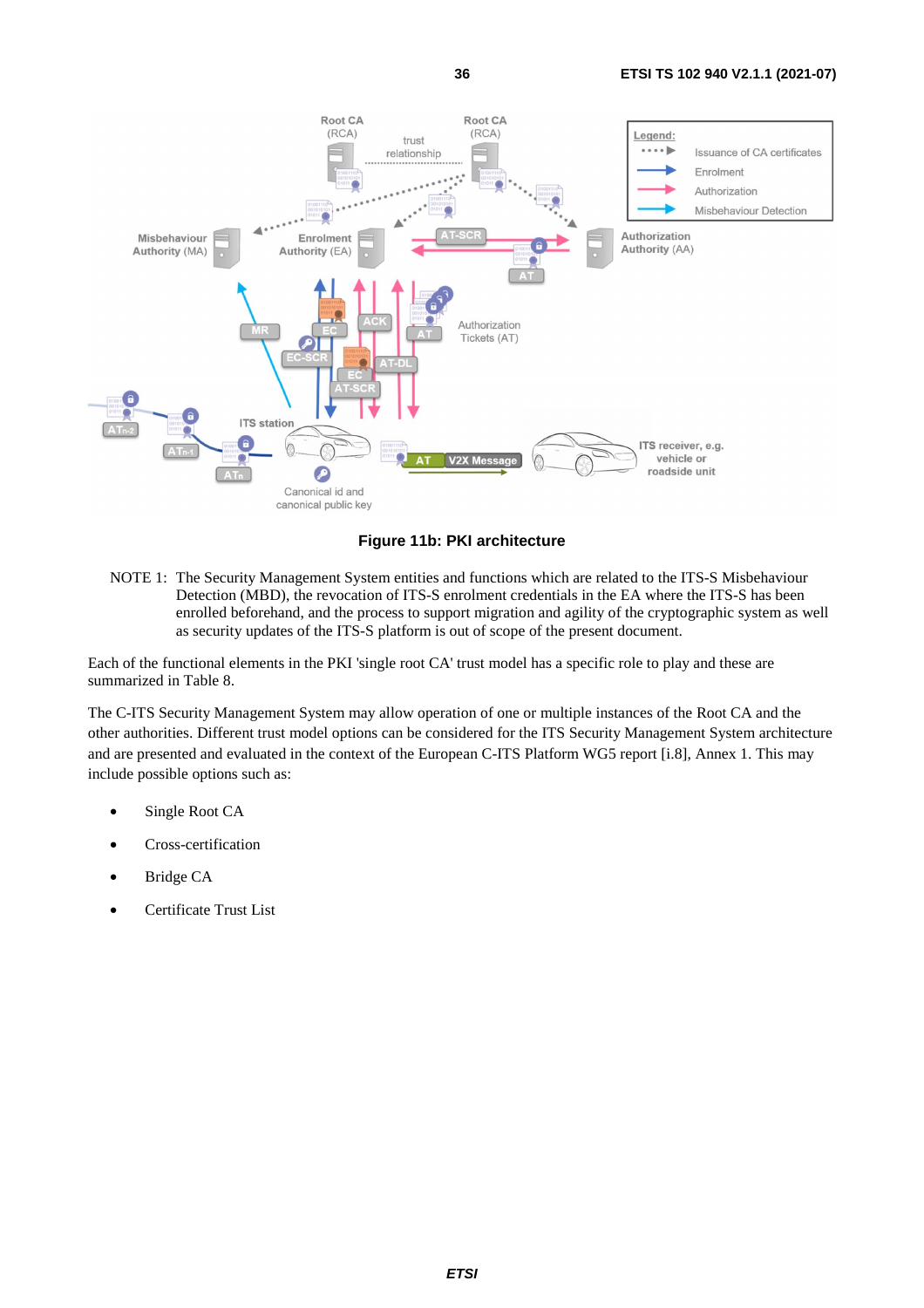<span id="page-36-0"></span>

| <b>Functional element</b>      | <b>Description</b>                                                                                                                                                                                                                                                                                                                                                                                                                                               |
|--------------------------------|------------------------------------------------------------------------------------------------------------------------------------------------------------------------------------------------------------------------------------------------------------------------------------------------------------------------------------------------------------------------------------------------------------------------------------------------------------------|
| Root Certification Authority   | The Root CA is the highest level CA in the certification hierarchy. It provides EA and<br>AA with proof that it may issue enrolment credentials, respectively authorization tickets                                                                                                                                                                                                                                                                              |
| <b>Enrolment Authority</b>     | Security management entity responsible for the life cycle management of enrolment<br>credentials. Authenticates an ITS-S and grants it access to ITS communications.<br>Requests authorization tickets on behalf of the ITS-S by communicating with the<br>Authorization Authority (butterfly AT provisioning [5]).                                                                                                                                              |
| <b>Authorization Authority</b> | Security management entity responsible for issuing, monitoring the use of authorization<br>tickets. Provides an ITS-S with authoritative proof that it may use specific ITS services                                                                                                                                                                                                                                                                             |
| Distribution Center (optional) | Provides to ITS-S the updated trust information necessary for performing the validation<br>process to control that received information is coming from a legitimate and authorized<br>ITS-S or a PKI certification authority by publishing the CTL and CRL                                                                                                                                                                                                       |
| Misbehaviour Authority         | MA is responsible for processing misbehaviour reports, investigating on potentially<br>misbehaving ITS-S and taking a reaction accordingly in relation with the ITS-S device<br>operator or manufacturer (ETSI TR 103 460 [i.13]).<br>MA has the capability to detect misbehaviour types and to revoke misbehaving ITS<br>stations to exclude them from the C-ITS trust domain in order to no longer consider<br>their messages when received by other entities. |
| Sending ITS-S                  | Acquires rights to access ITS communications from Enrolment Authority<br>Negotiates rights to invoke ITS services from Authorization Authority<br>Sends single-hop and forwarded broadcast messages (NOTE 3)<br>Sends messages to local or back-end services (NOTE 4)                                                                                                                                                                                            |
| Forwarding ITS-S               | Receives transmitted message from the sending ITS-S and forwards them to the<br>receiving ITS-S if required                                                                                                                                                                                                                                                                                                                                                      |
| <b>Receiving ITS-S</b>         | Receives transmitted messages from the sending or forwarding ITS-S                                                                                                                                                                                                                                                                                                                                                                                               |
| Manufacturer                   | Installs necessary information for security management in ITS-S at production                                                                                                                                                                                                                                                                                                                                                                                    |
| Operator                       | Installs and updates necessary information for security management in ITS-S during<br>operation                                                                                                                                                                                                                                                                                                                                                                  |

**Table 8: Functional element roles of the PKI** 

- NOTE 2: The Root CA stores its security certificates information and the trusts list information (CRL, CTL) in a local repository. Optionally the Distribution Center may be used to distribute these information to all the PKI participants.
- NOTE 3: This reflects the functionality of the ITS-S to support adhoc network communications as specified in ETSI EN 302 665 [\[1](#page-5-0)], clause 4.6, Figure 12.
- NOTE 4: This reflects the functionality of the ITS-S to support end-to-end communications to the core network (e.g. Internet) services via various access networks as specified in ETSI EN 302 665 [[1\]](#page-5-0), clause 4.6, Figure 12.

# 7.1 Certificate Trust List/multiple Root CAs

In the present document, when multiple Root CAs exist and cooperate within the C-ITS Trust Domain, the C-ITS Security Management System shall follow the Certificate Trust List approach.

In Europe, the top-level governance roles are defined in C-ITS Platform Certificate Policy document. The entities responsible for the trust management of the C-ITS system (i.e. governing all aspects related to the operational PKI) are:

- Policy Authority
- Trust List Manager
- C-ITS Point Of Contact (CPOC)

as described in [Table 9.](#page-37-0)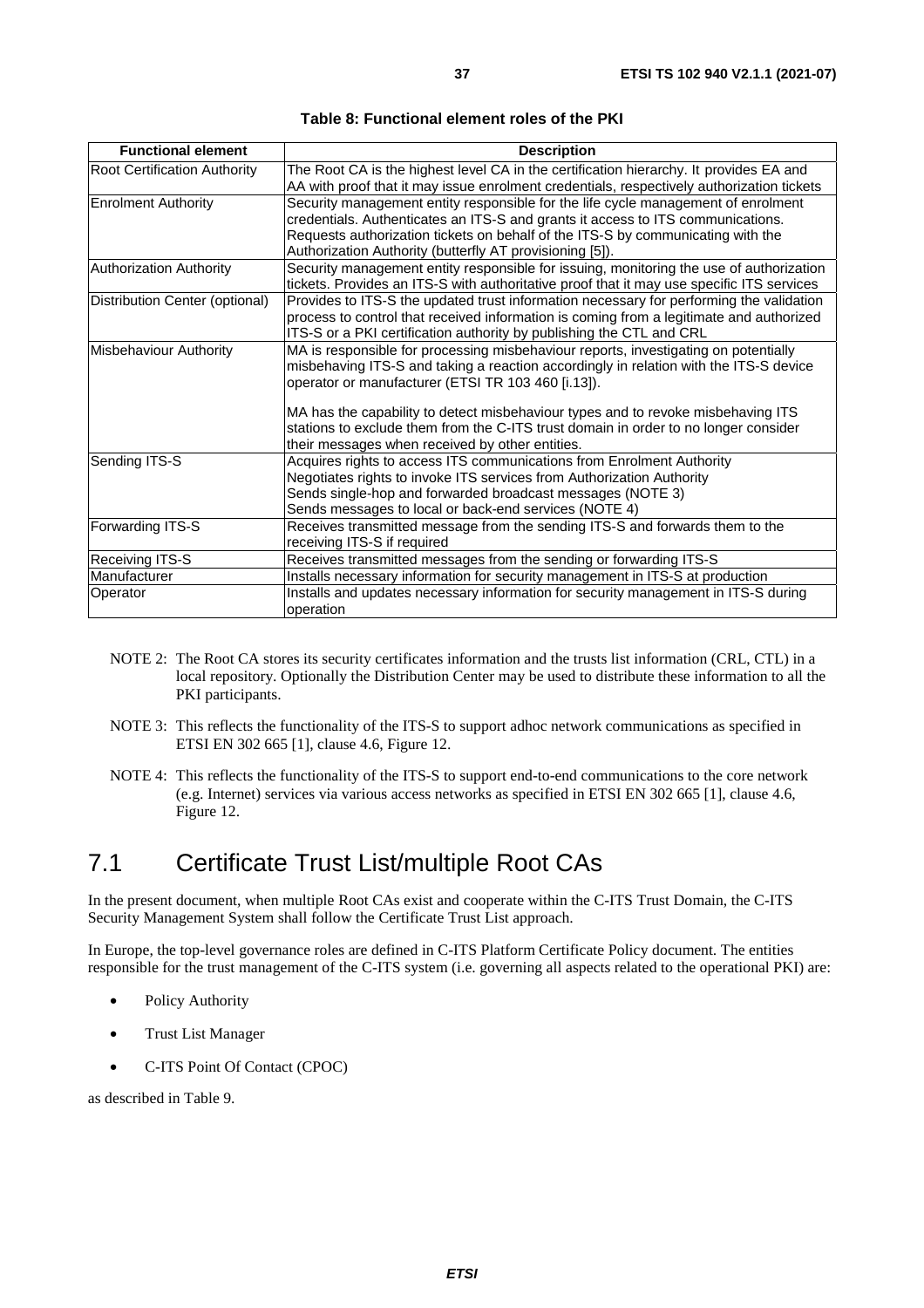<span id="page-37-0"></span>

| <b>Functional element</b> | <b>Description</b>                                                                      |
|---------------------------|-----------------------------------------------------------------------------------------|
| Policy Authority          | Policy authority is a role composed by the representatives of public and private        |
|                           | stakeholders (e.g. Authorities, Road Operators, Vehicle Manufacturers, etc.)            |
|                           | participating to the C-ITS trust model. It designates and authorizes the TLM and the    |
|                           | CPOC to operate in the C-ITS Trust system. It decides if root CAs are trustable and     |
|                           | approves/removes the Root CAs operation in C-ITS trust domain by notifying the          |
|                           | TLM about approved/revoked Root CAs certificates                                        |
| Central Point Of Contact  | The CPOC is a unique entity appointed by the Policy Authority. It has responsibility    |
| (optional)                | to establish and contribute to ensure communication exchange between the Root           |
|                           | CAs, to collect the Root CA certificates and provide them to the Trust List Manager     |
|                           | (TLM). The CPOC is also responsible for distributing the ECTL to any interested         |
|                           | entities in the trust model                                                             |
| <b>Trust List Manager</b> | Trust List Manager is responsible for creating the list of root CA certificates and TLM |
|                           | certificates and signing it. The signed list issued by the TLM is called the ECTL       |

**Table 9: Functional element roles of the top-level trust management** 

- NOTE 1: The Policy Authority is the top level role of the C-ITS Trust system. It is responsible for certificate policy management and for the management of the C-ITS Trust system operational entities such as the TLM, the CPOC and the Root CAs.
- NOTE 2: The TLM stores its security certificates information and the trusts list information (ECTL) in a local repository. Optionally the CPOC may be used to distribute these information to all the PKI participants.

Information is exchanged between the functional elements in the ITS security reference model across the reference points identified in Table 10. The characteristics of each of these are summarized in Table 11 and the UML components model is given in Figure 12.

| Reference point | <b>Security services supported</b>           |  |
|-----------------|----------------------------------------------|--|
| S <sub>1</sub>  | <b>Establish Security Association</b>        |  |
|                 | <b>Update Security Association</b>           |  |
|                 | Send secured message                         |  |
|                 | Receive secured message                      |  |
|                 | <b>Remove Security Association</b>           |  |
|                 | Confidentiality services                     |  |
|                 | Integrity services                           |  |
|                 | Replay protection services                   |  |
| S <sub>2</sub>  | Obtain authorization tickets                 |  |
|                 | Update authorization tickets                 |  |
|                 | Publish authorization status                 |  |
|                 | Update local authorization status repository |  |
|                 | Report misbehaving ITS-S                     |  |
| S <sub>3</sub>  | Obtain enrolment credentials                 |  |
|                 | Update enrolment credentials                 |  |
|                 | Remove enrolment credentials                 |  |
|                 | Remote activate ITS transmission             |  |
|                 | Remote deactivate ITS transmission           |  |
|                 | Report misbehaving ITS-S                     |  |
|                 | Obtain authorization tickets                 |  |
|                 | Update authorization tickets                 |  |
|                 | Publish authorization status                 |  |
|                 | Update local authorization status repository |  |
| S <sub>4</sub>  | Obtain authorization tickets                 |  |
|                 | Update authorization tickets                 |  |
|                 | Publish authorization status                 |  |
|                 | Update local authorization status repository |  |

**Table 10: Summary of ITS security reference points**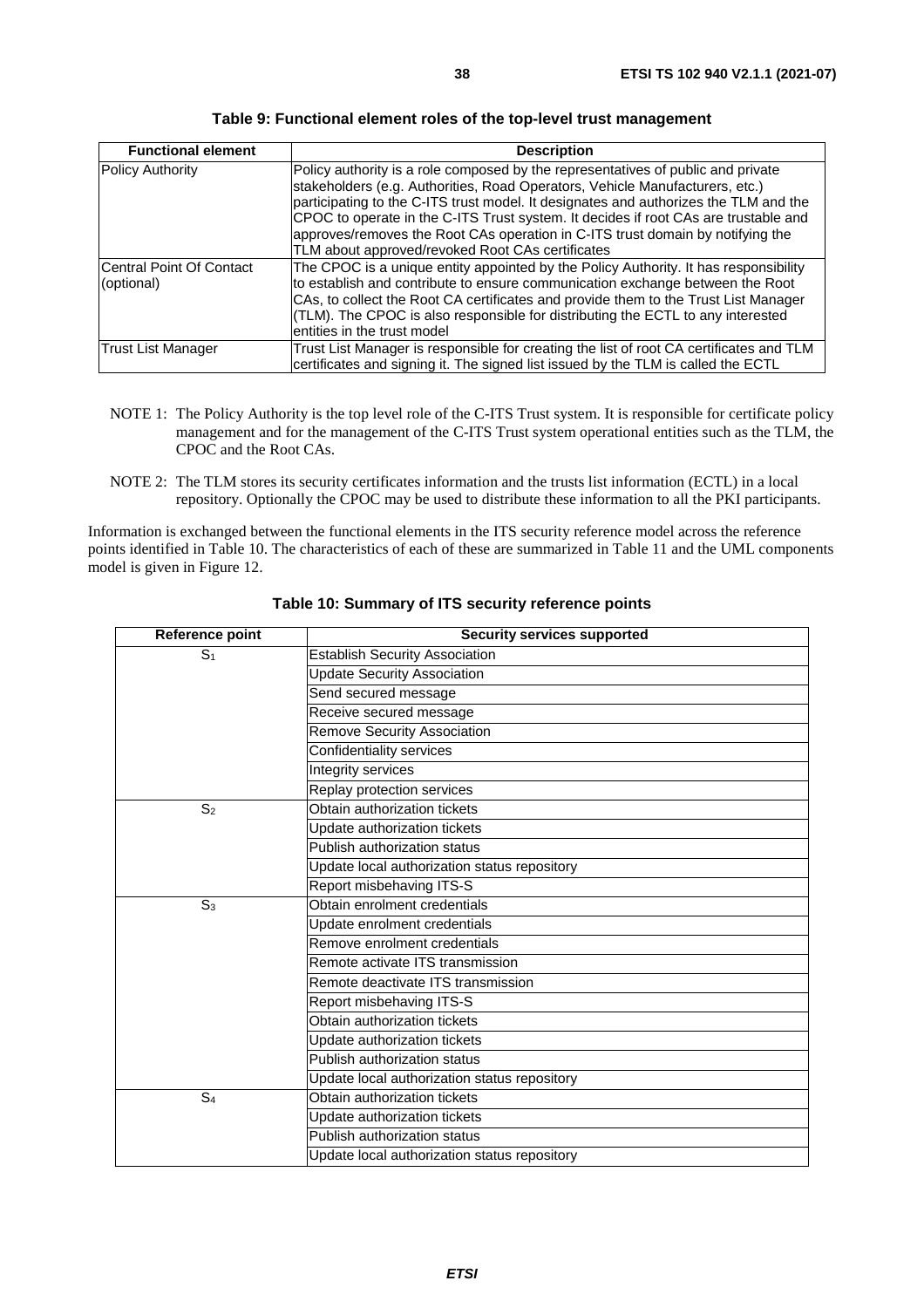| Reference point              | <b>Security services supported</b>                                                                 |
|------------------------------|----------------------------------------------------------------------------------------------------|
| S <sub>5</sub>               | Provide credential of security management entities                                                 |
|                              | Provide status of authorization of security management entities (CTL, CRL                          |
|                              | CAs)                                                                                               |
| S <sub>6</sub>               | Provide security management entity credentials                                                     |
|                              | Provide status of authorization of security management entities (CTL, CRL                          |
|                              | CAs)                                                                                               |
| S <sub>7</sub>               | Provide security management entity credentials                                                     |
| $S_8$                        | Provide security management entity credentials                                                     |
| $S_9$                        | Issue security management entity credentials                                                       |
|                              | Provide status of authorization of security management entities (CTL, CRL                          |
|                              | CAs)                                                                                               |
| S <sub>10</sub>              | Issue security management entity credentials                                                       |
|                              | Provide status of authorization of security management entities (CTL, CRL                          |
|                              | CAs)                                                                                               |
| S <sub>11</sub>              | Provide/issue the RCA certificates and optionally their corresponding RCA Link                     |
|                              | Certificates                                                                                       |
| S <sub>12</sub>              | Provide ECTL to all participants of the trust domain (RCAs, EAs, AAs; DCs,                         |
|                              | ITS-Ss)                                                                                            |
|                              | Provide the TLM certificates and their associated TLM Link Certificates                            |
| Internal - confidentiality   | Authorize single message                                                                           |
| (see note)                   | Validate authorization on single message                                                           |
|                              | Encrypt single message                                                                             |
|                              | Decrypt single message                                                                             |
| Internal - Integrity         | Calculate check value                                                                              |
| (see note)                   | Insert check value                                                                                 |
|                              | Validate check value                                                                               |
|                              | Validate data plausibility                                                                         |
| Internal - replay protection | Time-stamp message                                                                                 |
| (see note)                   | Sequence number message                                                                            |
| Internal - accountability    | Record incoming message in audit log                                                               |
| (see note)                   | Record outgoing message in audit log                                                               |
| Internal - Identity          | Lock ID Change                                                                                     |
| Management (see note)        | Unlock ID Change                                                                                   |
|                              | Subscribe ID change Notification                                                                   |
|                              | Unsubscribe ID change Notification                                                                 |
|                              | <b>ID Change Notification</b>                                                                      |
|                              | Trigger ID Change                                                                                  |
| NOTE:                        | These services are required to support ITS communications security services but do not involve the |
|                              | exchange of information across one of the reference points.                                        |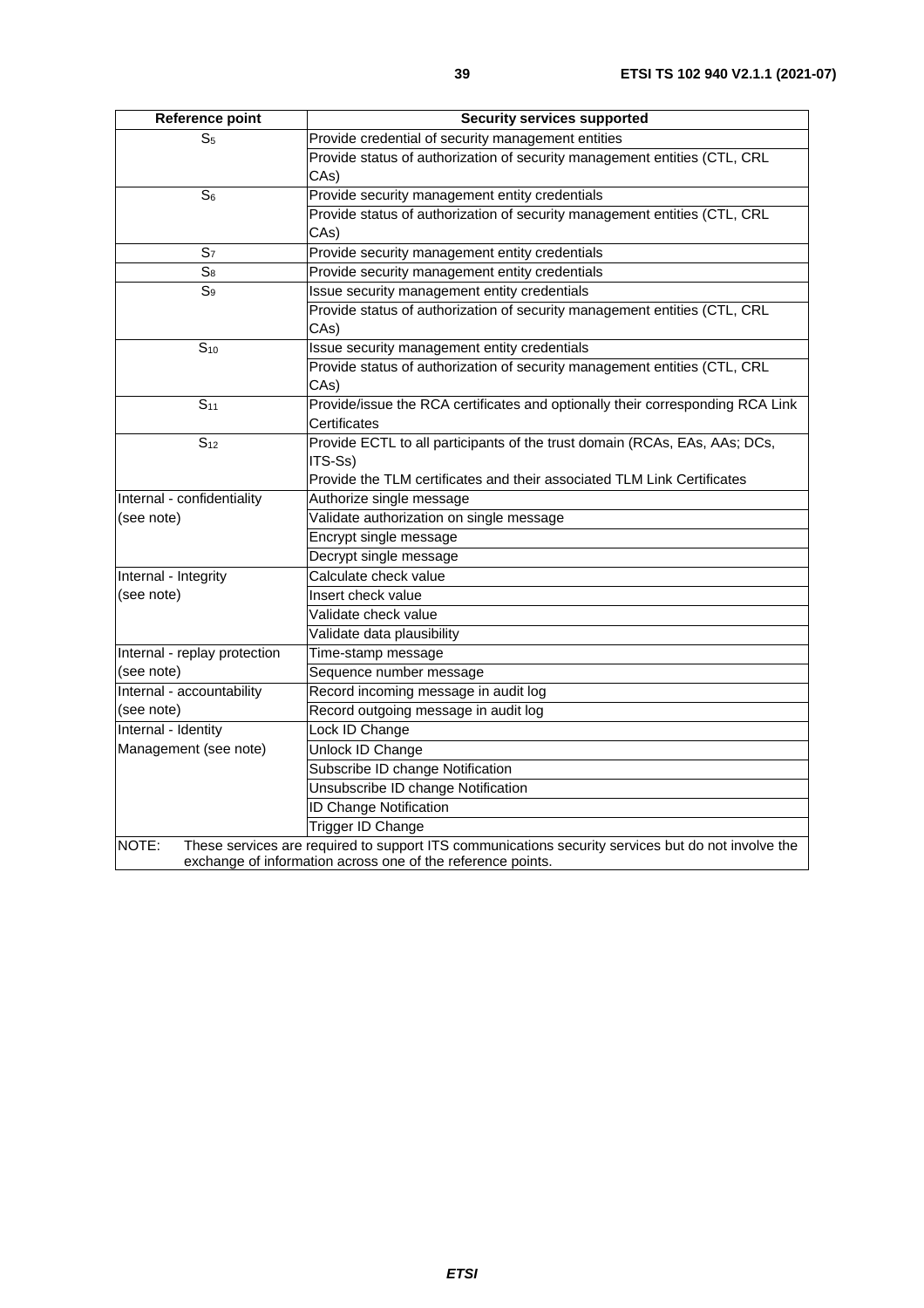

**Figure 12: Reference points between functional elements** 

NOTE 3: The CTL information on reference point S12 is published by the TLM and made available in read access to all participants of the C-ITS Trust Domain. For sake of clarity, the interfaces S12 with Manufacturers, EAs, AAs and ITS Stations are not depicted in the UML diagram.

The information passing across each ITS security reference point supports a range of the communications security services specified in Table 11.

| Reference      | <b>Functional Element</b> |                 | Information carried                                                                                                                                                                                                                                                                                                                        |
|----------------|---------------------------|-----------------|--------------------------------------------------------------------------------------------------------------------------------------------------------------------------------------------------------------------------------------------------------------------------------------------------------------------------------------------|
| Point          | From                      | To              |                                                                                                                                                                                                                                                                                                                                            |
| S <sub>1</sub> | Sending ITS-S             | Receiving ITS-S | Message payload such as:<br>CAM defined in ETSI EN 302 637-2 [i.14],<br>SPATEM defined in ETSI TS 103 301 [i.16],<br>MAPEM defined in ETSI TS 103 301 [i.16],<br>IVIM defined in ETSI TS 103 301 [i.16],<br>SREM defined in ETSI TS 103 301 [i.16],                                                                                        |
|                | Sending ITS-S             | Relaying ITS-S  | SSEM defined in ETSI TS 103 301 [i.16].<br>Message payload such as:<br>DENM defined in ETSI EN 302 637-3 [i.15],<br>SPATEM defined in ETSI TS 103 301 [i.16],<br>MAPEM defined in ETSI TS 103 301 [i.16],<br>IVIM defined in ETSI TS 103 301 [i.16],<br>SREM defined in ETSI TS 103 301 [i.16],<br>SSEM defined in ETSI TS 103 301 [i.16]. |

**Table 11: Communications security services supported at ITS security reference points**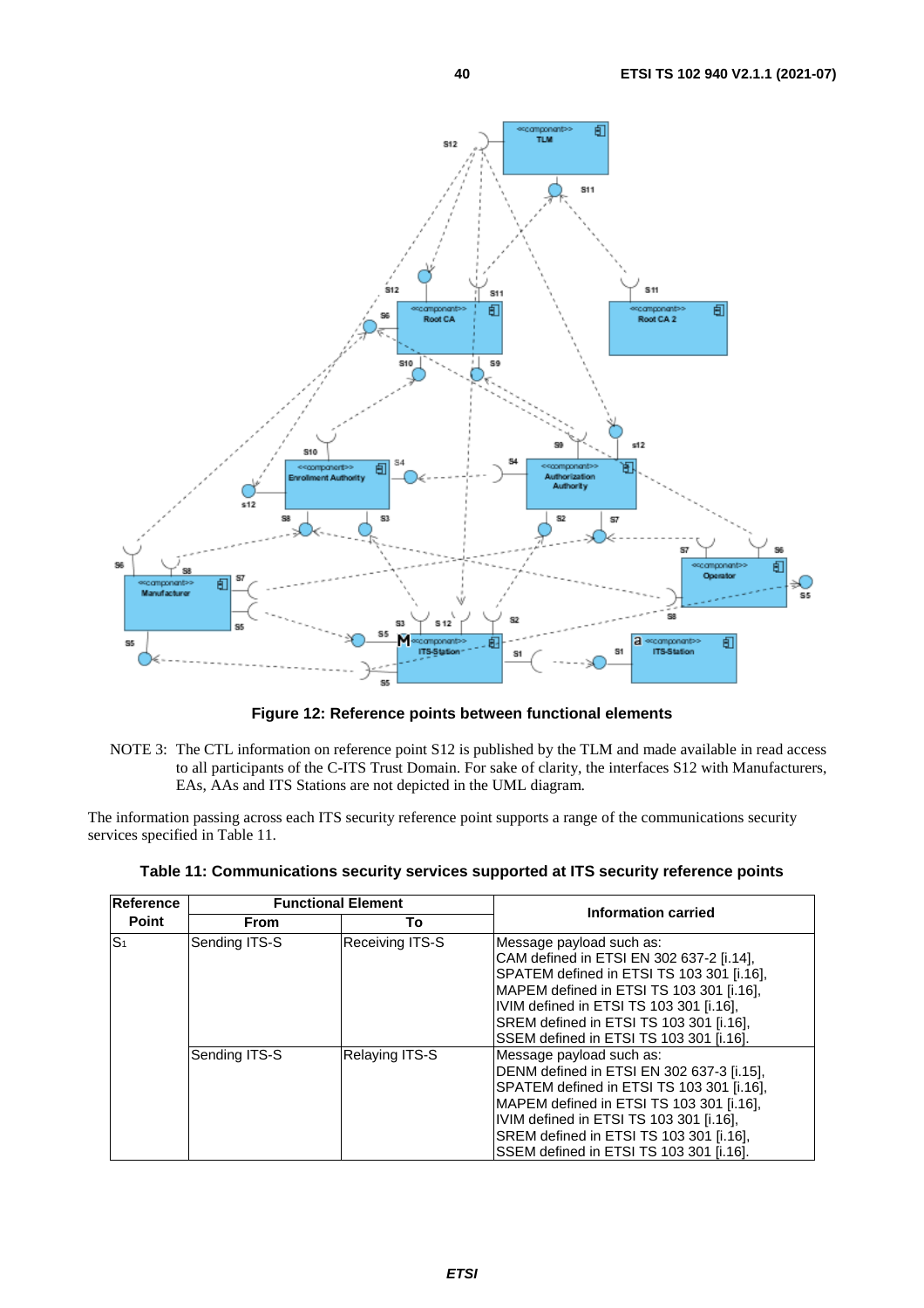**Reference** 

| <b>Point</b>    | From                           | To                             |                                                    |
|-----------------|--------------------------------|--------------------------------|----------------------------------------------------|
|                 | Relaying ITS-S                 | Receiving ITS-S                | Message payload such as:                           |
|                 |                                |                                | DENM defined in ETSI EN 302 637-3 [i.15],          |
|                 |                                |                                | SPATEM defined in ETSI TS 103 301 [i.16],          |
|                 |                                |                                | MAPEM defined in ETSI TS 103 301 [i.16],           |
|                 |                                |                                | IVIM defined in ETSI TS 103 301 [i.16],            |
|                 |                                |                                | SREM defined in ETSI TS 103 301 [i.16],            |
|                 |                                |                                | SSEM defined in ETSI TS 103 301 [i.16].            |
| S <sub>2</sub>  | ITS-S                          | <b>Authorization Authority</b> | Requests for authorization to invoke ITS security  |
|                 |                                |                                | services, see ETSI TS 102 731 [4].                 |
|                 |                                | ITS-S                          | Contact information of AA                          |
|                 | <b>Authorization Authority</b> |                                |                                                    |
|                 |                                |                                | <b>AA Credentials</b>                              |
|                 |                                |                                | Authorization tickets, see ETSI TS 102 731 [4].    |
| S <sub>3</sub>  | ITS-S                          | <b>Enrolment Authority</b>     | Request for permission to access ITS               |
|                 |                                |                                | communications, see ETSI TS 102 731 [4] and        |
|                 |                                |                                | clause 6.4.                                        |
|                 |                                |                                | Request for batch authorization (butterfly AT      |
|                 |                                |                                | provisioning [5]) to invoke ITS security services, |
|                 |                                |                                | see ETSI TS 102 731 [4].                           |
|                 | <b>Enrolment Authority</b>     | ITS-S                          | Contact information of EA                          |
|                 |                                |                                | <b>EA Credentials</b>                              |
|                 |                                |                                | Enrolment credentials, see ETSI TS 102 731 [4].    |
|                 |                                |                                | Batch of Authorization tickets (butterfly AT       |
|                 |                                |                                | provisioning [5]), see ETSI TS 102 731 [4].        |
| S <sub>4</sub>  | <b>Authorization Authority</b> | <b>Enrolment Authority</b>     | Request for verification of ITS-S enrolment        |
|                 |                                |                                | credentials, see ETSI TS 102 731 [4].              |
|                 |                                |                                | Authorization tickets for an ITS-S (butterfly AT   |
|                 |                                |                                | provisioning [5]), see ETSI TS 102 731 [4].        |
|                 | <b>Enrolment Authority</b>     | <b>Authorization Authority</b> | Verification of ITS-S enrolment credentials, see   |
|                 |                                |                                | ETSI TS 102 731 [4].                               |
|                 |                                |                                | Request for authorization ticket on behalf of the  |
|                 |                                |                                | ITS-S (butterfly AT provisioning [5]),             |
| S <sub>5</sub>  | $ITS-S$                        | Manufacturer                   | Canonical Identity and associated public key, see  |
|                 |                                |                                | ETSI TS 102 941 [5] (see note 1).                  |
|                 | Manufacturer                   | ITS-S                          | Canonical Identity and associated public key, see  |
|                 |                                |                                | ETSI TS 102 941 [5] (see note 1).                  |
|                 | Manufacturer/Operator          | <b>ITS-S</b>                   | Contact information of EAs and AAs.                |
|                 |                                |                                | Credentials of Root CAs.                           |
|                 |                                |                                | Credentials of EAs and AAs.                        |
| $S_6$           | Root CA                        | Manufacturer/Operator          | Credentials of Root CA, see ETSI TS 103 097 [8].   |
|                 |                                |                                | Contact information of EAs and AAs.                |
|                 |                                |                                | Credentials of EAs and AAs, see ETSI               |
|                 |                                |                                | TS 103 097 [8].                                    |
|                 |                                |                                | Revocation status of EAs and AAs (for example      |
|                 |                                |                                | CRL which indicates the authorization status of    |
|                 |                                |                                | subordinate CAs controlled by the Root CA).        |
| S <sub>7</sub>  | <b>Authorization Authority</b> | Manufacturer/Operator          | Contact information of AA.                         |
|                 |                                |                                | AA Credentials, see ETSI TS 103 097 [8].           |
| $S_8$           | Manufacturer                   | <b>Enrolment Authority</b>     | Canonical Identity and associated public key, see  |
|                 |                                |                                | ETSI TS 102 941 [5].                               |
|                 | <b>Enrolment Authority</b>     | Manufacturer/Operator          | Contact information of EA.                         |
|                 |                                |                                |                                                    |
|                 |                                |                                | EA Credentials ETSI TS 103 097 [8].                |
| S <sub>9</sub>  | <b>Authorization Authority</b> | Root CA                        | Request for AA Credentials (see note 2)            |
|                 | Root CA                        | <b>Authorization Authority</b> | AA Credentials, see ETSI TS 103 097 [8] (see       |
|                 |                                |                                | note $2$ ).                                        |
|                 |                                |                                | Update of trust information list (EA and AA        |
|                 |                                |                                | certificates).                                     |
|                 |                                |                                | Revocation status of EAs and AAs (CRL CAs).        |
| S <sub>10</sub> | <b>Enrolment Authority</b>     | Root CA                        | Request for EA Credentials (see note 2).           |
|                 | Root CA                        | <b>Enrolment Authority</b>     | EA Credentials, see ETSI TS 103 097 [8] (see       |
|                 |                                |                                | note $2$ ).                                        |
|                 |                                |                                | Update of trust information list (EA and AA        |
|                 |                                |                                | certificates).                                     |
|                 |                                |                                | Revocation status of EAs and AAs (CRL CAs).        |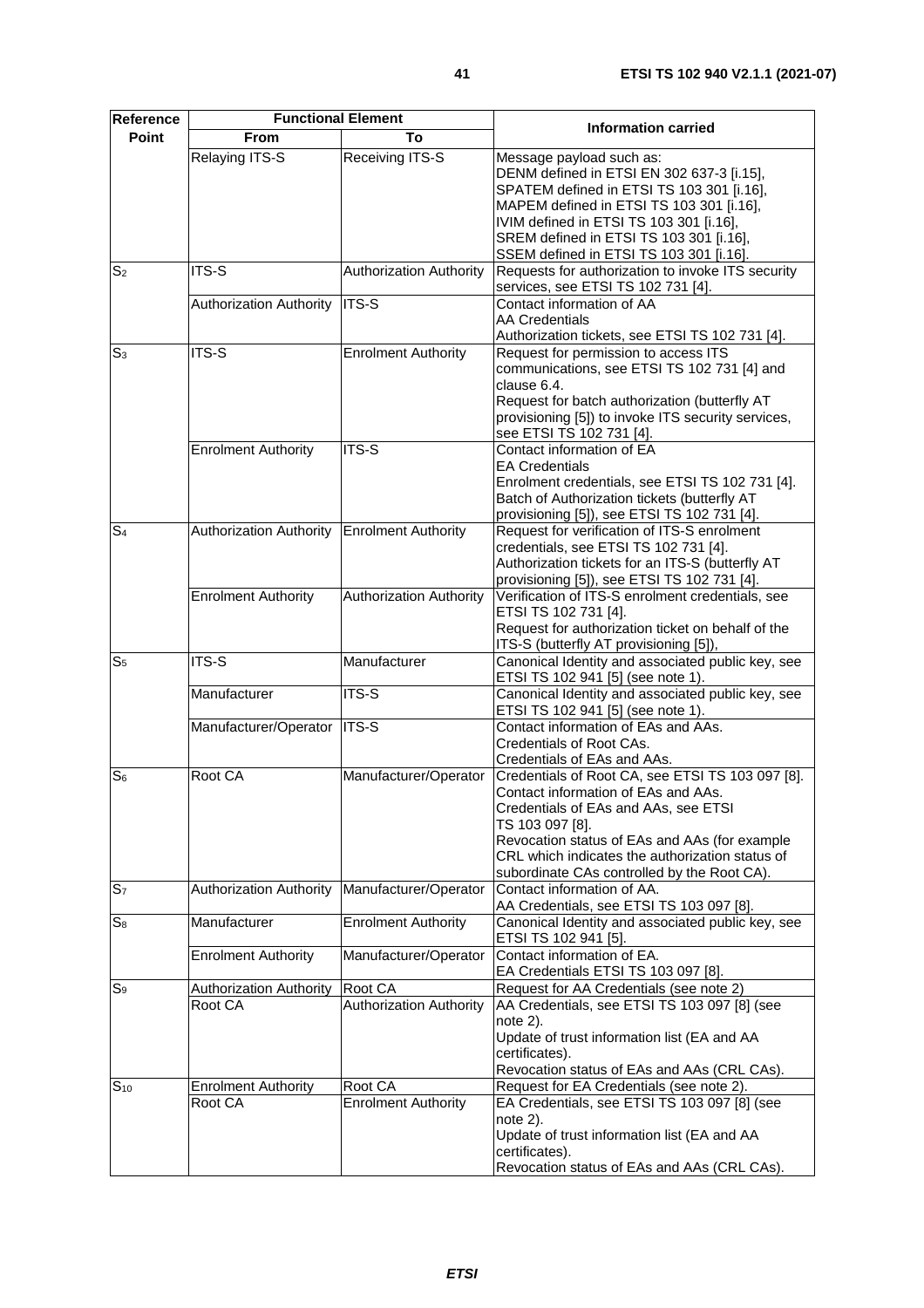<span id="page-41-0"></span>

| Reference                | <b>Functional Element</b>                                                                                                                                                                                                                                                                                                                   |     | Information carried                                                    |  |  |  |
|--------------------------|---------------------------------------------------------------------------------------------------------------------------------------------------------------------------------------------------------------------------------------------------------------------------------------------------------------------------------------------|-----|------------------------------------------------------------------------|--|--|--|
| <b>Point</b>             | <b>From</b>                                                                                                                                                                                                                                                                                                                                 | To  |                                                                        |  |  |  |
| $S_{11}$                 | Root CA                                                                                                                                                                                                                                                                                                                                     | TLM | Provide Root CA Credential and optionally the                          |  |  |  |
|                          |                                                                                                                                                                                                                                                                                                                                             |     | corresponding link certificate for approval and<br>linsertion in ECTL. |  |  |  |
|                          | TLM                                                                                                                                                                                                                                                                                                                                         | all | Publish list of approved and revoked Root CA                           |  |  |  |
| S <sub>12</sub>          |                                                                                                                                                                                                                                                                                                                                             |     | certificates (ECTL).                                                   |  |  |  |
|                          |                                                                                                                                                                                                                                                                                                                                             |     | Publish the pair of all valid issued TLM certificates                  |  |  |  |
|                          |                                                                                                                                                                                                                                                                                                                                             |     | and their corresponding TLM Link Certificates.                         |  |  |  |
|                          | NOTE 1: In the initialization process, the ITS-S station is provisioned with a unique identifier (canonical<br>identity) and associated credentials used for identification management of the ITS-S by the PKI.                                                                                                                             |     |                                                                        |  |  |  |
|                          | These credentials consist at least of a public and private cryptographic key pair. In the reference<br>point description, there are two ways for providing these credentials:<br>either the ITS-S canonical key pair is generated internally in the ITS-S security module (HSM)<br>and communicated to the Manufacturer in a secure way; or |     |                                                                        |  |  |  |
|                          |                                                                                                                                                                                                                                                                                                                                             |     |                                                                        |  |  |  |
|                          |                                                                                                                                                                                                                                                                                                                                             |     |                                                                        |  |  |  |
|                          |                                                                                                                                                                                                                                                                                                                                             |     |                                                                        |  |  |  |
| $\overline{\phantom{a}}$ | the Manufacturer generates the canonical key pair in the manufacturing system, provision it to                                                                                                                                                                                                                                              |     |                                                                        |  |  |  |
|                          | ITS-S using a secure channel and then delete this key in the manufacturing system to avoid                                                                                                                                                                                                                                                  |     |                                                                        |  |  |  |
|                          | any risk of leakage and stealing of ITS-S identity credentials.                                                                                                                                                                                                                                                                             |     |                                                                        |  |  |  |
| NOTE 2:                  | These services supported by the Root CA are provided as off-line operations.                                                                                                                                                                                                                                                                |     |                                                                        |  |  |  |

# 7.2 Root CA

Each CA hierarchy (for EA or AA) has at its summit a Root CA, which is the ultimate root of trust for all certificates within that hierarchy.

The RCA shall be able to update the list of trusted sub CA certificates and to revoke a sub CA certificate within its hierarchy.

A RCA shall always be used off-line and never be connected to any network.

NOTE 1: In the present document, CRLs issued by a RCA are certificate revocation list for authorities (CRL CA).

The functions provided by the RCA shall be as follows:

- issuing CAs certificates for EA or AA;
- creation, renewal and distribution of the Root CA certificates;
- revocation of CA certificates (EA or AA) at the end of life or in case of an exception (e.g. compromising of the CA private keys);
- generation and issuance of the signed lists (CRL and CTL);
- generation of log files of the RCA operational activities for auditing purpose.

When a RCA is used as a Trust anchor for the ITS-S, the RCA certificate shall be transmitted to the ITS-S for initialization using a secure communication channel, e.g. during the manufacturing process.

NOTE 2: For ITS communications, it is assumed that each trusted ITS-S is fulfilling the ITS-S communication security requirements specified in clause 6.

In order to trust an incoming message, an ITS-S shall have secure access at least to the root certificate at the summit of the hierarchy for the authorization ticket attached to the message. The ITS-S may obtain root certificates during the manufacture or maintenance lifecycle stages. In principle root certificate information may be distributed over the air through a cross-certification process, a bridge CA or a trusted certificates list (CTL).

NOTE 3: The present document only considers the Certificate Trust List approach.

The Root CA shall store the Root CA certificates and the trust list information (CRL, CTL) in a local repository. It may also store the DC access information (URL) in its local repository, if DC is present.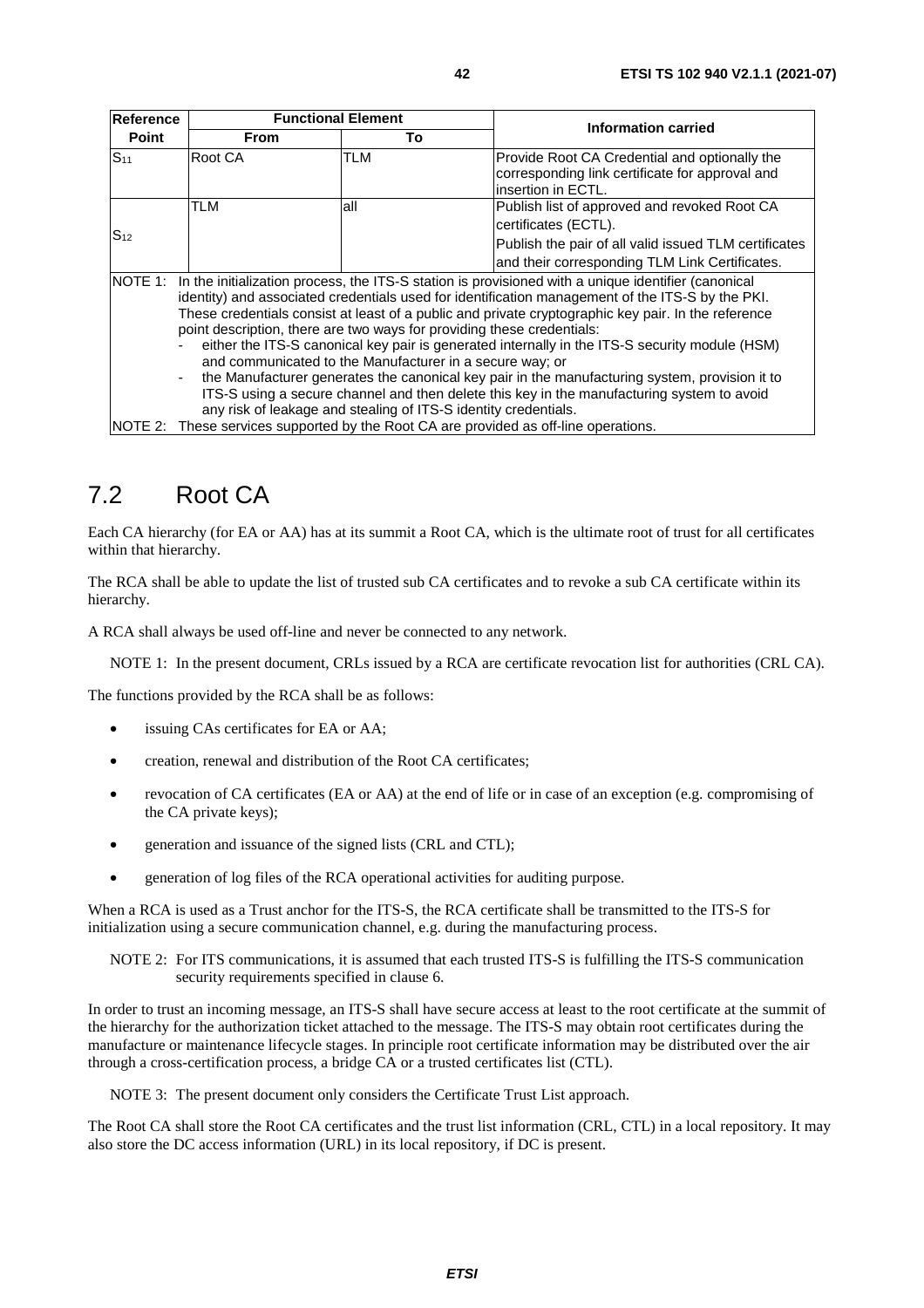<span id="page-42-0"></span>The local repository shall give a READ access to all local users and applications without restriction. The local repository shall allow WRITE access to only authorized, authenticated users. The local repository may be accessed via a dedicated communication channel in a way securing the authenticity and integrity of the data.

The Distribution Center (DC) may optionally be provided. If present, the following requirements apply:

- The DC shall ensure the access to trust list information (CTLs, CRLs) to all entities of the PKI hierarchy managed by the Root CA.
- The DC shall provide an unrestricted read access to the trust lists.
- The DC shall provide a write access to the lists only for authorized, authenticated users.
- If multiple Root CAs are operating within the C-ITS Trust model, the DC may give access to ECTL.
- If multiple Root CAs are operating within the C-ITS Trust model, the DC may give access to CRLs of other Root CAs.

### 7.3 Enrolment Authority

The EA issues a proof of identity after authenticating the requesting ITS-S, in the form of an Enrolment Credential. The proof of identity does not reveal the canonical identifier to a  $3<sup>rd</sup>$  party and shall be used by the ITS-S to request authorization of services from an AA.

NOTE 1: The manufacturer or device operator is in charge of the generation of the ITS-S canonical identity/credentials in a secured environment. See clause 6.4 and Table 11 for detailed requirements.

The functions provided by the EA shall be as follows:

- Registration of ITS-S, management of ITS status and permissions, management of their cryptographic certificates (EC) indicating the applications, services and capabilities that the ITS-S is granted to use.
- Issuing Enrolment Certificates to ITS-S after authenticating the requesting ITS-S.
- Revocation of the ITS-S enrolment credentials at the end of life or in case of an exception (e.g. compromising of the ITS-S private keys, etc.).
- Creation, renewal of EA certificates: the EA may generate the key pairs, generate the certificate request, and transfer the application form to the RCA.
- Verification that the ITS-S has necessary permissions and is trusted when requesting authorization tickets.
- When butterfly AT provisioning is used (see ETSI TS 102 941 [\[5](#page-5-0)]): requesting Authorization Tickets from AA on behalf of an ITS-S after verification that the ITS-S has the necessary permissions and is trusted.
- Update the trust information lists issued by RCAs through the DC or the local repository and, update the ECTL, if TLM is set up.
- Generation of log files of the EA operational activities for auditing purpose.

NOTE 2: The requirements and procedures for CA application to a Root CA are specified in detail in ETSI TS 102 941 [\[5](#page-5-0)].

# 7.4 Authorization Authority

An ITS-S that has been enrolled with, and been authenticated by an EA shall apply to an AA for specific permissions within the enrolment authority's domain and the AA's authorization context. These privileges are denoted by means of authorization tickets. Each authorization ticket specifies a particular authorization context which comprises a set of permissions.

EXAMPLE: An authorization ticket might grant permission to an ITS-S to broadcast messages from a particular message set. Alternatively, it might grant permission to claim certain privileges.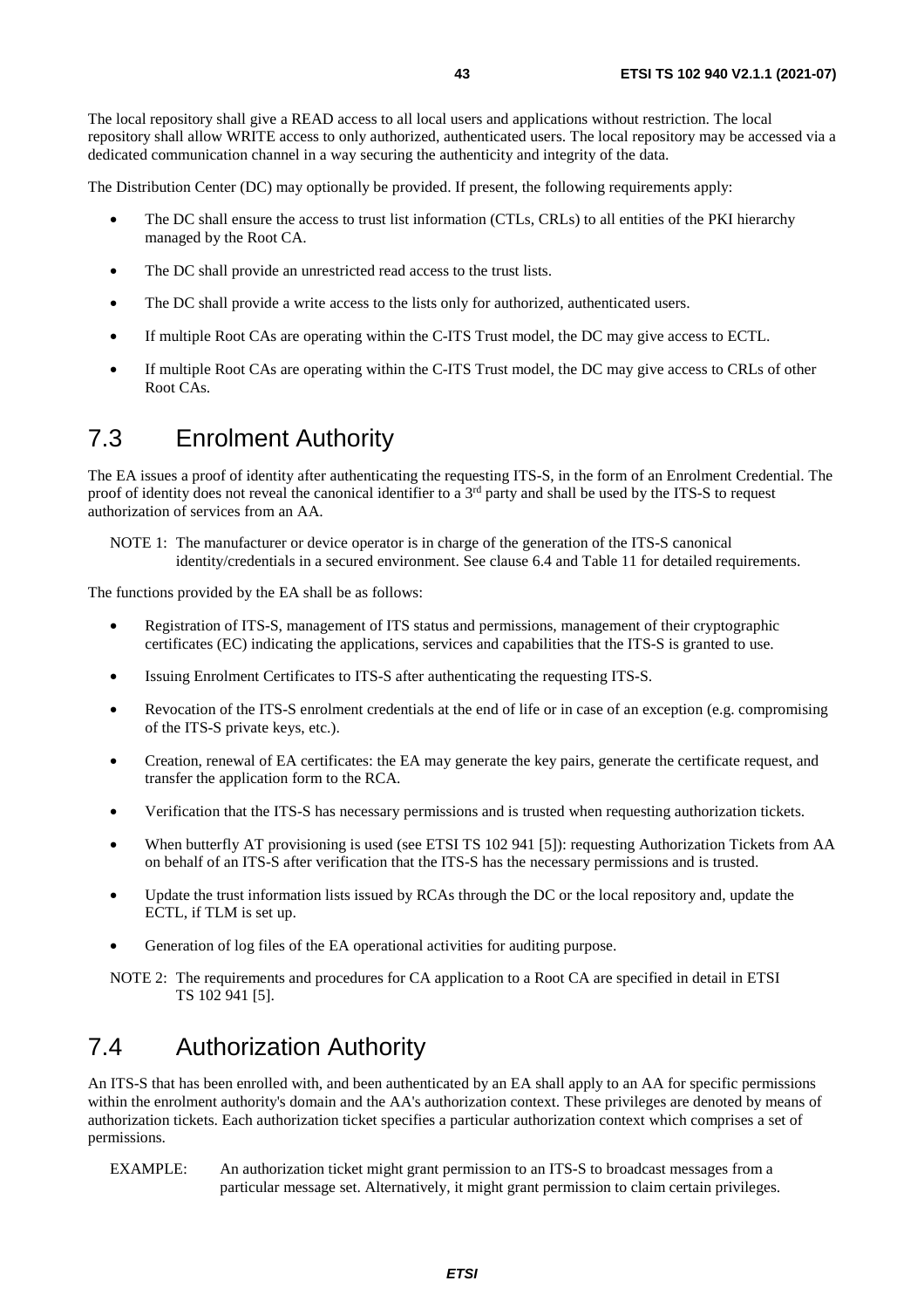- <span id="page-43-0"></span>NOTE 1: An AA will normally be responsible for a particular set of contexts which may be specified by one or more of the following:
	- application (for example, cooperative awareness applications for personal user vehicles, emergency service vehicles or tolling);
	- application permissions which allows to grant permission to certain privileges or not;
	- time period;
	- geographic region (nation, state, locality); or
	- any other criteria that can be encoded.

To protect privacy of the ITS-S, an AA shall have no knowledge of the long-term identity (EC) of the ITS-S, and the Enrolment Authority shall not be able to link the short term identity (AT) to the long term identity (EC) of the ITS-S.

The functions provided by the AA shall be as follows:

- Issuing Authorization Tickets to the ITS-S after authorizing and authorizing the AT request by the EA;
- creation, renewal of AA certificates: the AA may generate the key pairs, generate the certificate request, and transfer the application form to the RCA;
- verification that the ITS-S has necessary permissions and is trusted when requesting authorization tickets;
- update the trust information lists issued by RCAs through the DC or the local repository and, update the ECTL, if TLM is set up;
- generation of log files of the EA operational activities for auditing purpose.

The requirements and procedures for CA application to a Root CA shall be as specified in ETSI TS 102 941 [[5\]](#page-5-0).

# 7.5 Trust List Manager

The functions provided by the TLM shall be as follows:

- Creation and renewal of the TLM certificates and their associated link certificates.
- Distribution of TLM certificates and their associated link certificates via a local repository or via the CPOC.
- Insertion or removal of Root CA certificates in the ECTL (after approval by the Policy Authority, e.g. when a RCA certificate is created, renewed or revoked).
- Insertion of CPOC distribution centre URL and optionally the URLs of the RCA distribution centers.
- Creation of the signed list of root CA certificates and TLM certificates (ECTL).
- Distribution of ECTL to all participants of the C-ITS trust domain via a local repository or via the CPOC.
- Generation of log files of the TLM operational activities for auditing purpose.

NOTE: The CPOC is mandatory in the EU Certificate Policy [\[i.9](#page-6-0)].

# 7.6 Misbehaviour Authority

Within the C-ITS Trust Domain, the misbehaviour detection management is the set of processes for detecting, reporting, assessing, responding to, and understanding the suspicious, abnormal or malicious events in order to provide status information to the systems operator e.g. about the misuse or compromission of credentials or the identification and investigation of misbehaving ITS-Ss. Figure 13 describes the processes supported by the Misbehaviour Authority.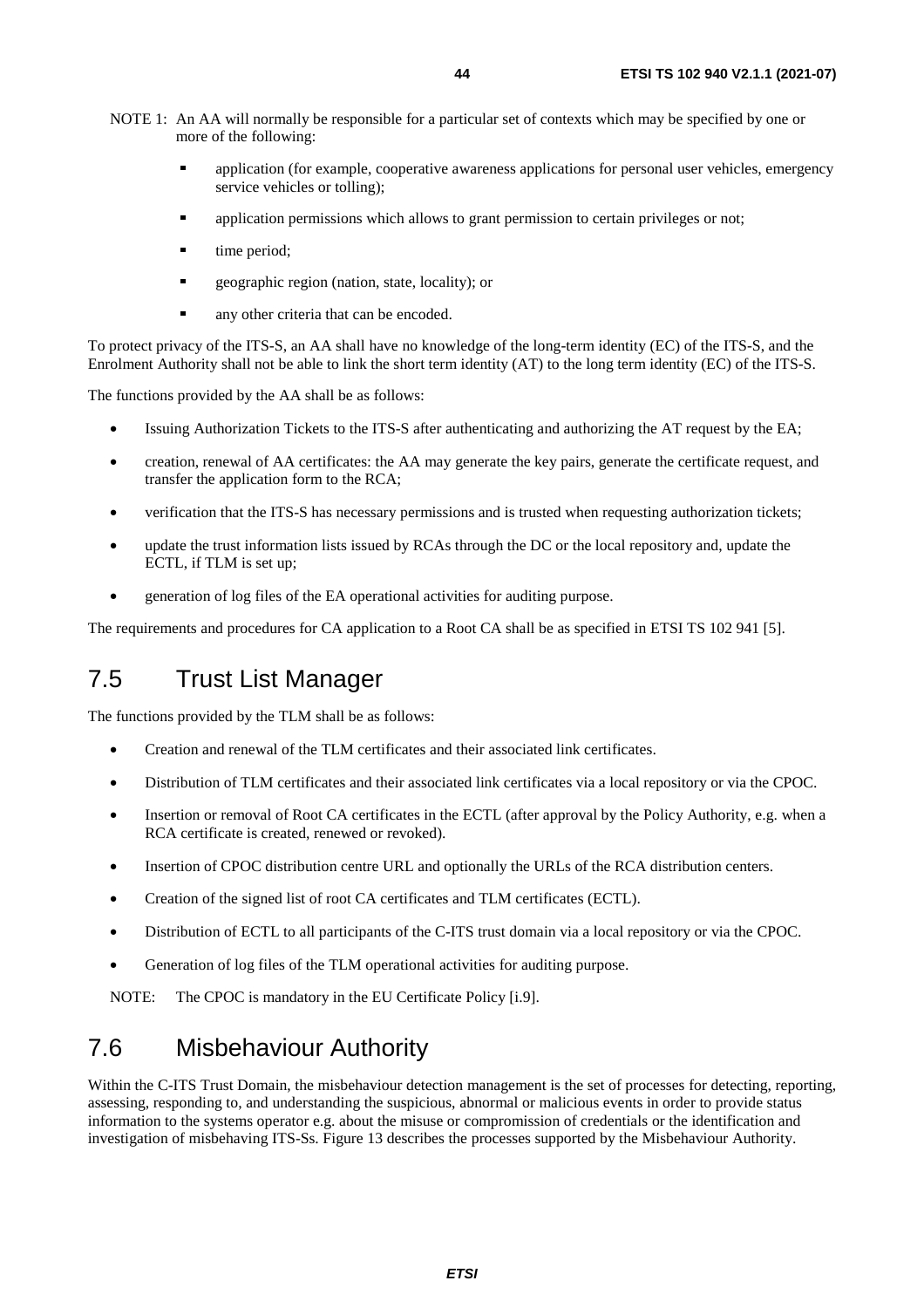The following functions shall be provided by the Misbehaviour Authority:

- Collection of the misbehaviour reports generated by a misbehaviour detection system (or probe) embedded in the ITS-S. This activity consists of validating the structure of misbehaviour reports, filtering the received reports (e.g. depending on time period, geographic areas, …), correlating the received reports and storing them in a local database.
- Investigation on the detected misbehaviours. This activity consists of assessing the accuracy and reliability of detected misbehaviour events, to analyze them to identify different misbehaviour patterns and then to decide whether a reported ITS-S is misbehaving, faulty or genuine.
- EXAMPLE: In [[i.11](#page-6-0)] and [\[i.12](#page-6-0)], a Machine learning based misbehaviour authority is designed for an efficient analysis of the expected large quantity of data in the received reports and the misbehaviour event types classification.
- Following the qualification of the investigated misbehaviour events, the MA shall take the appropriate response. The response to misbehaving ITS-S may be of different levels: no action, sending an alert to the user or to the ITS station's manufacturer or device operator, initiate the revocation process (e.g. blocking the ITS-S Enrolment Credential), etc. The MA shall inform the manufacturer or device operator on every investigated situation classified as a malicious or faulty to understand scope of the detected misbehaviours and take further correction/remediation actions if necessary.

The Misbehaviour Authority (MA) is part of the PKI as shown in Figures 11a and 11b. It requires its own certificate signed by the RCA and shall be able to communicate securely with other entities of the system:

- using an off-line communication with the RCA to request a MA certificate;
- with ITS-S to receive reports and analyze them;
- with the EA and AA to get information about an ITS-S and trigger a reaction.

An interface between MA and the manufacturer's Security Operational Center (SOC) is also needed as the detection and response system may not run in a fully automated way.

NOTE: The specification of the SOC and the interface between MA and SOC are out of the sope of the present document.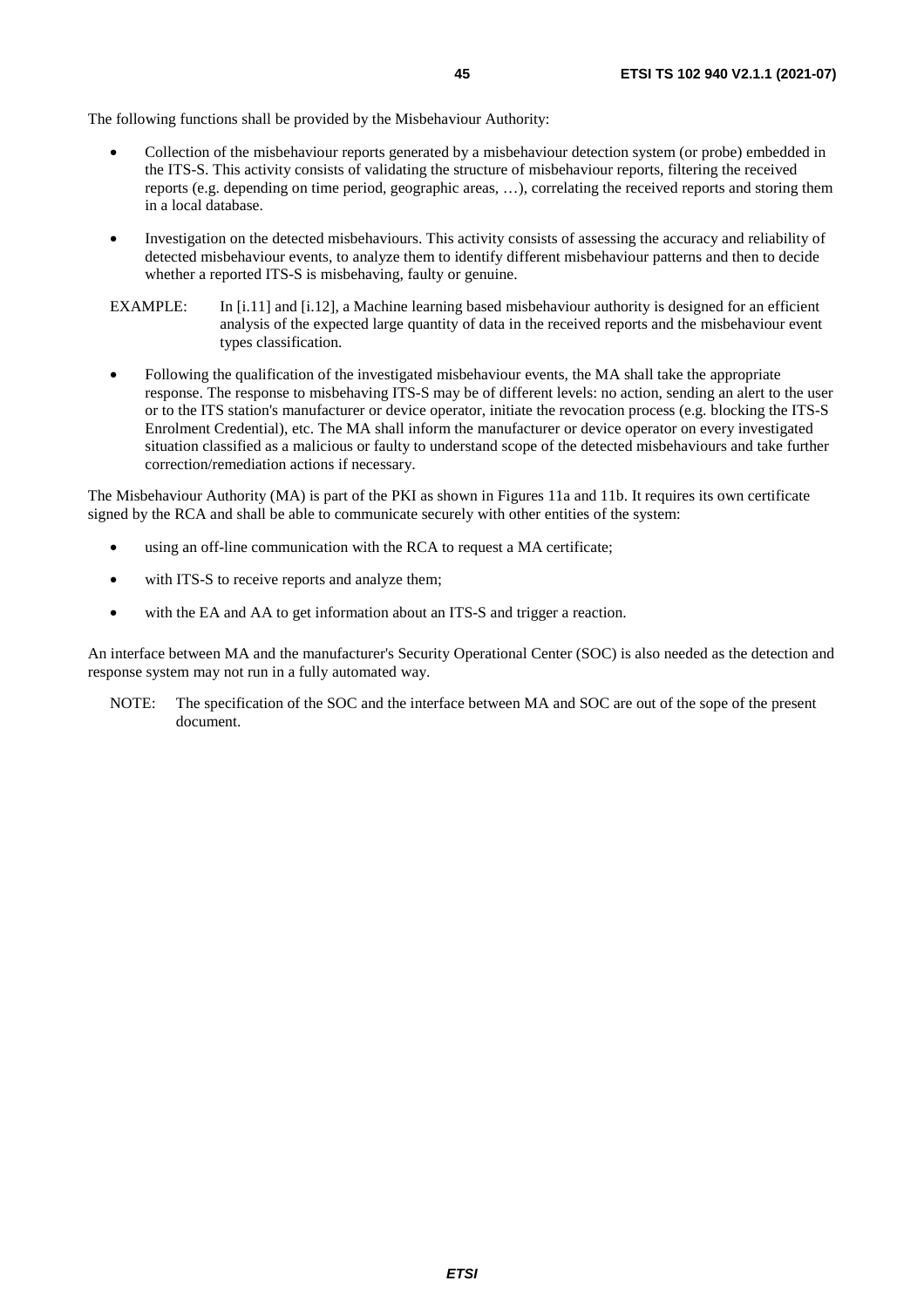

**Figure 13: Misbehaviour detection management system**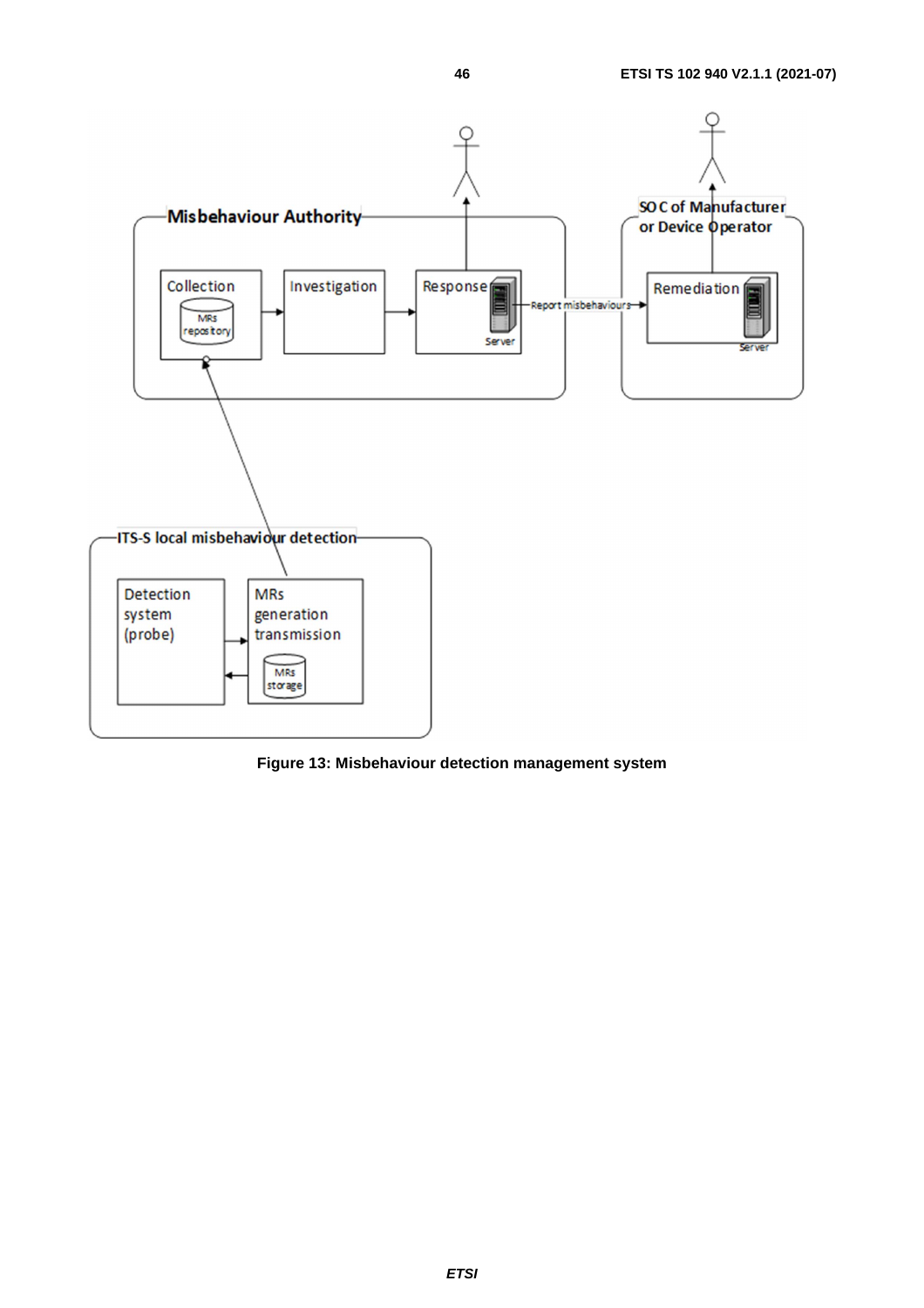# <span id="page-46-0"></span>Annex A (informative): Change history

| Date             | <b>Version</b> | Information about changes                                                                                                                                                                 |
|------------------|----------------|-------------------------------------------------------------------------------------------------------------------------------------------------------------------------------------------|
| <b>June 2012</b> | 1.1.1          | <b>First version of the TS</b>                                                                                                                                                            |
| November 2016    | 1.2.1          | Revised ITS station security services enabling simultaneous change of pseudonym and<br>communication IDs for privacy                                                                      |
| April 2018       | 1.3.1          | Security architecture revised; allow multiple interoperable RCAs using a Certificate Trust<br>List concept                                                                                |
| <b>June 2021</b> | 2.1.1          | Security architecture revised; butterfly AT provisioning implemented; Misbehaviour<br>Authority included; Update of Security Entity; Generaliziation of ITS-S to support Central<br>ITS-S |